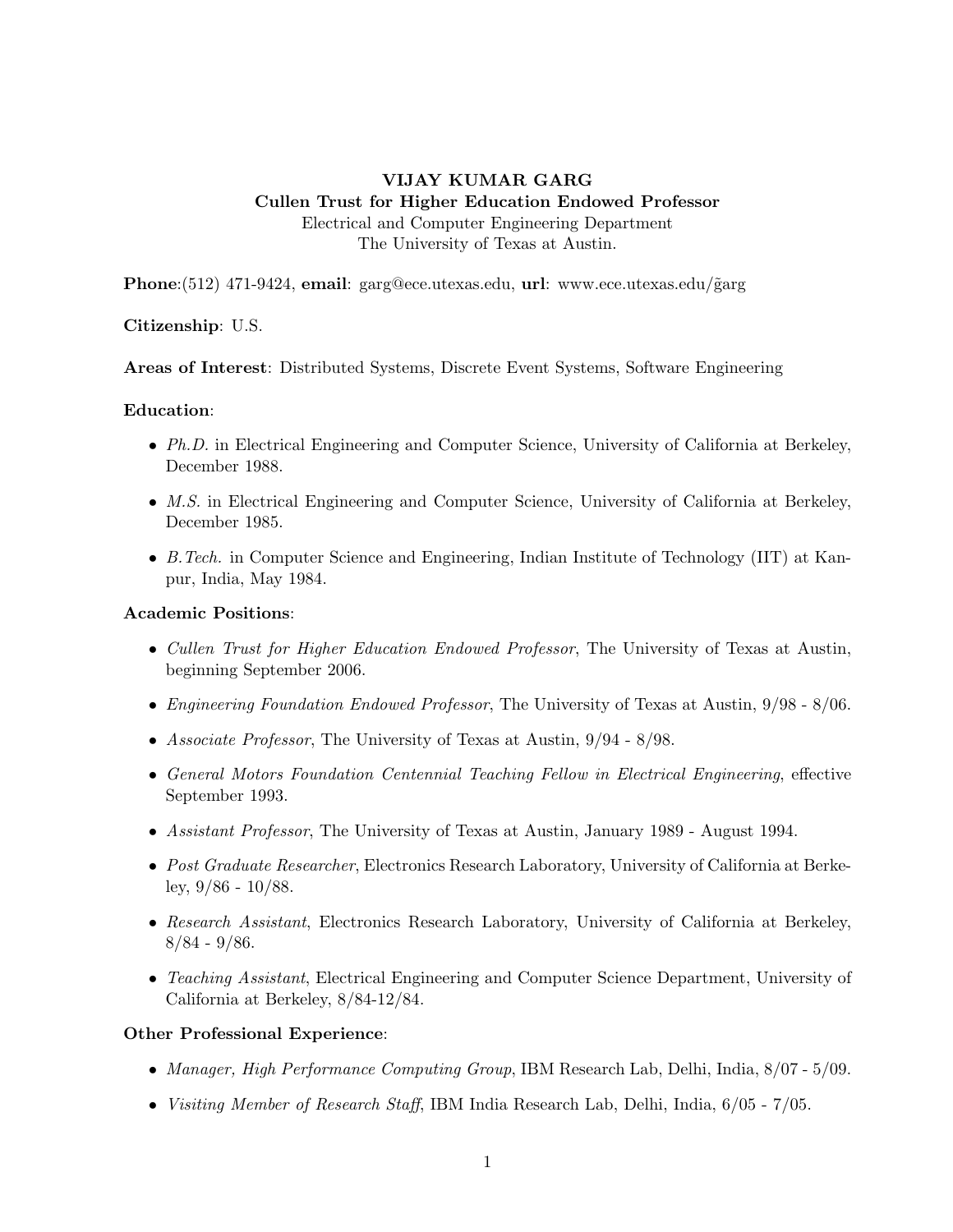- N. Rama Rao Distinguished Visiting Chair Professor, IIT Kanpur, India, 7/02 12/02.
- Software Engineer, Patni Computer Systems, Bombay, India, 5/84 7/84.

## Awards and Honors:

- Faculty Research Award, The University of Texas at Austin, Fall 2020, on "Applying Predicate Detection Techniques for Combinatorial Optimization."
- Best Paper Award, 17th International Conference on Runtime Verification (RV)- Seattle, US on 13-16 September 2017.
- Invited Keynote Speaker, 2nd Workshop on "Formal Reasoning in Distributed Algorithms" (FRIDA), Grenoble, France, June 2015.
- Nomination by the ECE department for Lockheed Martin Aeronautics Company Award for Excellence in Engineering Teaching, 2015.
- Lepley Teaching Award (ECE Departmental Teaching Award based on student nominations), 2014-2015.
- Invited Panelist, Challenges in Runtime Verification of Distributed Systems, RV'2014, Toronto, Canada, September 2014.
- Invited Tutorial Speaker, Lattice-Theoretic Approach to Monitoring Distributed Systems, RV'2014, Toronto, Canada, September 2014.
- Paper in Proc. ACM Principles of Distributed Computing (PODC)'13 invited for journal publication, June 2013.
- Invited Distinguished Panelist, Data Intensive Distributed Computing, International Conference on Distributed Computing and Networking (ICDCN) 2013.
- Paper in Proc. International Conference on Distributed Computing and Networking (ICDCN)'12 invited for journal publication, Jan 2012.
- UT Outstanding Inventor, UT Office of Technology Commercialization, UT Inventor Ceremony, December 2011.
- Best Paper Award, 12th International Symposium on Stabilization, Safety, and Security of Distributed Systems - (SSS 2010), New York, NY, USA, September 20-22, 2010. Invited for journal publication.
- Invited Distinguished Panelist, Workshop on Digital Preservation, FICCI, Delhi, India, November 2008.
- Cullen Trust for Higher Education Endowed Professorship No. 5, Sept 2006 present.
- Distribution of income from the sale of patent by the OTC, The University of Texas at Austin. The patent, "A Method for Tolerating Synchronization Software Faults in Concurrent Programs," (with Ashis Tarafdar) results in income to the University, 2007.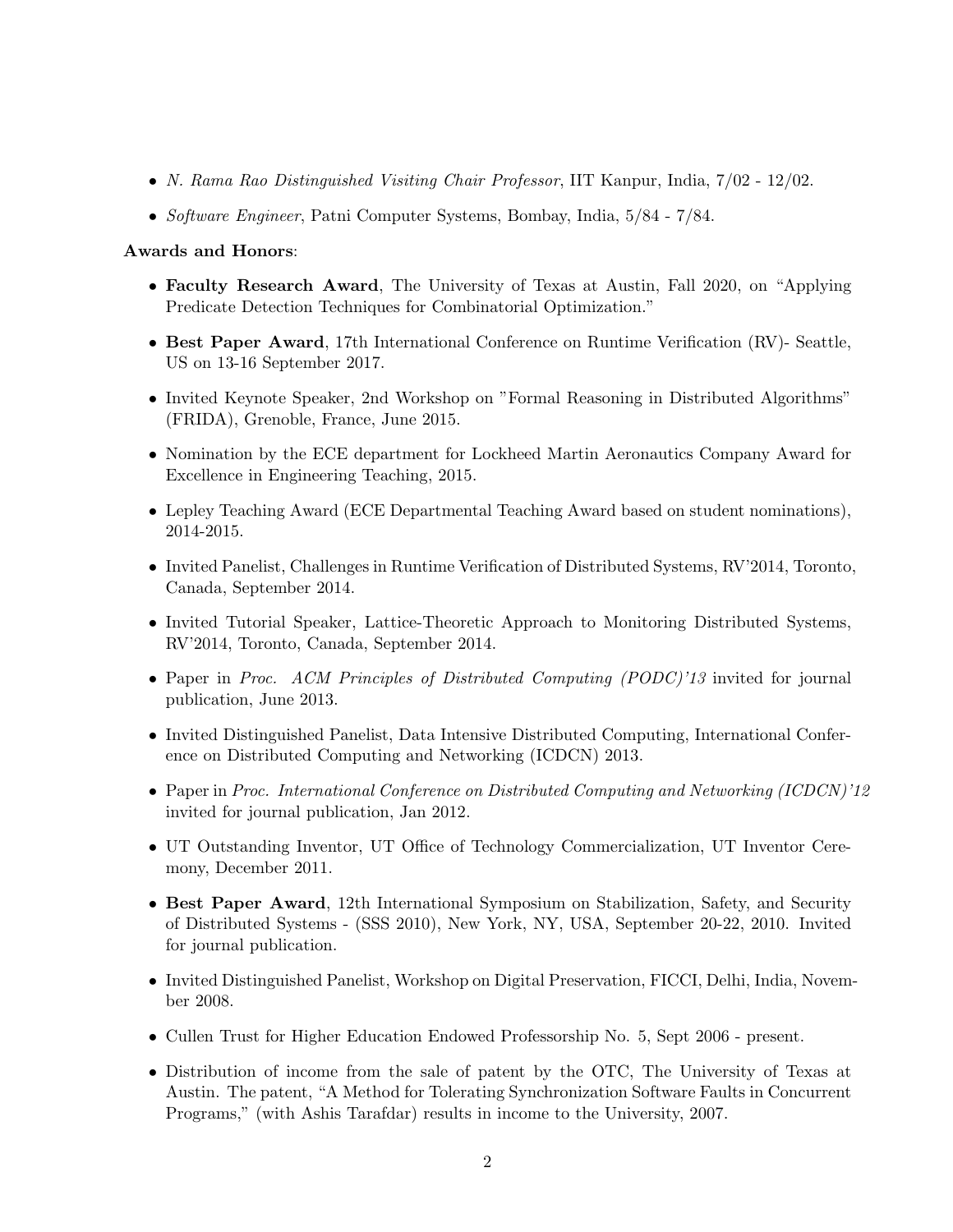- Invited Panelist, 8th International Symposium on Stabilization, Safety, and Security of Distributed Systems - (SSS 2006), Dallas, TX USA, Nov 2006.
- Represented the University of Texas at Austin for signing an MoU with the Department of Science and Technology, Government of India. Part of the delegation that met the President of India, Abdul Kalam, Dec 2005.
- **IEEE Fellow** for contributions to distributed computing systems and discrete event systems, 2004.
- N. Rama Rao Distinguished Visiting Chair Professor, IIT Kanpur, Fall 2002.
- Best Paper Award Nomination, International Conference on Parallel and Distributed Computing Systems, 2003.
- Dean's Fellowship, The University of Texas at Austin, 2002.
- Best Paper Award Nomination, IEEE International Conference on Distributed Computing Systems, 2001.
- paper in Proc. ACM Principles of Distributed Computing (PODC)'01 invited for journal publication, 2001.
- Faculty Research Award, The University of Texas at Austin, Spring 2000, for research on "Software fault-tolerance of concurrent programs."
- Engineering Foundation Endowed Faculty Fellowship in Engineering, 1998 2006.
- Keynote Speaker at 3rd International Workshop on Automatic Debugging, Linkoping, Sweden, May 1997.
- Program Committee vice-chair, the 9th International Conference on Tools with Artificial Intelligence, Newport Beach, California.
- Invited as a distinguished speaker at the International Conference on Software and Knowledge Engineering 96, Lake Tahoe, Nevada.
- Engineering Foundation Faculty Excellence Award, 1996. (Award of Excellence by Halliburton Foundation)
- IBM gift of \$140,000 in recognition of contributions to the area of distributed debugging (1993-1995).
- General Motors Foundation Centennial Teaching Fellowship in Electrical Engineering, 1993 1998.
- TRW Faculty Assistantship Award, 1992-95.
- Paper selected from the *Proceedings of the IEEE International Conference on Computer* Languages, 1988, for publication in the Computer Languages journal.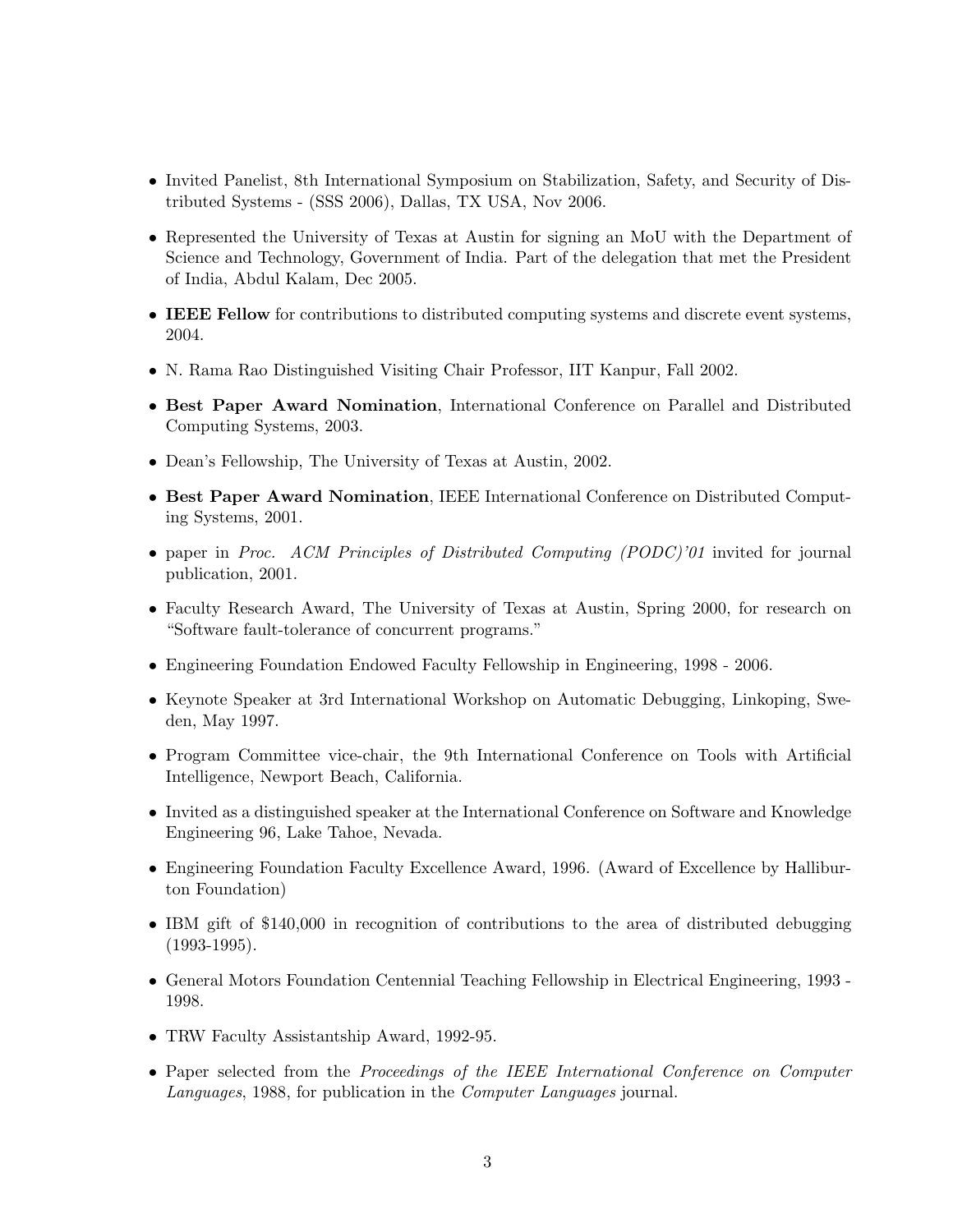- Paper selected from the Proceedings of the International Conference on Computer Software and Applications, 1986, for publication in the IEEE Transactions on Software Engineering.
- Supervised a Ph.D. dissertation nominated by the Electrical and Computer Engineering Department for the best dissertation in The University of Texas at Austin, 1991.
- Non-Resident Tuition Scholarship, University of California, Berkeley, 1984-87.
- National Talent Scholarship, India, 1979-1984.
- Selected for one year advancement at the Indian Institute of Technology, Kanpur, 1980.
- Second Rank in the state of Punjab in the Higher Secondary Exam 1979, India.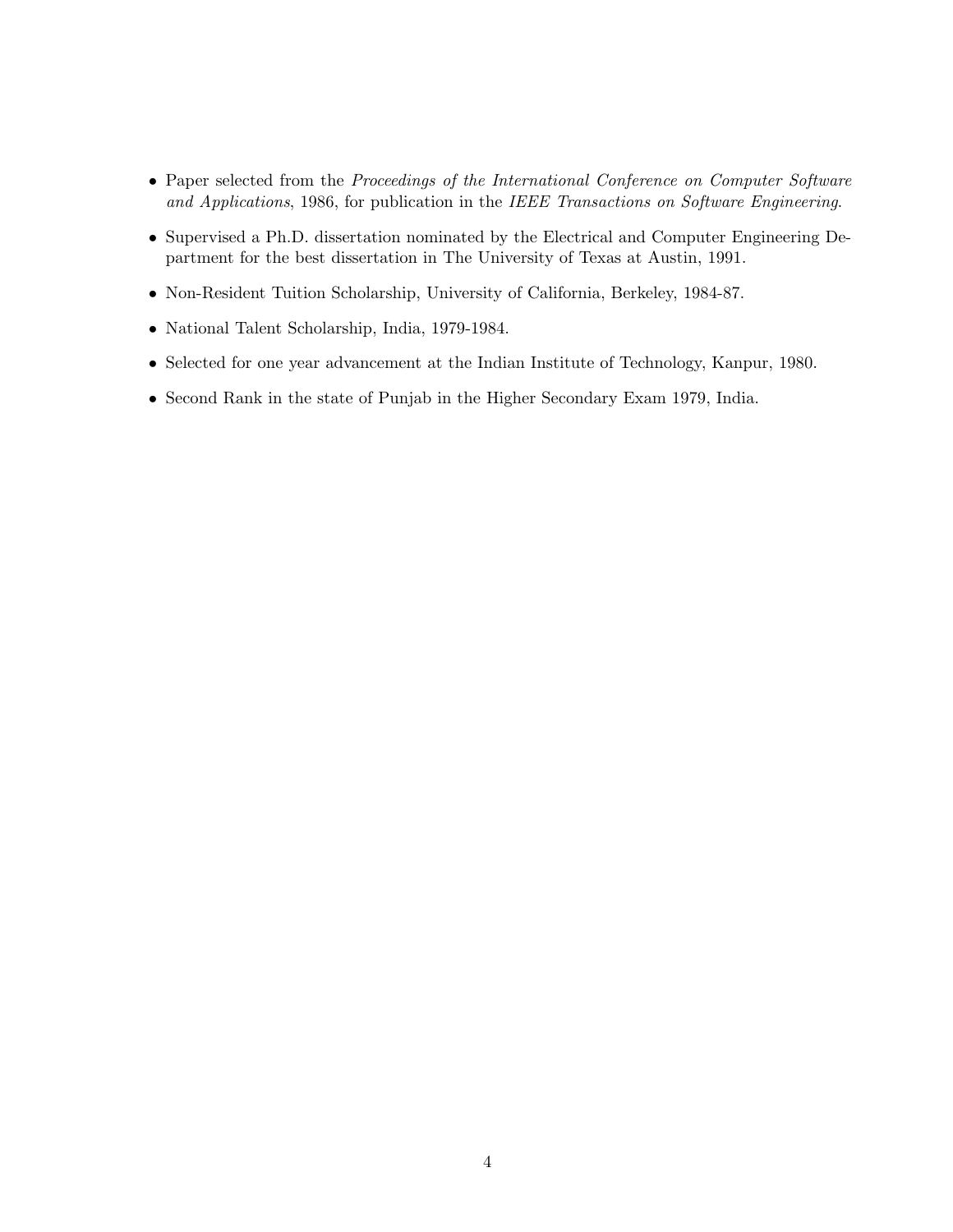## Publications: A0. Books/Research Monographs

- 1. V.K. Garg, A Systematic Approach to Discrete Optimization Problems, in progress.
- 2. V.K. Garg, Lattice Theory with Applications to Computer Science, 2015, John Wiley and Sons, ISBN 978-1118914373.
- 3. V.K. Garg, Concurrent and Distributed Computing in Java, John Wiley and Sons, 2004 ISBN 0-471-43230-X.
- 4. V.K. Garg, Elements of Distributed Computing, John Wiley and Sons, 2002, 424 pp. ISBN 0-471-03600-5.
- 5. V.K. Garg, Principles of Distributed Systems, Springer, 1996. 272 pp. ISBN 0-7923-9668-5.
- 6. R. Kumar, V.K. Garg, Modeling and Control of Logical Discrete Event Systems, The Springer International Series in Engineering and Computer Science, Springer, 1995, 160 pp. ISBN 0- 7923-9538-7.

### A1. Edited Books:

- 1. Maria Potop-Butucaru, Vijay K. Garg: Special Issue on Theoretical Computer Science, Proceedings of the 19th International Conference on Distributed Computing and Networking, (ICDCN 2018), 2018. ACM 2018, ISBN 978-1-4503-6372-3.
- 2. Pascal Felber and Vijay K. Garg, Editors, Special Issue of Information and Computation, Selected Papers from International Symposium on Stabilization, Safety, and Security of Distributed Systems (SSS) 2016.
- 3. Pascal Felber and Vijay K. Garg, Editors, Proc. 16th International Symposium on Stabilization, Safety, and Security of Distributed Systems (SSS) 2014, Paderborn, Germany, September 28 - October 1, 2014. Springer Verlag Lecture Notes in Computer Science, Volume 8756, 2014.
- 4. Vijay K. Garg, Roger Wattenhofer, Kishore Kothapalli, Editors, Proceedings 10th International Conference Distributed Computing and Networking (ICDCN 2009), Springer Verlag Lecture Notes in Computer Science, Volume 5408, 2009.

### A2. Refereed Archival Journal Publications:

- 1. Himanshu Chauhan, Vijay K. Garg, Efficient Traversal of Consistent Global States, Formal Methods in System Design, 2018, (invited for journal publication as the best paper from RV'17).
- 2. Himanshu Chauhan, Vijay K. Garg, Aravind Natarajan, Neeraj Mittal, Distributed Online Algorithms for Slicing and Temporal Logic Predicate Detection, Theoretical Computer Science 688: 24-48 (2017). (invited for journal publication as **selected top papers** from ICDCN).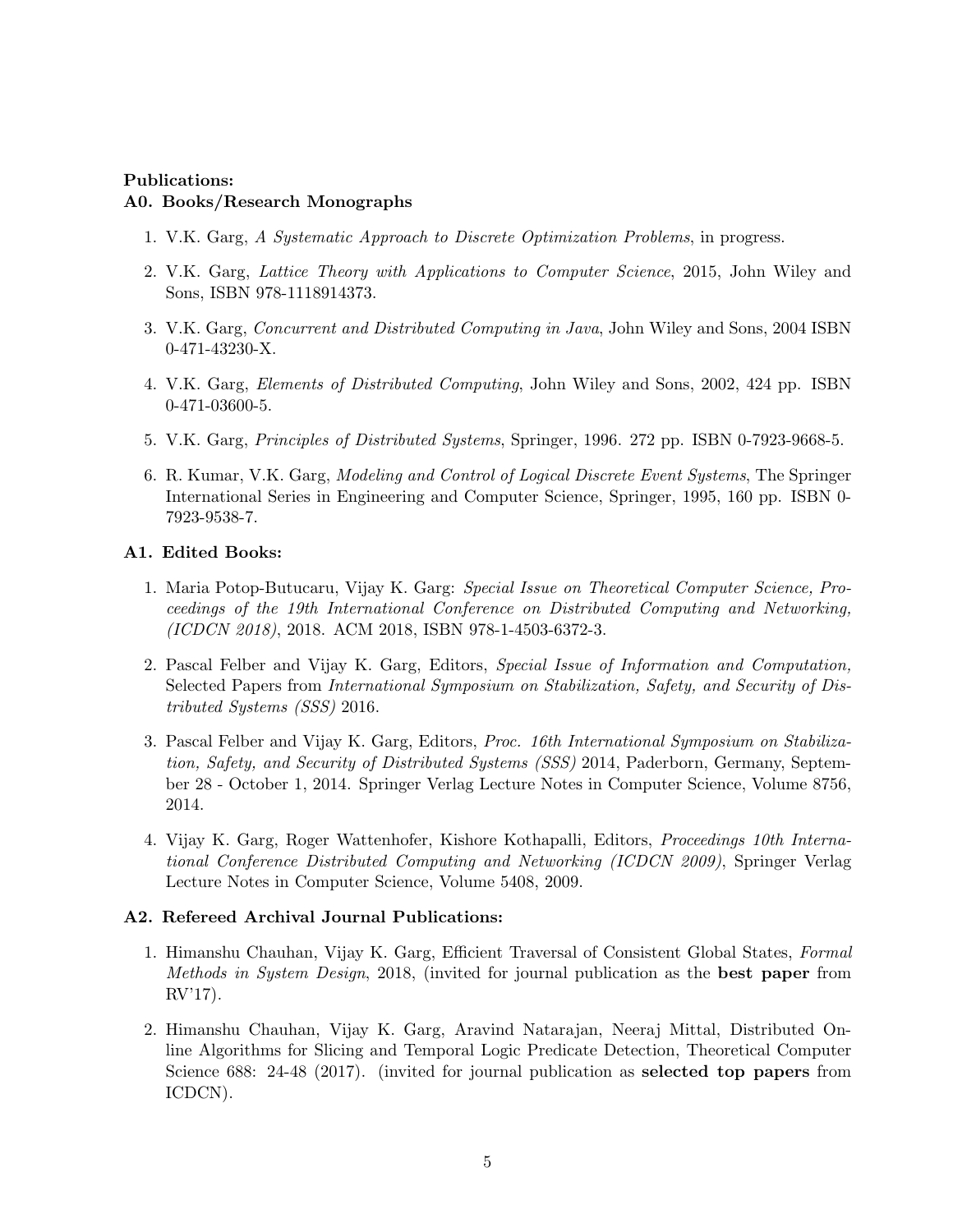- 3. Hammurabi Mendes, Maurice Herlihy, Nitin Vaidya and Vijay K. Garg, Multidimensional Agreement in Byzantine Systems, Distributed Computing, 28(6): 423-441, 2015 (invited for journal publication as selected top papers from PODC).
- 4. Bharath Balasubramanian, Vijay K. Garg, Fault Tolerance in Distributed Systems using Fused State Machines, Distributed Computing, 27(4), pp. 287 - 311, 2014.
- 5. Vijay K. Garg, Anurag Agarwal, Vinit Ogale Modeling, Analyzing and Slicing Periodic Distributed Computations, Information and Computation, pp. 26 - 43, 2014. (invited for journal publication as the best paper from SSS'11).
- 6. Bharath Balasubramanian, Vijay K. Garg, Fault Tolerance in Distributed Systems using Fused Data Structures, IEEE Transactions on Parallel and Distributed Systems 24(4): 701- 715 (2013).
- 7. Venkatesan T. Chakaravarthy, Anamitra R. Choudhury, Vijay K. Garg, Yogish Sabharwal, Efficient Decentralized Algorithms for the Distributed Trigger Counting Problem. Theory of Computing Systems 51(4): 447-473 (2012). (invited for journal publication as selected top papers from ICDCN).
- 8. Rahul Garg, Vijay K. Garg, Yogish Sabharwal: Scalable algorithms for global snapshots in distributed systems. IEEE Transactions on Parallel and Distributed Systems, 21(5): 620-630, May 2010.
- 9. Neeraj Mittal, Alper Sen and Vijay K. Garg, Solving Computation Slicing Using Predicate Detection, IEEE Transactions on Parallel and Distributed Systems 18(12): 1700-1713 (2007).
- 10. Ranganath Atreya, Neeraj Mittal, Ajay Kshemkalyani, Vijay K. Garg, and Mukesh Singhal Efficient Detection of a Locally Stable Predicate in a Distributed System, Journal on Parallel and Distributed Computing 67(4): 369-385 (2007)
- 11. V.K. Garg, C. Skawratananond, N. Mittal, Timestamping Messages and Events in a Distributed System using Synchronous Communication, Distributed Computing 19(5-6): 387-402 (2007).
- 12. Alper Sen and Vijay K. Garg, Formal Verfication of Simulation Traces using Computation Slicing, *IEEE Transactions on Computers*, 56(4): 511-527 (2007).
- 13. Anurag Agarwal, Vijay K. Garg, Efficient Dependency Tracking for Relevant Events in Concurrent Systems, Distributed Computing 19(3): 163-183 (2007).
- 14. Vijay K. Garg, Algorithmic Combinatorics based on Slicing Posets , Theoretical Computer Science, Vol. 359, August 2006, pp. 200 - 213.
- 15. Shailesh Patil, Vijay K. Garg, Adaptive Algorithms for Perfectly Periodic Schedules, Information Processing Letters Vol. 98, No. 3, May 2006, pp.  $107 - 114$ .
- 16. Sujatha Kashyap, Vijay K. Garg, Intractability Results in Predicate Detection, Information Processing Letters, Vol. 94, No. 6, pp. 277 - 282, June 2005.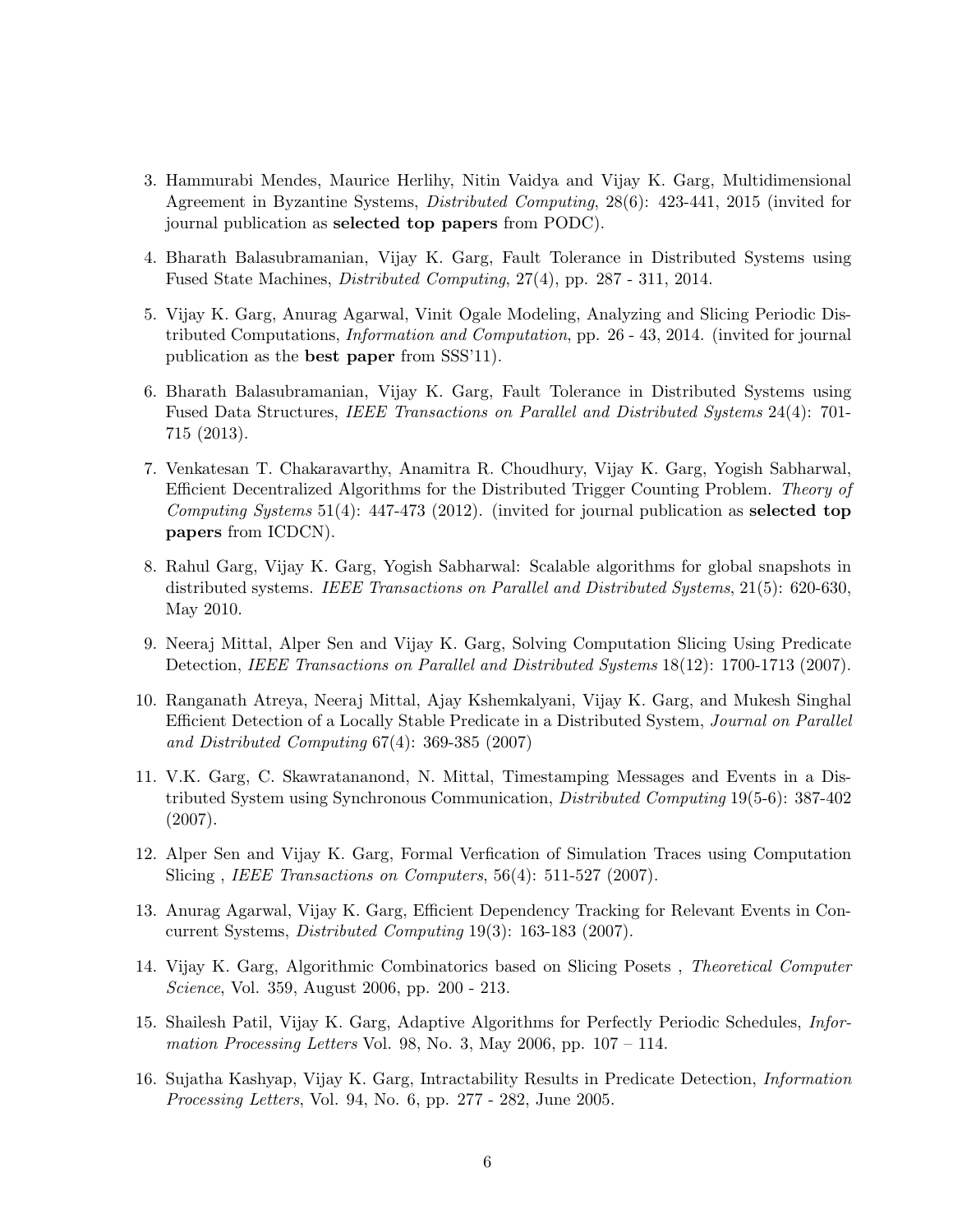- 17. Neeraj Mittal and Vijay K. Garg, "Techniques and Applications of Computation Slicing," Distributed Computing 17(3): 251-277 (2005).
- 18. R. Kumar, V. K. Garg, "Computation of State Avoidance Control for Infinite State Systems in Assignment Program Framework," IEEE Transactions on Automation Science and Engineering, Volume 2, No. 1, January 2005, pp. 87 - 91.
- 19. Neeraj Mittal and Vijay K. Garg, "Finding missing synchronization in a distributed computation using controlled re-execution," Distributed Computing Vol. 17, 2004, pp. 107–130.
- 20. A. Tarafdar, V. K. Garg, "Predicate Control: Synchronization in Distributed Computations with Look-Ahead," *Journal of Parallel and Distributed Computing*, Vol. 64, No. 2, 2004, pp. 219 – 237.
- 21. O. Damani, Yi-Min Wang and V. K. Garg, "K-Optmistic Message Logging," Journal on Parallel and Distributed Computing, Volume 63, Issue 12, December 2003, Pages 1193-1218.
- 22. R. Kumar, V. K. Garg, "Control of Stochastic Discrete Event Systems Modeled by Probabilistic Languages," IEEE Transactions on Automatic Control, Volume 46, No. 1, April 2001, pp. 593 – 606.
- 23. V. K. Garg, M. Raynal, "Normality: A Consistency Condition for Concurrent Objects," Parallel Processing Letters, Vol. 9, No. 1, March 1999, pp. 123 - 134.
- 24. V. K. Garg, R. Kumar, S. I. Marcus, "A Probabilistic Language Formalism for Stochastic Discrete Event Systems," IEEE Transactions on Automatic Control, Vol. 44, No. 2, February 1999, pp. 280 – 293.
- 25. C. M. Chase, V. K. Garg, "Efficient Detection of Global Predicates in a Distributed System," Distributed Computing, Vol. 11, No. 4, 1998, pp. 169 – 189.
- 26. V. K. Garg, C. M. Chase, R. Kilgore and J. R. Mitchell, "Efficient Detection of Channel Predicates in a Distributed System," Journal of Parallel and Distributed Computing, Vol. 45, No. 2, September 1997, pp. 134 – 147.
- 27. V. K. Garg, "Methods for Observing Global Properties in Distributed Systems," IEEE Concurrency, Vol. 5, No. 4, October 1997, pp. 69 – 77.
- 28. V. K. Garg, J. R. Mitchell, "Efficient Detection of Conjunctions of Global Predicates in a Distributed System," Information Processing Letters 63, 1997, pp. 295 – 302.
- 29. V. K. Garg, A. I. Tomlinson, "Using the Causal Domain to Specify and Verify Distributed Programs," Acta Informatica, Vol. 34, 1997, pp. 667 – 686.
- 30. A. I. Tomlinson, V. K. Garg, "Monitoring Functions on Global States in Distributed Programs," Journal of Parallel and Distributed Computing, Vol. 41, No. 2, March 1997, pp. 173 – 189.
- 31. V. K. Garg, B. Waldecker, "Detection of Strong Unstable Predicates in Distributed Programs," IEEE Transactions on Parallel and Distributed Systems, Vol. 7, No. 12, Dec. 1996, pp. 1323 – 1333.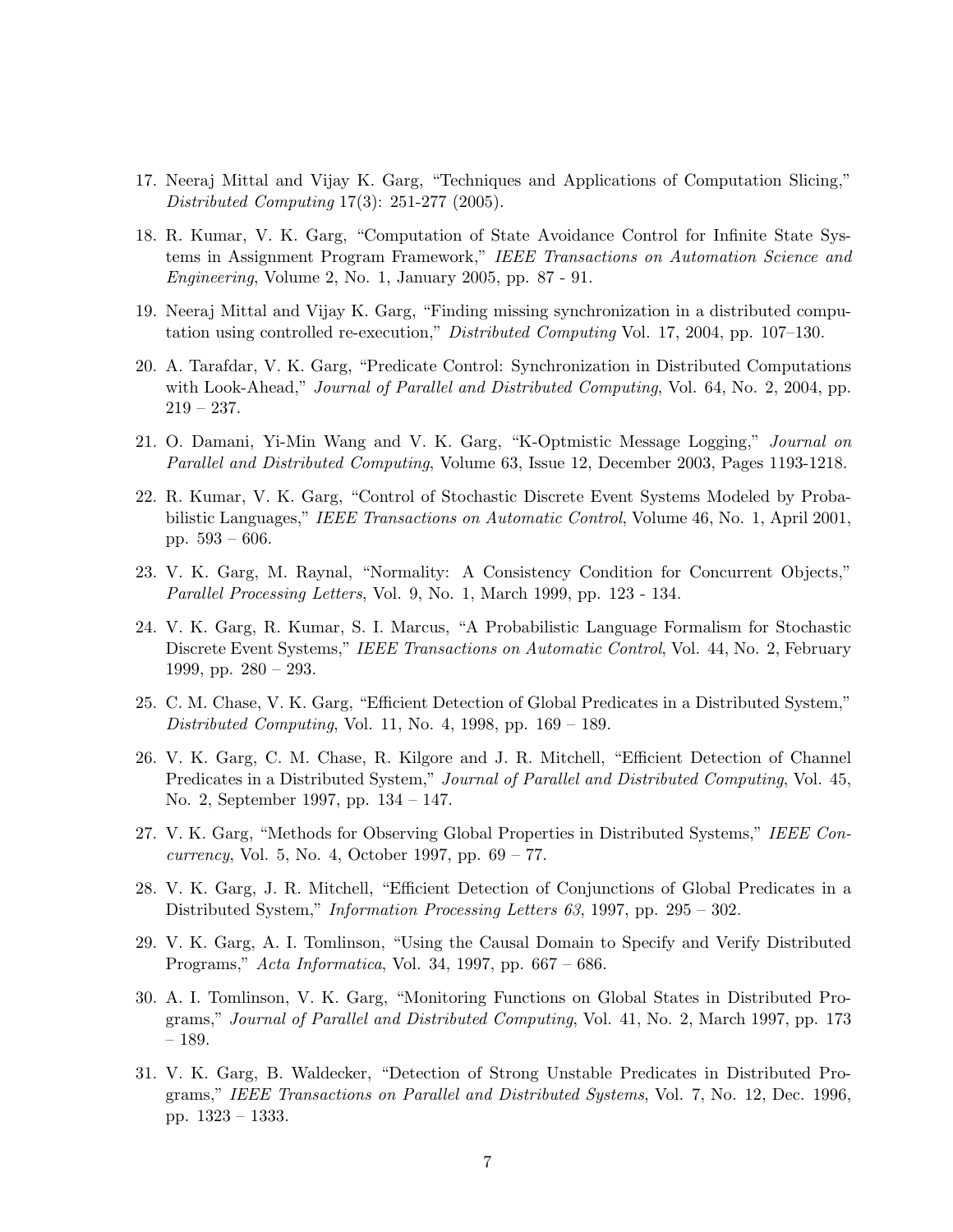- 32. D. D. Cofer, V. K. Garg, "Supervisory Control of Real-Time Discrete Event Systems Using Lattice Theory," IEEE Transactions on Automatic Control, Vol. 41, No. 2, February 1996, pp. 199-209.
- 33. R. Kumar and V. K. Garg, "Extremal Solutions of Inequations over Lattices," Theoretical  $Computer Science, 148, August 1995, pp. 67-92.$
- 34. R. Kumar, V. K. Garg, S. I. Marcus, "Finite Buffer Realization of Input-Output Discrete Event Systems," IEEE Transactions on Automatic Control, Vol. 40, No. 6, June 1995, pp. 1042 – 1053.
- 35. S. Young, V. K. Garg, "Model Uncertainty in Discrete Event Systems," SIAM Journal on Control and Optimization, Vol. 33, No. 1, January 1995, pp.  $208 - 226$ .
- 36. R. Kumar, V. K. Garg, "Optimal Supervisory Control of Discrete Event Dynamical Systems," SIAM Journal on Control and Optimization Vol. 33, No. 2, March 1995, pp. 419 – 439.
- 37. V. K. Garg, J. Ghosh, "Repeated Computation of Global Functions in a Distributed Environment," IEEE Transactions on Parallel and Distributed Systems, Vol. 5, No. 8, August 1994, pp. 823 – 834.
- 38. V. K. Garg, B. Waldecker, "Detection of Weak Unstable Predicates in Distributed Programs," IEEE Transactions on Parallel and Distributed Systems, Vol. 5, No. 3, March 1994, pp. 299- 307.
- 39. R. Kumar, V. K. Garg, S. I. Marcus, "Language Stability and Stabilizability of Discrete Event Dynamic Systems," SIAM Journal on Control and Optimization, Vol. 31, No. 5, September 1993, pp. 1294-1320.
- 40. R. Kumar, V. K. Garg, S. I. Marcus, "A Predicate Transformer Approach to Control of Discrete Event Systems," IEEE Transactions on Automatic Control, Vol. 38, No. 2, February 1993, pp. 232-247.
- 41. R. Kumar, V. K. Garg, S. I. Marcus, "On  $\omega$ -Controllability and  $\omega$ -Observability of Discrete Event Dynamic Systems," IEEE Transactions on Automatic Control, Vol. 37, No. 12, December 1992, pp. 1978-1985.
- 42. V. K. Garg, "Some Optimal Algorithms for Decomposed Partially Ordered Sets," Information Processing Letters, 44, November 1992, pp. 39-43.
- 43. V. K. Garg, M. T. Raghunath, "Concurrent Regular Expressions and their Relationship to Petri Net Languages," Theoretical Computer Science, 96 (1992), pp. 285-304.
- 44. V. K. Garg, C. V. Ramamoorthy, "ConC: A Language for Concurrent Programming," Computer Languages Journal, Vol. 16, No. 1, January 1991, pp. 5-18. (invited for journal publication as selected top papers in Proc. IEEE International Conference on Computer Languages,
- 45. R. Kumar, V. K. Garg, S. I. Marcus, "On Controllability and Observability of Discrete Event Dynamic Systems," System & Control Letters, Vol. 17, No. 3, 1991, pp. 157-168.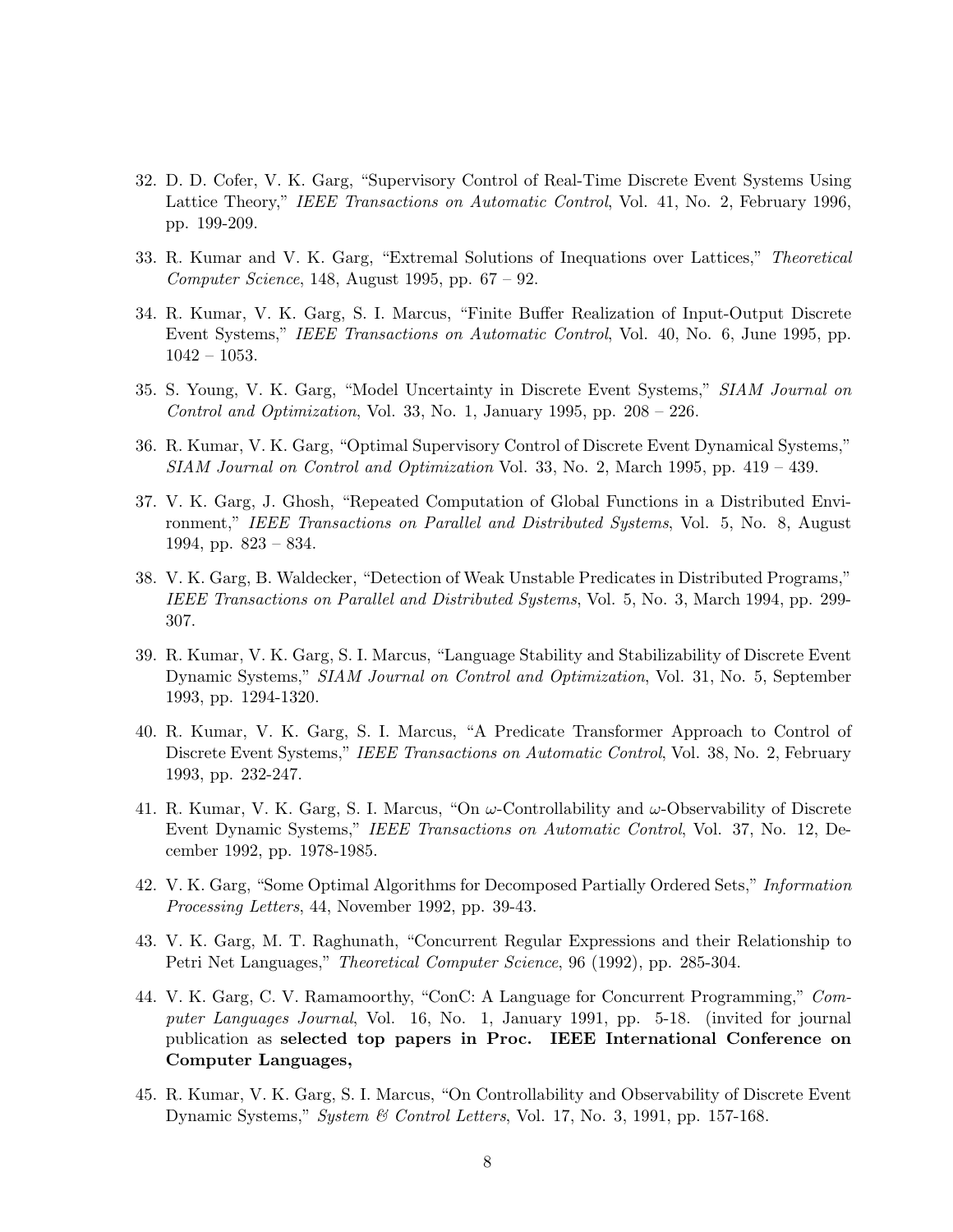- 46. R. D. Brandt, V. K. Garg, R. Kumar, F. Lin, S. I. Marcus, W. M. Wonham, "Formulas for Calculating Supremal Controllable and Normal Sublanguages," System and Control Letters, Vol. 15, No. 8, August 1990, pp. 111-117.
- 47. C. V. Ramamoorthy, V. K. Garg, A. Prakash, "Reusability Support in GENESIS," IEEE Transactions on Software Engineering, Vol. 14, No. 8, August 1988, pp. 1145-1154.
- 48. C. V. Ramamoorthy, A. Prakash, V. K. Garg, T. Yamaura, A. Bhide, "Issues in the Development of Large, Distributed, and Reliable Software," Advances in Computers, Vol. 26, 1987, pp. 396-443.
- 49. C. V. Ramamoorthy, S. Shekhar, V. K. Garg, "Software Development Support for AI Programs," IEEE Computer, January 1987, pp. 30-40.
- 50. C. V. Ramamoorthy, V. K. Garg, A. Prakash, "Programming in the Large," IEEE Transactions on Software Engineering, Vol. 12, No. 7, July 1986, pp. 769-783.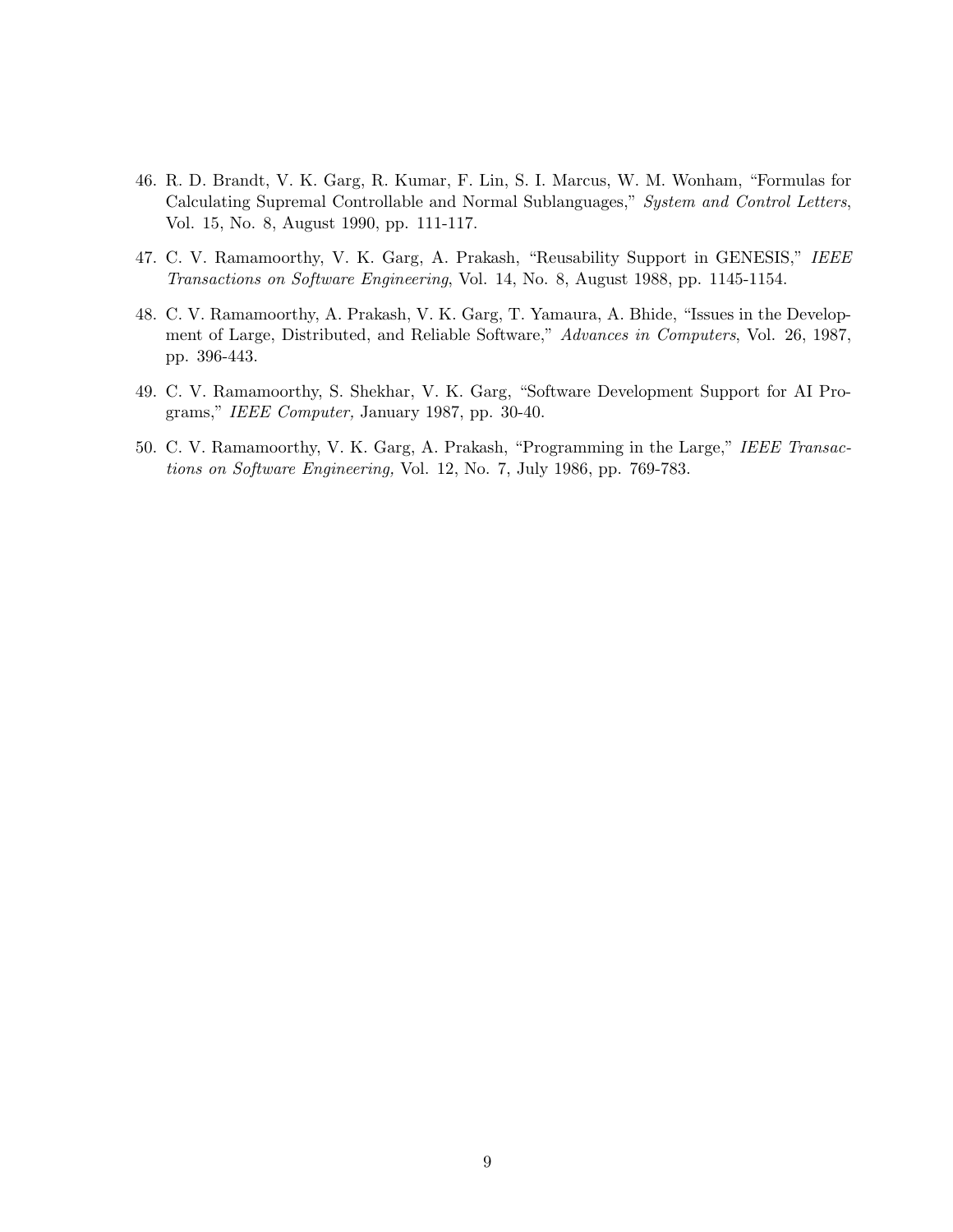#### B1. Refereed Conference Proceedings (Published/Accepted)

- 1. Xiong Zheng, Vijay K. Garg, Byzantine Lattice Agreement in Synchronous Systems, International Symposium on DIStributed Computing (DISC'20), October 2020.
- 2. David R. Alves, Madan S. Krishnakumar, Vijay K. Garg, Efficient Parallel Shortest Path Algorithms, 19th International Symposium on Parallel and Distributed Computing, (ISPDC 2020), Warsaw, Poland, July 5-8, 2020.
- 3. Vijay K. Garg, Predicate Detection to Solve the Constrained Optimization Problems, 32nd ACM Symposium on Parallelism in Algorithms and Architectures (SPAA 2020).
- 4. Changyong Hu, Vijay K. Garg, NC Algorithms for Popular Matchings in One-Sided Preference Systems and Related Problems, IEEE International Parallel and Distributed Processing Symposium (IPDPS 2020), New Orleans, LA, USA, May 18-22, 2020.
- 5. Xiong Zheng, Vijay K. Garg, Parallel and Distributed Algorithms for the housing allocation Problem, International Symposium on Principles of Distributed Systems (OPODIS'2019).
- 6. Xiong Zheng, Vijay K. Garg, John Kaippallimalil, Linearlizable Replicated State Machines, International Symposium on Principles of Distributed Systems (OPODIS'2019).
- 7. Xiong Zheng, Vijay K. Garg, An Optimal Vector Clock Algorithm for Multithreaded Systems, IEEE International Conference on on Distributed Computing Systems (ICDCS'2019), Acceptance rate:19.6%, Dallas, Texas, July 2019.
- 8. Vijay K. Garg, R. Garg, Parallel Algorithms for Predicate Detection, International Conference on on Distributed Computing and Networking (ICDCN'2019), Bangalore, India, January 2019. (Acceptance rate: 16/56).
- 9. Xiong Zheng, Changyong Hu, Vijay K. Garg, Lattice Agreement in Message Passing Systems, International Symposium on DIStributed Computing (DISC'18), New Orleans, Louisiana, October 2018.
- 10. Himanshu Chauhan, Vijay K. Garg, Fast Enumeration of Counting and Stable Predicates, International Conference on Principles of Distributed Systems, (OPODIS 2017), December 13-16, 2017, 20:1-20:21, Lisbon, Portugal.
- 11. Himanshu Chauhan, Vijay K. Garg, Space Efficient Breadth-First and Level Traversals of Consistent Global States of Parallel Programs, Runtime Verification (RV'2017), October 2017, 138-154, Seattle, Washington. (Best Paper Award)
- 12. Vijay K. Garg, Brief Announcement: Applying Predicate Detection to the Stable Marriage Problem, International Symposium on DIStributed Computing (DISC'17), Vienna, Austria, October 2017.
- 13. Wei-Lun Hung, Vijay K. Garg, Automatic-Signal Monitors with Multi-Object Synchronization, Proceedings of International Parallel and Distributed Processing Symposium (IPDPS), May 2017, Orlando, Florida, USA.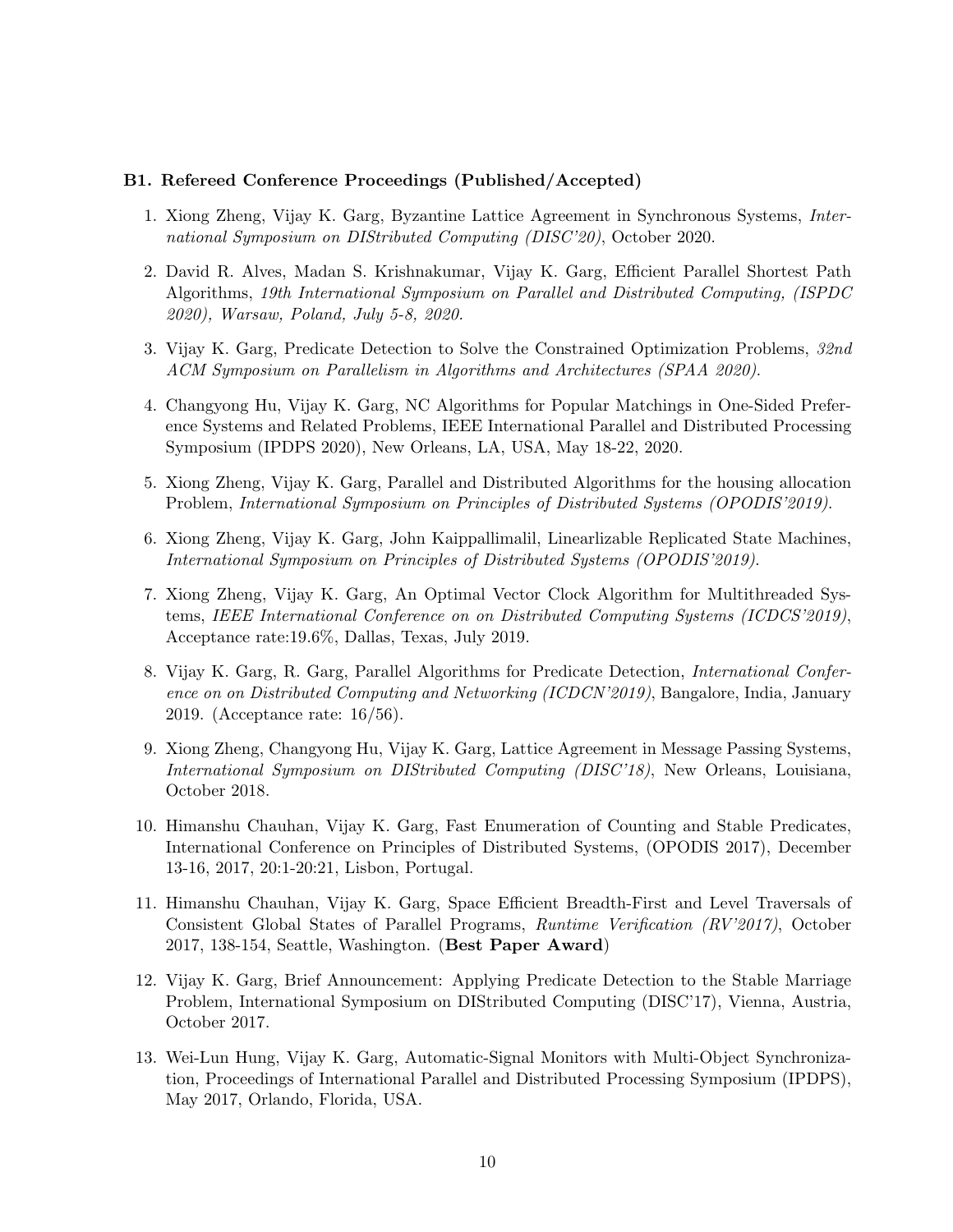- 14. Yen-Jung Chang, Vijay K. Garg, Predicate Detection for Concurrent Computations with Lock Synchronization, International Conference on Principles of Distributed Systems, (OPODIS 2016), 17:1-17. December 13-16, 2016, Madrid, Spain.
- 15. Yen-Jung Chang, Vijay K. Garg QuickLex: A Fast Algorithm for Consistent Global States Enumeration of Distributed Computations OPODIS 2015, (Acceptance rate: 31/91).
- 16. Wei-Lun Hung; Himanshu Chauhan; Vijay K. Garg ActiveMonitor: Asynchronous Monitor Framework for Scalability and Multi-Object Synchronization OPODIS 2015, (Acceptance rate: 31/91).
- 17. Yen-Jung Chang, Vijay K. Garg, A Parallel Algorithm for Global States Enumeration in Concurrent Systems, Proceedings of the 20th ACM SIGPLAN Symposium on Principles and Practice of Parallel Programming (PPoPP 2015), pp. 140-149. (Acceptance rate: 23/133).
- 18. Himanshu Chauhan, Vijay K. Garg, Necessary and Sufficient Conditions on Partial Orders for Modeling Concurrent Computations Proc. of Distributed Computing and Networking - 16th International Conference, ICDCN 2015, (Acceptance rate: 18/80).
- 19. Wei-Lun Hung, Himanshu Chauhan, Vijay K. Garg Brief Announcement: Non-blocking Monitor Executions for Increased Parallelism, DISC 2014.
- 20. Aravind Natarajan, Vijay K. Garg, Neeraj Mittal, "Online Algorithms to Generate Slices for Regular Temporal Logic Predicates," "Proc. of Distributed Computing and Networking - 15th International Conference, ICDCN 2014", pp. 165-180, (acceptance rate: 18/53). (paper invited for journal submission)
- 21. Himanshu Chauhan, Vijay K. Garg, Aravind Natarajan, Neeraj Mittal, "A Distributed Abstraction Algorithm for Online Predicate Detection," Symposium on Reliable Distributed Systems (SRDS 2013), Portugal, pp. 101-110. (acceptance rate: 22/67).
- 22. Nitin Vaidya, Vijay K. Garg Byzantine Vector Consensus in Complete Graphs, ACM Principle of Distributed Computing (PODC) 2013, pp. 65-73. (paper invited for journal submission)
- 23. Wei-Lun Hung, Vijay K. Garg, AutoSynch: An Automatic-Signal Monitor Based on Predicate Tagging, ACM Programming Languages Design and Implementation (PLDI) 2013. pp. 253- 262. (paper invited for journal submission).
- 24. Himanshu Chauhan, Vijay K. Garg, Democratic Elections in Faulty Distributed Systems Proc. of Distributed Computing and Networking - 14th International Conference, ICDCN 2013, pp. 176-191, (acceptance rate: 18/67).
- 25. Vijay K. Garg, Maximal Antichain Lattice Algorithms for Distributed Computations, "Proc. of Distributed Computing and Networking - 14th International Conference, ICDCN 2013" , pp. 240-254, (acceptance rate: 18/67).
- 26. John Bridgman, Vijay K. Garg All-to-All Gradecast Using Coding with Byzantine Failures SSS 2012, Toronto, Canada, pp. 285-298.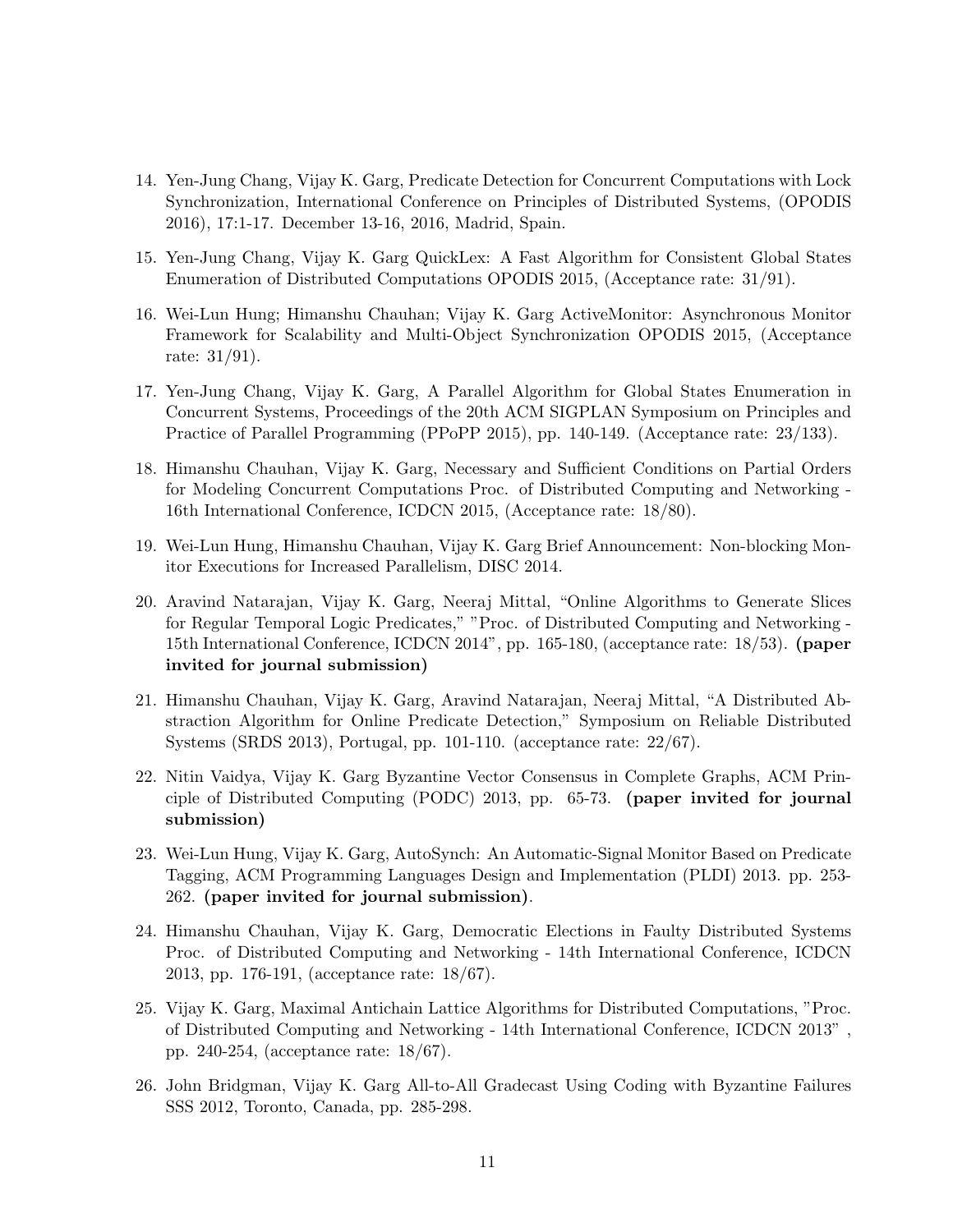- 27. Vijay K. Garg, Lattice Completion Algorithms for Distributed Computations In Proc. of Principles of Distributed Systems - 16th International Conference, OPODIS 2012, pp. 166- 180, (acceptance rate: 24/80).
- 28. John Bridgman, Vijay K. Garg Brief Announcement: All-to-All Gradecast Using Coding with Byzantine Failures PODC 2012, Madeira, Portugal, pp. 95-96. 2011
- 29. Vijay K. Garg, John Bridgman, Bharath Balasubramanian Accurate Byzantine with Feedback OPODIS 2011, pp. 465-480. (acceptance rate = 31%).
- 30. Bharath Balasubramanian, Vijay K. Garg Fusion-based DFSMs for Fault Tolerance in Distributed Systems ,Proc. OPODIS 2011, pp. 266-282. (acceptance rate  $= 31\%$ ).
- 31. Vijay K. Garg, John Bridgman, Bharath Balasubramanian Brief Announcement: Accurate Byzantine with Feedback PODC 2011, pp. 215-216.
- 32. Bharath Balasubramanian, Vijay K. Garg: A fusion-based approach for tolerating multiple faults in distributed systems. ICDCS 2011, pp. 677-688 (acceptance ratio:  $87/565 = 15.4\%$ ).
- 33. Vijay K. Garg, John Bridgman The Weighted Byzantine Agreement Problem, IPDPS'2011, pp. 524-531. (acceptance ratio:  $112/571 = 20\%$ ).
- 34. Venkatesan T. Chakaravarthy, Anamitra R. Choudhury, Vijay K. Garg, Yogish Sabharwal: A Decentralized Algorithm for Distributed Trigger Counting, ICDCN 2011, pp. 53-64. (acceptance rate  $= 22.1\%$ ) (paper invited for journal submission)
- 35. Vijay K. Garg Implementing Fault-Tolerant Services Using State Machines: Beyond Replication DISC'2010 Sept 2010, pp. 450-464.
- 36. Anurag Agarwal, Vijay K. Garg, Vinit Ogale, Modeling and Analyzing Periodic Distributed Computations SSS'10 Sept 2010, 191-205. (Best Paper Award, invited for journal submission)
- 37. Vinit A. Ogale, Bharath Balasubramanian, Vijay K. Garg: A fusion-based approach for tolerating faults in finite state machines. IPDPS 2009: 1-11. (acceptance ratio:  $101/440 =$ 23%).
- 38. Sujatha Kashyap, Vijay K. Garg: Producing Short Counterexamples Using "Crucial Events". CAV 2008: 491-503
- 39. Ankur Narang, Vikas Agarwal, Monu Kedia, Vijay K. Garg Highly Scalable Algorithms for Distributed Real-Time Text Indexing ,Proceedings of the Sixteenth IEEE International Conference on High Performance Computing (HiPC 2009) December 2009, pp. 332–341, Cochin, India.
- 40. Vaibhav Saxena, Prashant Agrawal, Yogish Sabharwal, Vijay K. Garg, Vimitha A. Kuruvilla, John A. Gunnels: Optimization of BLAS on the Cell Processor. HiPC 2008: 18-29.
- 41. Bharath Balasubramanian, Vinit A. Ogale, Vijay K. Garg: Fault Tolerance in Finite State Machines Using Fusion. ICDCN 2008: 124-134.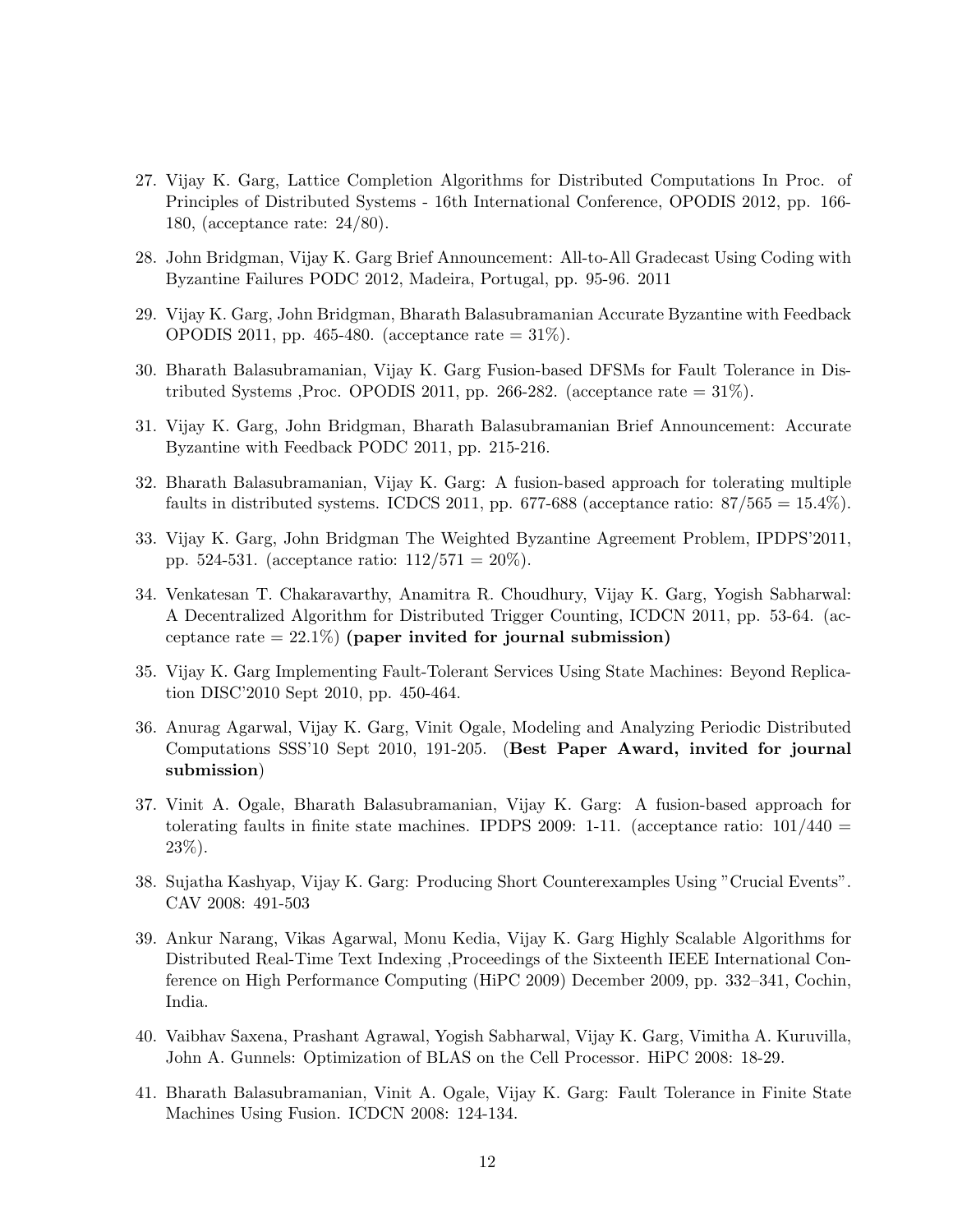- 42. Vinit A. Ogale, Vijay K. Garg: Detecting Temporal Logic Predicates on Distributed Computations. DISC 2007: 420-434.
- 43. Vijay K. Garg, Vinit A. Ogale: Fusible Data Structures for Fault-Tolerance. ICDCS 2007: 20 (acceptance ratio:  $71/528 = 13.5\%$ ).
- 44. Selma Ikiz and Vijay K. Garg, Efficient Incremental Optimal Chain Partition of Distributed Program Traces, Proc. IEEE International Conference on Distributed Computing Systems (ICDCS) 2006. (acceptance ratio:  $75/545 = 14\%$ ).
- 45. Rahul Garg, Vijay K. Garg, Yogish Sabharwal, Scalable Algorithms for Global Snapshots in Distributed Systems, ACM International Conference on Supercomputing 2006 (acceptance ratio:  $37/141 = 26\%$ ).
- 46. Sujatha Kashyap, Vijay K. Garg, Exploiting Predicate Structure for Efficient Reachability Detection, 20th IEEE/ACM International Conference on Automated Software Engineering (ASE), Long Beach, California, November 2005, pp.  $4$  - 13. (acceptance ratio:  $28/291$  = 10%).
- 47. Anurag Agarwal, Vijay K. Garg, Chain Clock: Efficient Causality Tracking for Shared Memory Systems, ACM Symposium on Principles of Distributed Computing (PODC'2005) Las Vegas, July 2005, pp. 19-28 (acceptance ratio:  $36/160 = 22.5\%$ ).
- 48. Vijay K. Garg, Anurag Agarwal, Distributed Maintenance of a Spanning Tree Using Labeled Tree Encoding, Euro'Par September 2005, pp.  $606 - 616$ . (acceptance ratio: $121/388 = 31\%$ )
- 49. Selma Ikiz, Vinit Ogale, V. K. Garg, Coordinated Energy Conservation in Ad Hoc Networks, International Workshop on Distributed Algorithms and Applications for Wireless and Mobile Systems (DAAWMS), Phoenix, Arizona, September 2005.
- 50. Alper Sen, Jayanta Bhadra, Vijay K. Garg, and Jacob Abraham, Formal Verification of a System-on-Chip Using Computation Slicing, International Test Conference, October 2004.
- 51. Neeraj Mittal, Alper Sen, Vijay K. Garg, and Ranganath Atreya, Finding Satisfying Global States: All for One and One for All, In Proceedings of International Parallel and Distributed Processing Symposium (IPDPS), April 2004.
- 52. Neeraj Mittal, Ranganath Atreya and Vijay K. Garg, Detecting Locally Stable Predicates without Modifying Application Messages 7th International Conference on Principles of Distributed Systems La Martinique, France, December 10-13 2003.
- 53. Alper Sen and Vijay K. Garg, Detecting Temporal Logic Predicates in Distributed Programs Using Computation Slicing, 7th International Conference on Principles of Distributed Systems La Martinique, France, December 10-13 2003.
- 54. Alper Sen and Vijay K. Garg, On Checking Whether a Predicate Definitely Holds, 3rd International Workshop on Formal Approaches to Testing of Software (FATES 2003) Montreal, Quebec, Canada, October 2003.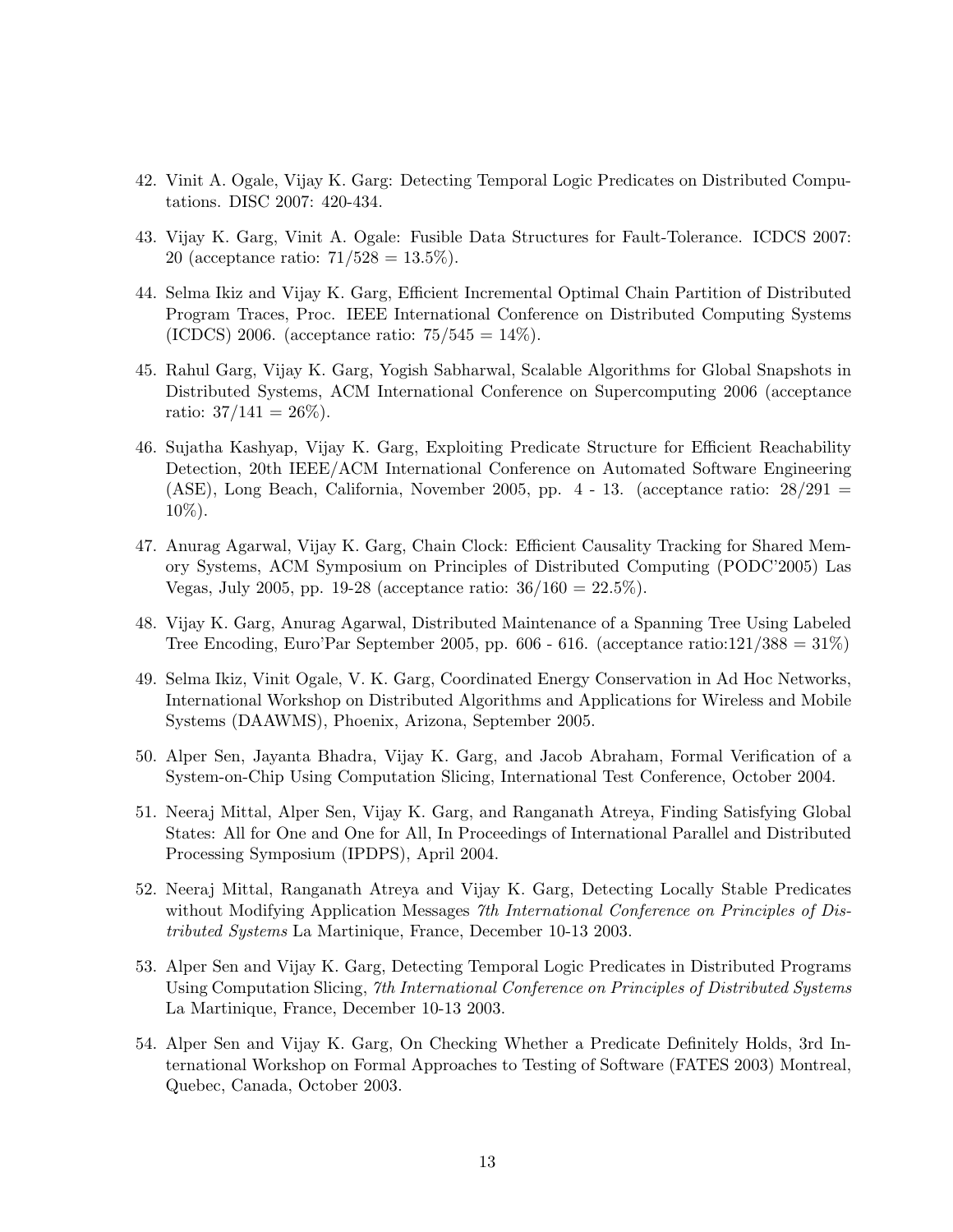- 55. V. K. Garg, "Enumerating Global States of a Distributed Computation in Lexicographic and Breadth-First Manner," Intl Conference on Parallel and Distributed Computing and Systems (PDCS 2003) (nominated for the best paper award).
- 56. Alper Sen and Vijay K .Garg, Partial Order Trace Analyzer (POTA) for Distributed Programs, Proc. Workshop on Runtime Verification, Boulder, Colorado, 2003, pp. 22 – 43.
- 57. Neeraj Mittal and Vijay K. Garg, Software Fault Tolerance of Distributed Programs using Computation Slicing, Proc. IEEE International Conference on Distributed Computing Systems (ICDCS), Baltimore, Maryland, 2003, pp.  $105 - 113$ .
- 58. Vijay K. Garg, Algorithmic Combinatorics based on Slicing Posets, Proc. 22nd Conference on the Foundations of Software Technology & Theoretical Computer Science (FSTTCS), Kanpur, India, December 2002, pp. 169 – 181.
- 59. Vijay K. Garg, C. Skawratananond, On Timestamping Synchronous COmputations, Proc. IEEE International Conference on Distributed Computing Systems (ICDCS'02), Vienna, July 2002, pp. 552–560.
- 60. Alper Sen and Vijay K. Garg, Detecting Temporal Logic Predicates in the Happened Before Model, International Parallel and Distributed Processing Symposium (IPDPS'02). April, Florida, pp. 76.
- 61. Neeraj Mittal and Vijay K. Garg, Computation Slicing: Techniques and Theory, 5th International Symposium on DIStributed Computing (DISC'01), Lisbon, Portugal, pp. 78 – 92.
- 62. Vijay K. Garg, C. Skawratananond, String Realizers of Posets with Applications to Distributed Computing, ACM Symposium on Principles of Distributed Computing (PODC'01), August 26-29, 2001, Newport, Rhode Island, pp. 72 – 80. (paper invited for journal submission)
- 63. Neeraj Mittal and Vijay K. Garg, Efficient Algorithms for Detecting Global Properties in Distributed Computations, Proc. IEEE International Conference on Distributed Computing *Systems (ICDCS'01)*, Phoenix, May 2001, pp.  $3 - 10$ .
- 64. Vijay K. Garg and Neeraj Mittal, On Slicing a Distributed Computation, Proc. IEEE International Conference on Distributed Computing Systems (ICDCS'01), Phoenix, May 2001 (nominated for the best paper award), pp. 322 – 329 .
- 65. Neeraj Mittal, Vijay K. Garg, Debugging Distributed Programs Using Controlled Re-execution, ACM Symposium on Principles of Distributed Computing (PODC'00), Portland, Oregon, July 2000, pp. 239 – 248.
- 66. A. Tarafdar, V. K. Garg, "Software fault-tolerance of concurrent programs using controlled reexecution", 3rd International Symposium on DIStributed Computing (DISC'99), Bratislava, Slovakia, September 27-29, 1999, pp. 210 – 224.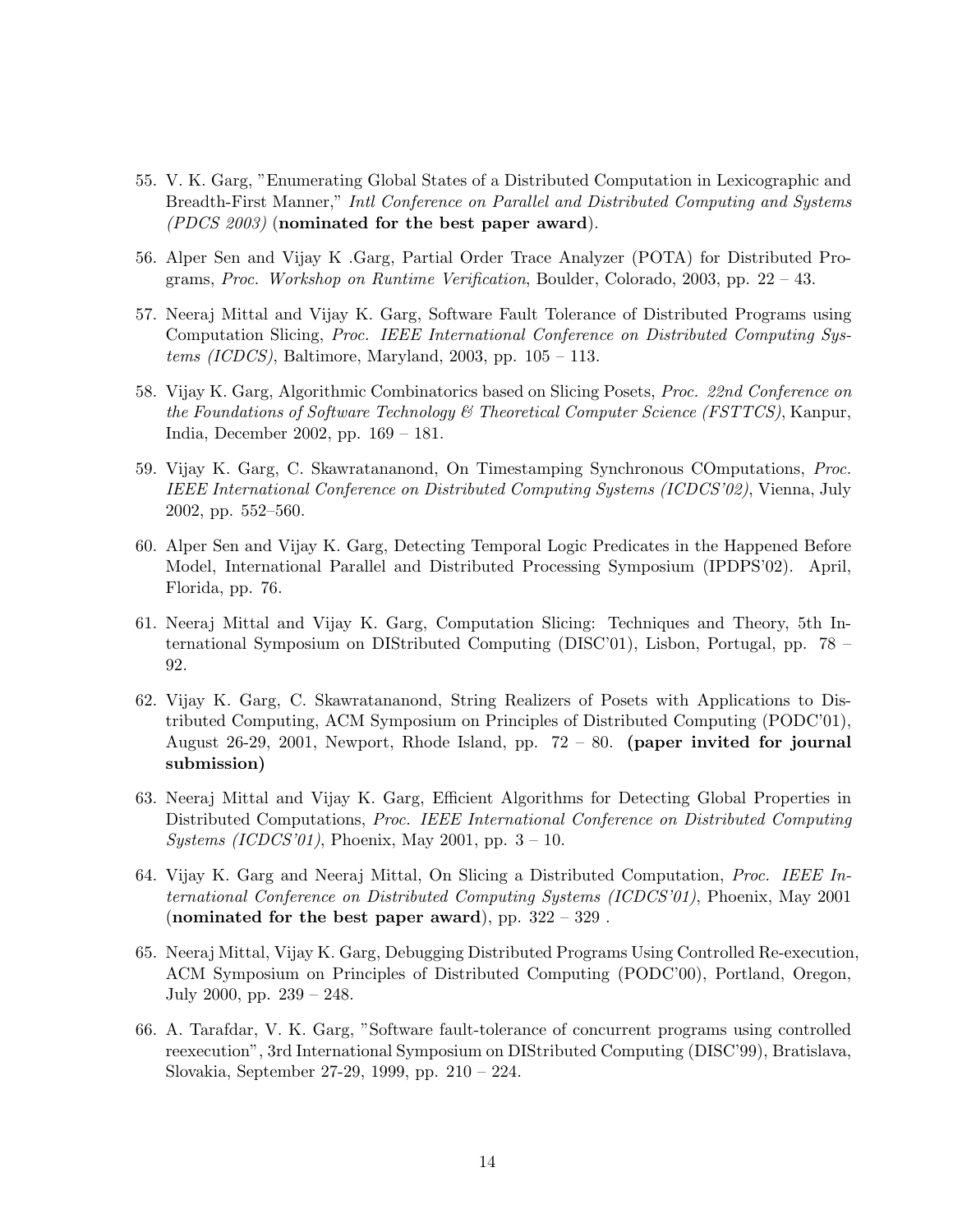- 67. Om P. Damani and Ashis Tarafdar and Vijay K. Garg,, Optimistic Recovery in Multi-threaded Distributed Systems, Proceedings of the 18th IEEE Symposium on Reliable Distributed Systems (SRDS'99), Lausanne, Switzerland, October 1999, pages 234 - 243.
- 68. C. Skawratananond, N. Mittal, V. K. Garg, A Lightweight Algorithm for Causal Message Ordering in Mobile Computing Systems, Proc. 12th International Conference on Parallel and Distributed Computing Systems(ICPDCS), Fort Lauderdale, Florida, August 1999, pp.  $245 - 250.$
- 69. C. Skawratananond, V. K. Garg, A Quorum-Based Distributed Channel Allocation Algorithm for Mobile Systems Proc. PIMRC, Japan, 1999.
- 70. V. K. Garg, J. R. Mitchell, "Implementable Failure Detectors for Asynchronous Systems," Proc. 18th Conference on the Foundations of Software Technology & Theoretical Computer Science (FSTTCS'98), Chennai, India, December 1998, pp. 158 – 169.
- 71. R. Kumar, V. K. Garg, "Control of stochastic discrete event systems: Synthesis" Proc. Conference on Decision and Control (CDC'98), December 1998.
- 72. G. Brat, V. K. Garg, "Analyzing non-deterministic real-time systems with (max,+) algebra," Proc. Real-Time Systems Symposium (RTSS'98), December 1998.
- 73. J. R. Mitchell and V.K. Garg, "A Non-Blocking Recovery Algorithm for Causal Message Logging," Symposium on Reliable Distributed Systems (SRDS'98), October 1998.
- 74. R. Kumar, V. K. Garg, "Control of stochastic discrete event systems: Existence" Workshop on Discrete Event Systems (WODES'98), Caligari, Italy, August 1998, pp. 24-29.
- 75. G. Brat, V. K. Garg, "A (max,+) algebra for periodic timed discrete event systems." Workshop on Discrete Event Systems (WODES'98), Caligari, Italy, August 1998, pp. 237-242.
- 76. G. Brat, V. K. Garg, "A max-plus algebra for periodic real-time systems," The 9th Symposium of the International Federation of Automatic Control on Information Control in Manufacturing, Nancy-Metz, France, June 24-26, 1998.
- 77. A. Tarafdar, V. K. Garg, "Addressing False Causality while Detecting Predicates in Distributed Programs," Proc. IEEE International Conference on Distributed Computing Systems  $(ICDCS'98)$ , Amsterdam, Netherlands, May 1998, pp. 94 – 101.
- 78. V. K. Garg and J. R. Mitchell, "Distributed Predicate Detection in a Faulty Environment," Proc. IEEE International Conference on Distributed Computing Systems (ICDCS'98), Amsterdam, Netherlands, May 1998, pp. 416 – 423.
- 79. N. Mittal and V. K. Garg, Consistency Conditions for Multi-Object Distributed Operations, Proc. IEEE International Conference on Distributed Computing Systems (ICDCS'98), Amsterdam, Netherlands, May 1998, pp. 582 – 589.
- 80. O. Damani, V. K. Garg, "Fault-tolerant Optimistic Distributed Simulation " Proc. ACM Workshop on Parallel and Distributed Simulation (PADS'98), Canada, May 1998, pp. 38 – 45.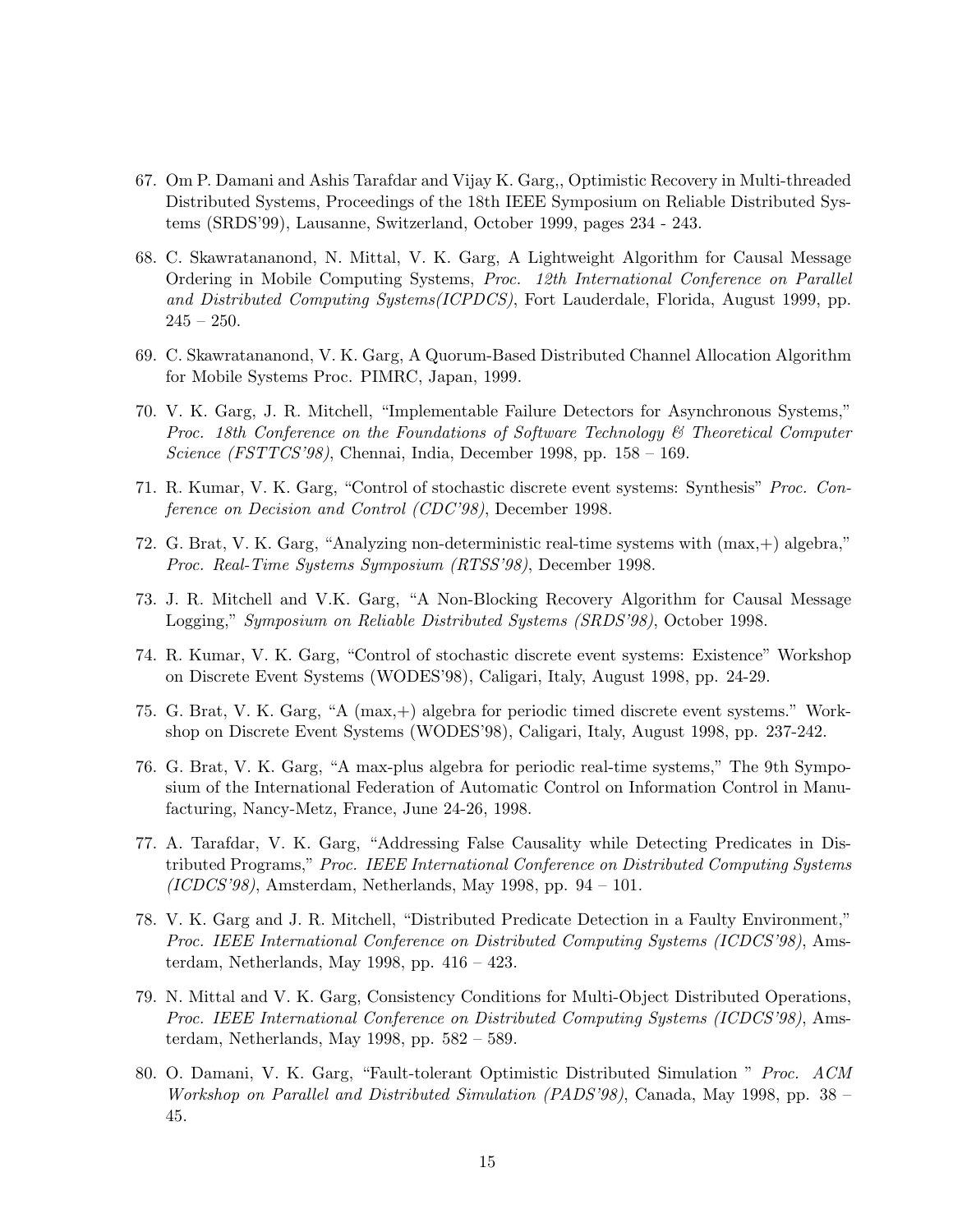- 81. A. Tarafdar V. K. Garg, "Debugging in a Distributed World: Observation and Control," Proc. IEEE Workshop on Application-Specific Software Engineering and Technology (ASSET'98), Dallas, Texas, March 98, pages 151 – 156 (invited paper).
- 82. A. Tarafdar V. K. Garg, "Predicate Control for Active Debugging of Distributed Programs," Proc. of the IEEE 9th Symposium on Parallel and Distributed Processing (SPDP), pages 763 – 769, Orlando, USA, April 1998.
- 83. O. Damani, Y. M. Wang, V. K. Garg, "Optimistic Distributed Simulation Based on Transitive Dependancy Tracking," Proc. ACM Workshop on Parallel and Distributed Simulation  $(PADS)$ , Lockenhaus, Austria, June 1997, pp. 90 – 97.
- 84. J. R. Mitchell, V. K. Garg, "Optimistic Agreement in Asynchronous Distributed Systems," Proc. International Conference on Parallel and Distributed Processing Techniques and Ap $plications, Las Vegas, Nevada, 1997, pp. 885 - 889.$
- 85. Y. M. Wang, O. Damani, V. K. Garg, "Distributed Recovery with K-Optimistic Logging," Proc. IEEE International Conference on Distributed Computing Systems, Baltimore, Maryland, 1997, pp.  $60 - 67$ .
- 86. V. V. Murty, V. K. Garg, "Characterization of Message Ordering Specifications and Protocols," Proc. IEEE International Conference on Distributed Computing Systems, Baltimore, Maryland, 1997, pp. 492 – 499.
- 87. V. K. Garg, R. Kumar, S. I. Marcus, "Modeling Stochastic Discrete Event Systems Using Probabilistic Languages," in Mathematical Theory of Networks and Systems, St. Louis, MO, June 1996.
- 88. O. Damani, V. K. Garg, "How to Recover Efficiently and Asynchronously when Optimism Fails," Proc. IEEE International Conference on Distributed Computing Systems, Hong Kong, May 1996, pp. 108 – 115.
- 89. V. Murty, V. K. Garg, "Characterization of Message Ordering Specifications and Protocols," Proc. ACM Principles of Distributed Computing, Philadelphia, 1996, pp. 88.
- 90. A. I. Tomlinson, V. K. Garg, "Observation of Software for Distributed Systems with RCL," Proc. 15th Conference on the Foundations of Software Technology & Theoretical Computer Science, Bangalore, India, Lecture Notes in Computer Science 1026, Springer-Verlag, Dec. 1995, pp. 195 – 209.
- 91. D. D. Cofer, V. K. Garg, "Control of Event Separation Times," Proc. 34th Conference on Decision and Control, New Orleans, December 1995, pp. 2005 – 2010.
- 92. V. K. Garg, A. I. Tomlinson, E. Fromentin, M. Raynal, "Expressing Control Flow Properties of Distributed Computations," Proc. Symposium on Parallel and Distributed Processing, San Antonio, Texas, October 1995, pp. 432 – 438.
- 93. C. Chase, V. K. Garg, "Efficient Detection of Restricted Classes of Global Predicates," Proc. 9th International Workshop on Distributed Algorithms , Le Mont-Saint-Michel, France, Lecture Notes in Computer Science, 972, September 1995, pp. 303 – 317.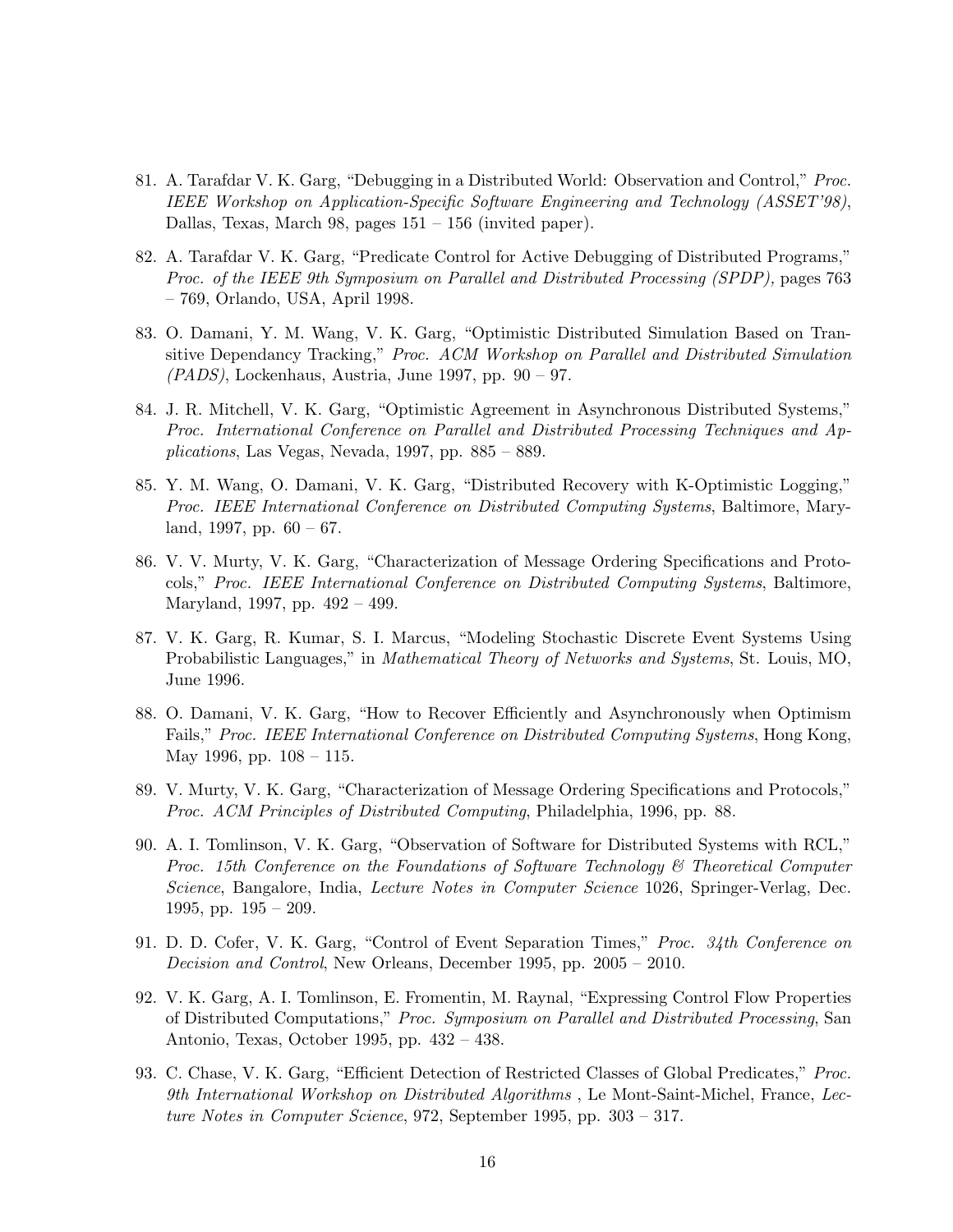- 94. J. Roger Mitchell, V. K. Garg, "Deriving distributed algorithms from a general predicate detector," Proc. The Nineteenth Intl. Computer Software and Applications Conference, Dallas, Texas, August 1995, pp. 268 – 273.
- 95. V. K. Garg, C. Chase, "Distributed Detection of Conjunctive Predicates," Proc. IEEE International Conference on Distributed Computing Systems, Vancouver, Canada, June 1995, pp.  $423 - 430.$
- 96. V. V. Murty, V. K. Garg, "Synchronous Message Ordering," Proc. International Symposium on Autonomous Decentralized Systems, Phoenix, Arizona, April 95, pp. 208 – 214.
- 97. V. K. Garg, C. Chase, J. R. Mitchell, R. Kilgore, "Detecting conjunctive Channel Predicates in a Distributed Programming Environment," Proc. of the Twenty-Eighth Hawaii International Conference on System Sciences, January 1995, Vol. II, pp. 232 – 241.
- 98. D. D. Cofer, V. K. Garg, "Supervisory Control of Real-time Discrete Event Systems using Lattice Theory," Proc. 33rd Conference on Decision and Control, Lake Buena Vista, Florida, December 1994, pp. 978 – 983.
- 99. R. Kumar, V. K. Garg, "Extremal Solutions of Inequations over Lattices with Applications to Supervisory Control," Proc. 33rd Conference on Decision and Control, Lake Buena Vista, Florida, December 1994, pp. 3636 – 3641.
- 100. V. K. Garg, A. I. Tomlinson, "Causality versus Time: How to Specify and Verify Distributed Algorithms", Proc. The Sixth IEEE Symposium on Parallel and Distributed Processing, Dallas, Texas, October 1994, pp. 249 – 256.
- 101. E. Fromentin, M. Raynal, V. K. Garg, A. I. Tomlinson, "On the fly testing of Regular Patterns in distributed computations," Proc. 23<sup>rd</sup> International Conference on Parallel Processing, St. Charles, Illinois, August 1994, pp. 2:73–76.
- 102. A. I. Tomlinson, V. K. Garg, "Maintenance of Global Assertions in Distributed Systems," Proc. International Conference on Computer Science and Education, Bangalore, India, June 1994, Tata McGraw-Hill Publishing Company Limited, pp. 257 – 272.
- 103. D. Cofer, V. K. Garg, "A Max-Algebra Solution to the Supervisory Control Problem for Real-Time Discrete Event Systems, " Proc. 11th International Conference on Analysis and Optimization of Systems, Rocquencourt, France, June 1994, pp. 283 – 289.
- 104. V. K. Garg, A. I. Tomlinson, "Using Induction to Prove Properties of Distributed Programs," Proc. Symposium on Parallel and Distributed Processing, Dallas, Texas, Dec. 1993, pp. 478– 485.
- 105. S. Young, V. K. Garg, "Self-Stabilizing Machines: An Approach to Design of Fault-Tolerant Systems," Proc. 32nd Conference on Decision and Control, San Antonio, Texas, Dec. 1993, pp. 1200–1205.
- 106. D. D. Cofer, V. K. Garg, "A Generalized Model for Performance Analysis of Timed and Untimed Discrete Event Systems," Proc. American Control Conference, San Francisco, California, June 1993, pp. 2288–2292.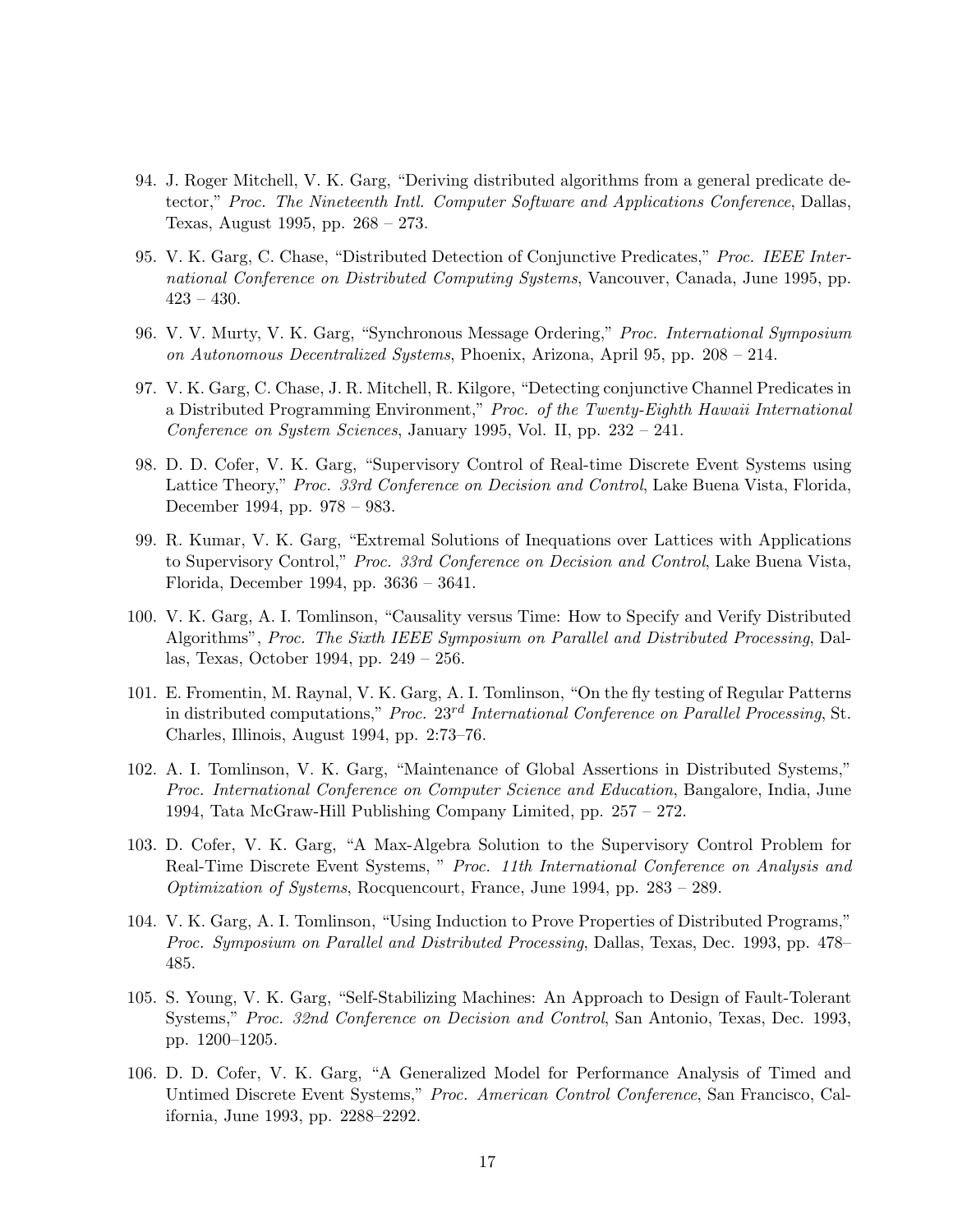- 107. R. Kumar, V. K. Garg, "Logical Design of a Dispatching Unit," Proc. American Control Conference, San Francisco, California, June 1993, pp. 1198–1202.
- 108. A. I. Tomlinson, V. K. Garg, "An Algorithm for Minimally Latent Global Virtual Time," Proc. 7th Workshop on Parallel and Distributed Simulation, San Diego, California, May 1993, pp. 35–42.
- 109. A.I. Tomlinson, V. K. Garg, "Detecting Relational Global Predicates in Distributed Systems," Proc. 3rd ACM/ONR Workshop on Parallel and Distributed Debugging, San Diego, California, May 1993, pp. 21–31.
- 110. V. K. Garg, B. Waldecker, "Detection of Unstable Predicate in Distributed Programs," Proc. 12th Conference on the Foundations of Software Technology & Theoretical Computer Science, New Delhi, India, Lecture Notes in Computer Science 652, Springer-Verlag, Dec. 1992, pp. 253–264.
- 111. V. K. Garg, "An Algebraic Approach to Modeling Probabilistic Discrete Event Systems," Proc. 31st Conference on Decision and Control, Tucson, Arizona, Dec. 1992, pp. 2348–2353.
- 112. D. D. Cofer, V. K. Garg, "A Timed Model for the Control of Discrete Event Systems Involving Decisions in the Max/Plus Algebra," Proc. 31st Conference on Decision and Control, Tucson, Arizona, Dec. 1992, pp. 3363–3368.
- 113. A. I. Tomlinson, G. Hoagland, V. K. Garg, "Distributed Resource Management Using Active Supervisory Predicate Control," Proc. American Control Conference, Chicago, Illinois, June 1992, pp. 2799–2803.
- 114. V. K. Garg, R. Kumar, "A State-Variable Approach for Controlling Discrete Event Systems with Infinite States," *Proc. American Control Conference*, Chicago, Illinois, June 1992, pp. 2809–2813.
- 115. D. Spanjol, S. Young, V. K. Garg, "Control of Discrete Event Systems Modeled with Infinite Languages," Proc. American Control Conference, Chicago, Illinois, June 1992, pp. 2814– 2818.
- 116. B. Waldecker, V. K. Garg, "Unstable Predicate Detection in Distributed Programs," Proc. 3rd IEEE Symposium on Parallel and Distributed Processing, Dallas, Texas, Dec. 1991, pp. 692–699.
- 117. R. Kumar, V. K. Garg, S. I. Marcus, "On Using Predicate Transformers for Supervisory Control," Proc. Conference on Decision and Control, Brighton, United Kingdom, Dec. 1991, pp. 98–103.
- 118. R. Kumar, V. K. Garg, "Optimal Control of Discrete Event Dynamic Systems Using Network Flow Techniques," Proc. 29th Allerton Conference on Communication, Control, and Computing, Allerton, Illinois, Oct. 1991, pp. 705–714.
- 119. V. K. Garg, "Timed Probabilistic Languages," extended abstract in Current System Development, IEEE Symposium on Real-time Systems, San Antonio, Texas, Aug. 1991.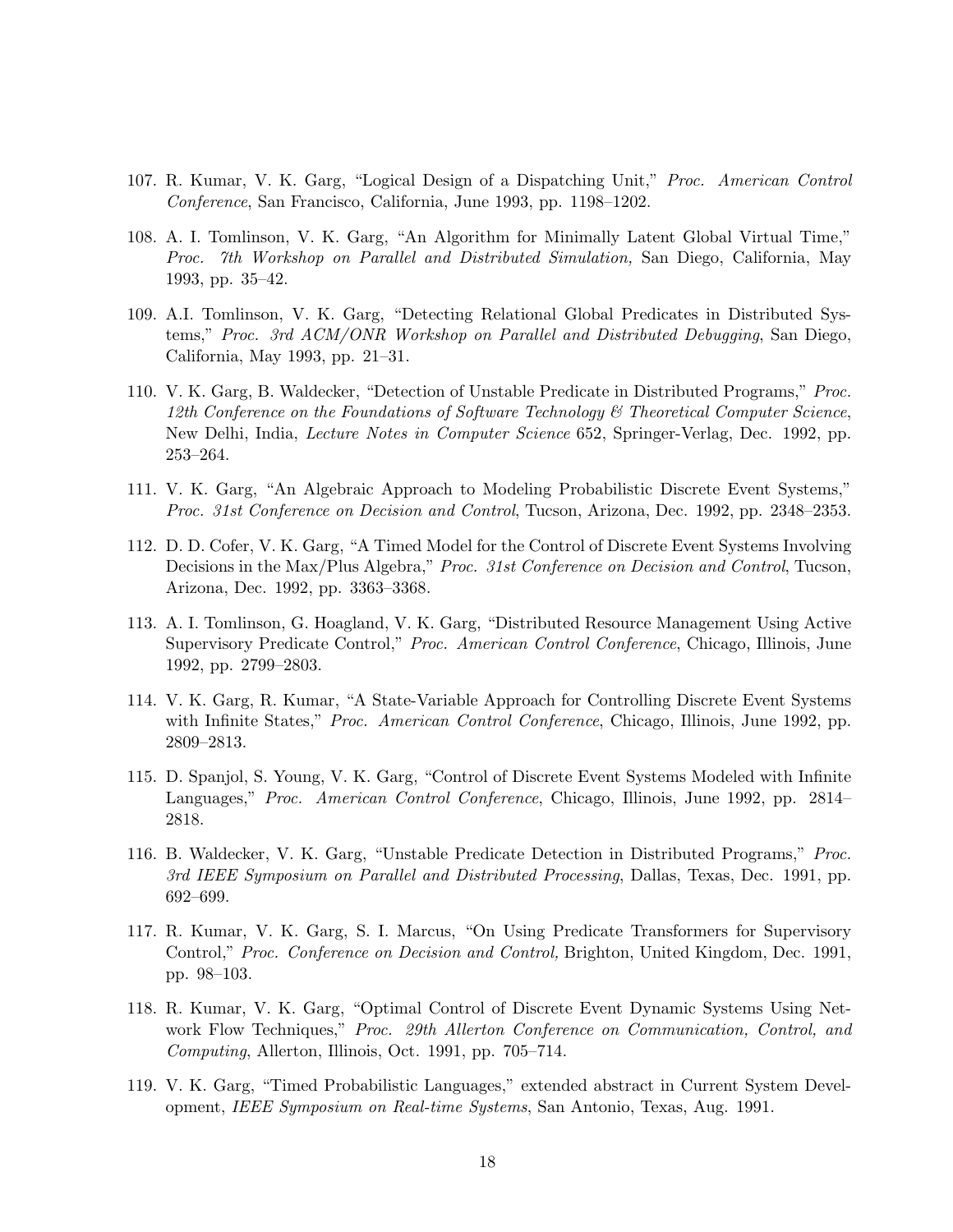- 120. R. Kumar, V. K. Garg, S. I. Marcus, "Stability of Discrete Event System Behavior" Proc. IFAC International Symposium on Distributed Intelligence Systems, Arlington, Virginia, Aug. 1991, pp. 13–18.
- 121. S. Young, V. K. Garg, "Uncertainty in Discrete Event Systems," Proc. IEEE International Symposium on Intelligent Control, Arlington, Virginia, Aug. 1991, pp. 245–250.
- 122. R. Kumar, V. K. Garg, S. I. Marcus, "On  $\omega$ -Controllability and  $\omega$ -Normality of DEDS," Proc. American Control Conference, Vol. 3, Boston, Massachusetts, June 1991, pp. 2905– 2910.
- 123. B. Waldecker, V. K. Garg, "Unstable Predicate Detection in Distributed Programs," Proc. 2nd ACM/ONR Workshop on Parallel and Distributed Debugging, Extended Abstract, Santa Cruz, California, May 1991.
- 124. V. K. Garg, S. Ajmani, "A Distributed Algorithm for N-process Synchronization," Proc. 2nd IEEE Symposium on Parallel and Distributed Processing, Dallas, Texas, Dec. 1990.
- 125. V. K. Garg, J. Ghosh, "Symmetry In Spite of Hierarchy," Proc. 10th IEEE International Conference on Distributed Computing Systems, Paris, France, June 1990, pp. 4–11.
- 126. V. K. Garg, "Modeling of Distributed Systems by Concurrent Regular Expressions," Proc. 2nd International Conference on Formal Description Techniques for Distributed Systems and Communication Protocols, Vancouver, Canada, Dec. 1989. Published by North-Holland, 1990, pp. 313–327.
- 127. R. Kumar, V. K. Garg, S. I. Marcus, "Language Stability of DEDS," Proc. International Conference on Mathematical Theory of Control, published as Lecture Notes in Pure and Applied Mathematics, Marcel Dekker, Vol. 142, edited by M. C. Joshi and A. V. Balakrishnan, Bombay, India, 1990, pp. 185–203.
- 128. R. Kumar, V. K. Garg, S. I. Marcus, "Control of Discrete Event Dynamic Systems: Supremal Controllable and Observable Languages," Proc. 27th Allerton Conference on Communication, Control, and Computing, Allerton, Illinois, Sept. 1989, pp. 501–510.
- 129. V. K. Garg, C. V. Ramamoorthy, "High Level Communication Primitives in the Distributed System Specification Language," Proc. IEEE International Conference on Computer Languages, Miami Beach, Florida, Oct. 1988, pp. 92–99. (paper invited for journal submission)
- 130. V. K. Garg, "Analysis of Distributed Systems with Many Identical Processes," Proc. 8th IEEE International Conference on Distributed Computing Systems, San Jose, California, June 1988, pp. 358–365.
- 131. V. K. Garg, "Specification and Analysis of Concurrent Systems using the STOCS Model," Proc. 1988 Computer Networking Symposium, Washington, D.C., April 1988, pp. 192–200.
- 132. V. K. Garg, C. V. Ramamoorthy, "Effect of Locality in Large Networks," *Proc. 7th IEEE* International Conference on Distributed Computing Systems, Berlin, Germany, Sept. 1987, pp. 544–550.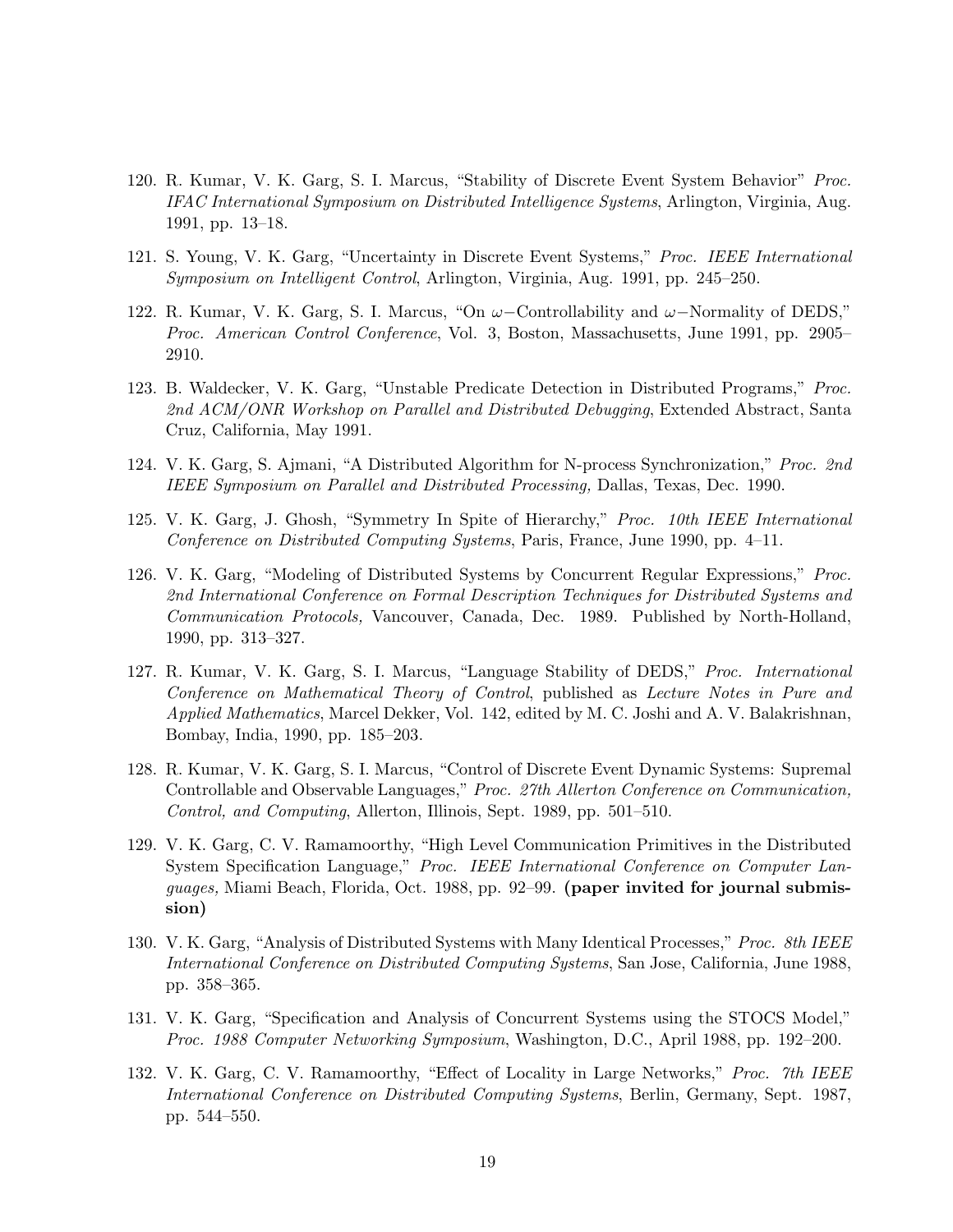- 133. C. V. Ramamoorthy, V. K. Garg, A. Prakash, "Reusability Support in GENESIS," Proc. 10th IEEE International Conference on Computer Software and Applications, Chicago, Illinois, Oct. 1986, pp. 299–305. (paper invited for journal submission)
- 134. C. V. Ramamoorthy, A. Bhide, V. K. Garg, T. Yamaura, "Software Quality and Requirement Specification," Proc. IEEE International Conference on Computer Languages, Miami, Florida, Oct. 1986, pp. 75–83.
- 135. C. V. Ramamoorthy, V. K. Garg, R. Aggarwal, "Environment Modeling and Activity Management in Genesis," Proc. 2nd Conference on Software Tools, Techniques and Alternatives, (SOFTFAIR II) San Francisco, California, Dec. 1985.

### C. Invited Papers

- 1. Himanshu Chauhan, Vijay K. Garg, Space Efficient Breadth-First Traversal of Consistent Global States of Parallel Programs, at Mid-south Theory Day, Louisiana State University, Baton Rouge, LA. December 9, 2016.
- 2. Vijay K. Garg,"Runtime Monitoring of Global Properties in Distributed Systems," invited tutorial, International Conference on Runtime Verification, RV'2014.
- 3. Vijay K. Garg, Neeraj Mittal and Alper Sen, Using Order in Distributed Computing, American Mathematical Society National Meeting (invited), San Antonio, Texas, Jan. 2006.
- 4. V. K. Garg, Neeraj Mittal, A Critique of Java for Concurrent Programming, IEEE Distributed Systems online, September 2005.
- 5. V. K. Garg, Neeraj Mittal, Global Time and State in Distributed Systems, Wiley Encyclopedia on Parallel and Distributed Computing, (edited by B. Wah), 2004.
- 6. Vijay K. Garg, Neeraj Mittal and Alper Sen, Applications of Lattice Theory to Distributed Computing, ACM SIGACT Notes (invited paper), September 2003, Vol. 34, No. 3, pp. 40-61.
- 7. V. K. Garg, "Observation and Control for Debugging Distributed Computations," Proc. Third International Workshop on Automated Debugging (AADEBUG'97), Linkoping, Sweden, May 97, pp.  $1 - 12$ .
- 8. R. Kumar, V. K. Garg, "Assignment Program Model for Control of Infinite State Systems," Proc. 32nd Allerton Conference on Communication, Control, and Computing, Allerton, Illinois, Oct. 1995, pp. 166 – 175.
- 9. V. K. Garg, "Observation of Global Properties in Distributed Systems," Proc. Eighth IEEE International Conference on Software and Knowledge Engineering, Lake Tahoe, Nevada, June 1996, pp.  $418 - 425$ .
- 10. D. D. Cofer, V. K. Garg, "On Controlling Timed Discrete Event Systems," DIMACS Workshop on Verification and Control of Hybrid Systems, New Brunswick, New Jersey, Oct. 1995, Lecture Notes in Computer Science 1066, Springer-Verlag, pp. 340–349.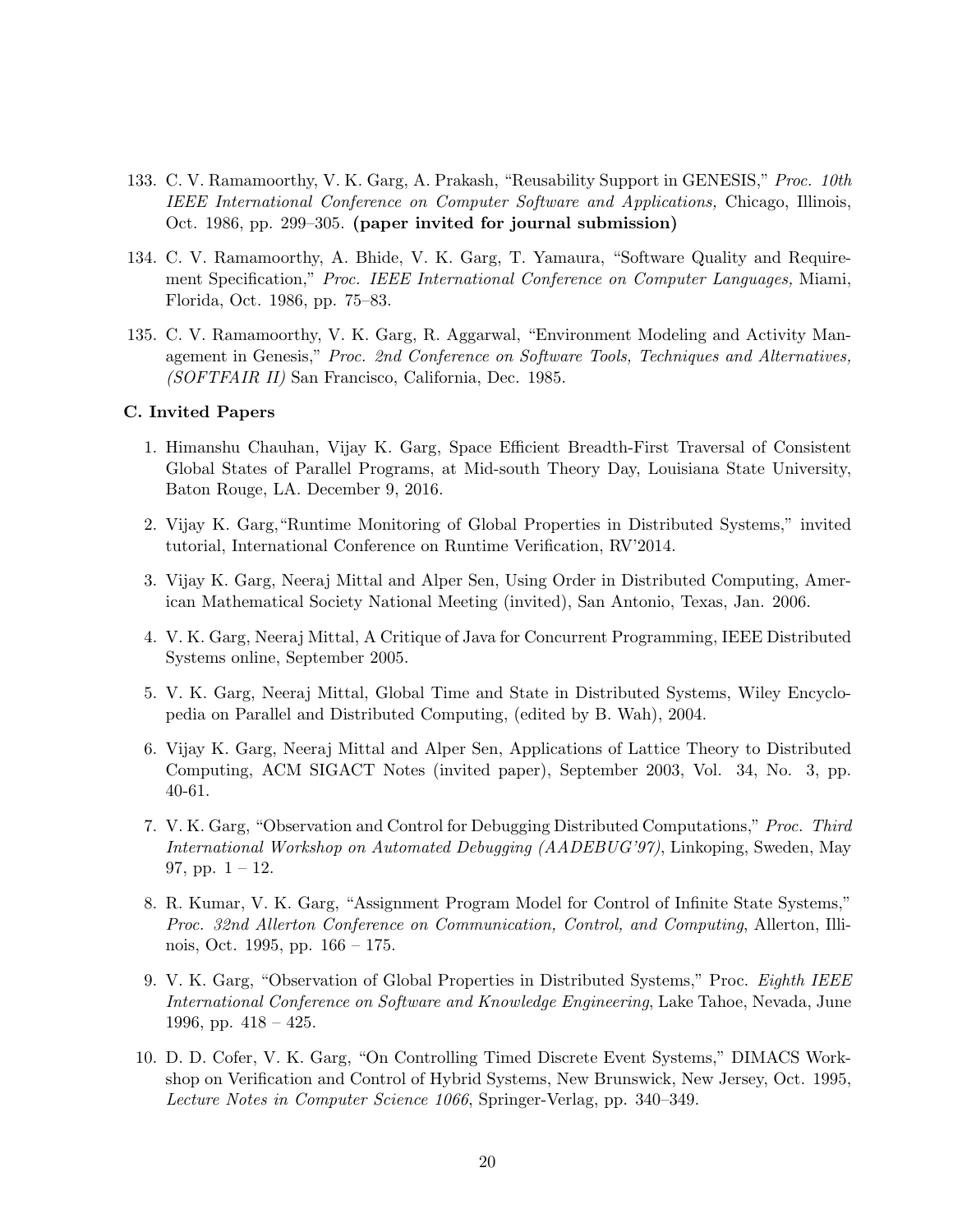- 11. D. D. Cofer, V. K. Garg, "Idempotent Structures in the Supervisory Control of Discrete Event Systems," in Idempotency, J. Gunawardena, Ed., Cambridge University Press, 1995.
- 12. R. Kumar, V. K. Garg, "Computation and Formula for Supremal ω−controllable sublanguage, Proc. 32nd Allerton Conference on Communication, Control, and Computing, Allerton, Illinois, Sept. 1994, pp. 900 – 901.
- 13. D. D. Cofer, V. K. Garg, "Supervisory Control of Timed Event Graphs," IEEE Conference on System, Man and Cybernetics, San Antonio, TX, Oct. 1994, pp 994-999.
- 14. V. K. Garg, "Parallel and Distributed Algorithms for Supervisory Control of Discrete Event Systems," Proc. 32nd Conference on Decision and Control, San Antonio, Texas, Dec. 1993, 2236–2241.
- 15. S. Young, V. K. Garg, "Optimal Sensor and Actuator Choices for Discrete Event Systems," Proc. 31st Allerton Conference on Communication, Control, and Computing, Allerton, Illinois, Oct. 1993.
- 16. V. K. Garg, "Probabilistic Languages for Modeling of DEDS" Proc. Conference on Information Sciences and Systems, Princeton, New Jersey, March 1992, pp. 198–203.
- 17. R. Kumar, V. K. Garg, "On Optimal Control of Discrete Event Systems," SIAM Conference on Control and Its Applications, Abstracts and Author Index, Minneapolis, Minnesota, Sept. 1992, pp. A42.
- 18. S. Young, V. K. Garg, "Transition Uncertainty in Discrete Event Systems," Abstracts of the NSF Workshop on Discrete Event Systems, Amherst, Massachusetts, June 1991.

### D. Papers Reprinted in Books

- 1. V. K. Garg, C. M. Chase, R. Kilgore and J. Mitchell, "Efficient Detection of Unstable Global Conditions Based on Monotonic Channel Predicates," in Tools and Environments for Parallel and Distributed Systems, Edited by Amr Zaky, Kluwer Academic Press, 1996, pp. 195–226.
- 2. V. K. Garg, B. Waldecker, "Detection of Weak Unstable Predicates in Distributed Programs," in IEEE Transactions on Parallel and Distributed Systems, March 1994, reprinted in the book, Global States and Time in Distributed Systems, edited by Z. Yang and T. Marsland, IEEE Computer Society Press, 1994, pp. 44-52.
- 3. C. V. Ramamoorthy, S. Shekhar, V. K. Garg, "Software Development Support for AI Programs," IEEE Computer, January 1987, pp. 30-40, reprinted in Computer Architectures for Artificial Intelligence, edited by Wah and Ramamoorthy, John Wiley & Sons, 1990, pp. 513-531.

#### F. Other Publications

- V. K. Garg, "Specification and Analysis of Distributed Systems with a Large Number of Processes," Ph.D. Dissertation, University of California, Berkeley, December 1988.
- V. K. Garg, "Genesis A Software Engineering Environment for Programming in the Large," Master's Research Report, University of California, Berkeley, December 1985.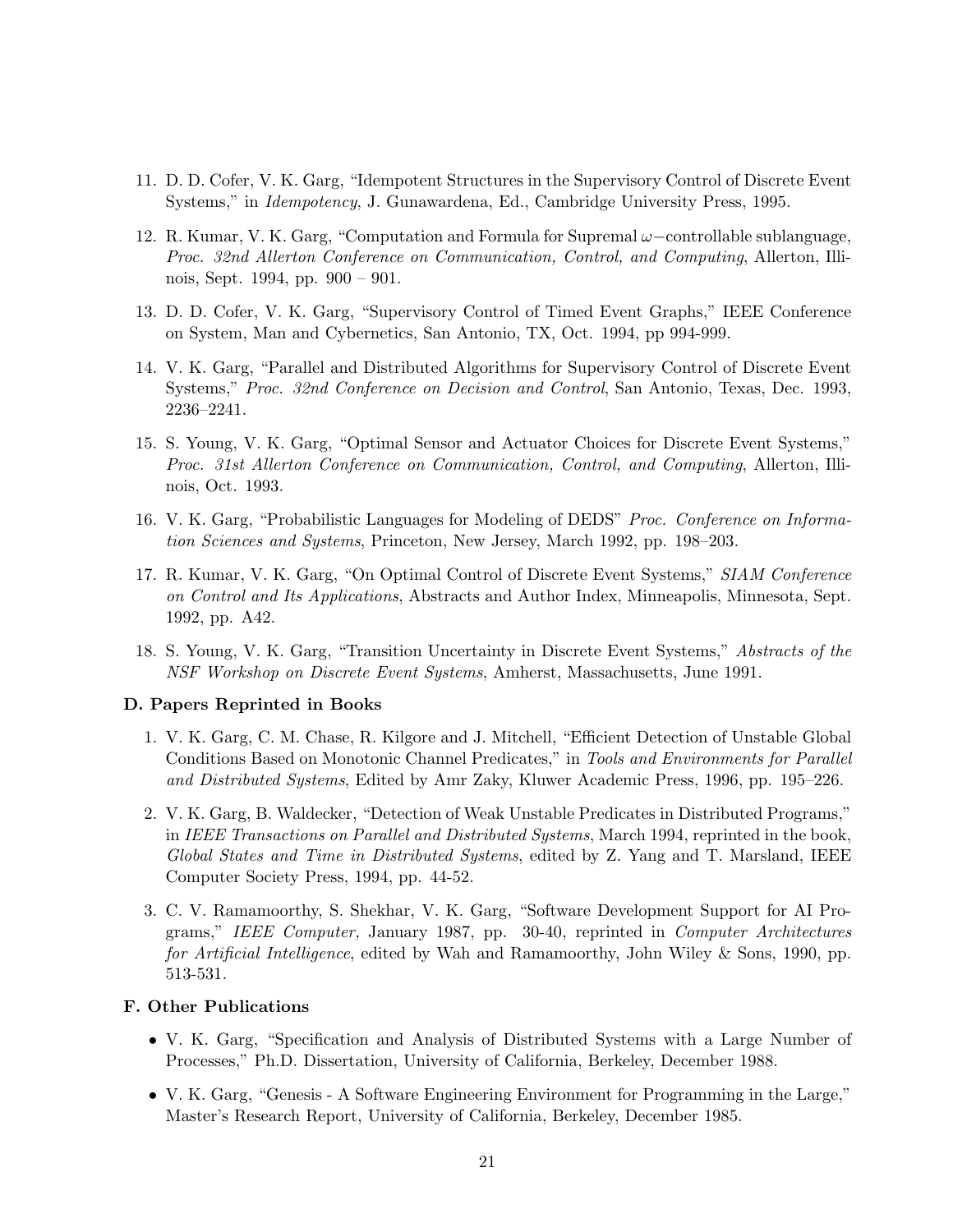- V. K. Garg, M. B. Agrawal, "Dimensional Analysis in Pascal," ACM SIGPLAN Notices, Vol. 19, No. 3, March 1984, pp. 7–11.
- V. K. Garg, "Screen-Oriented High Level Debugger for Pascal," ACM SIGPLAN Notices, Vol. 19, No. 3, March 1984, pp. 39–41.
- V. K. Garg, "Functional Composition: A Mechanism to Compose Programs," ACM SIGSOFT Software Engineering Notes, Vol. 10, No. 3, July 1985, pp. 37–39.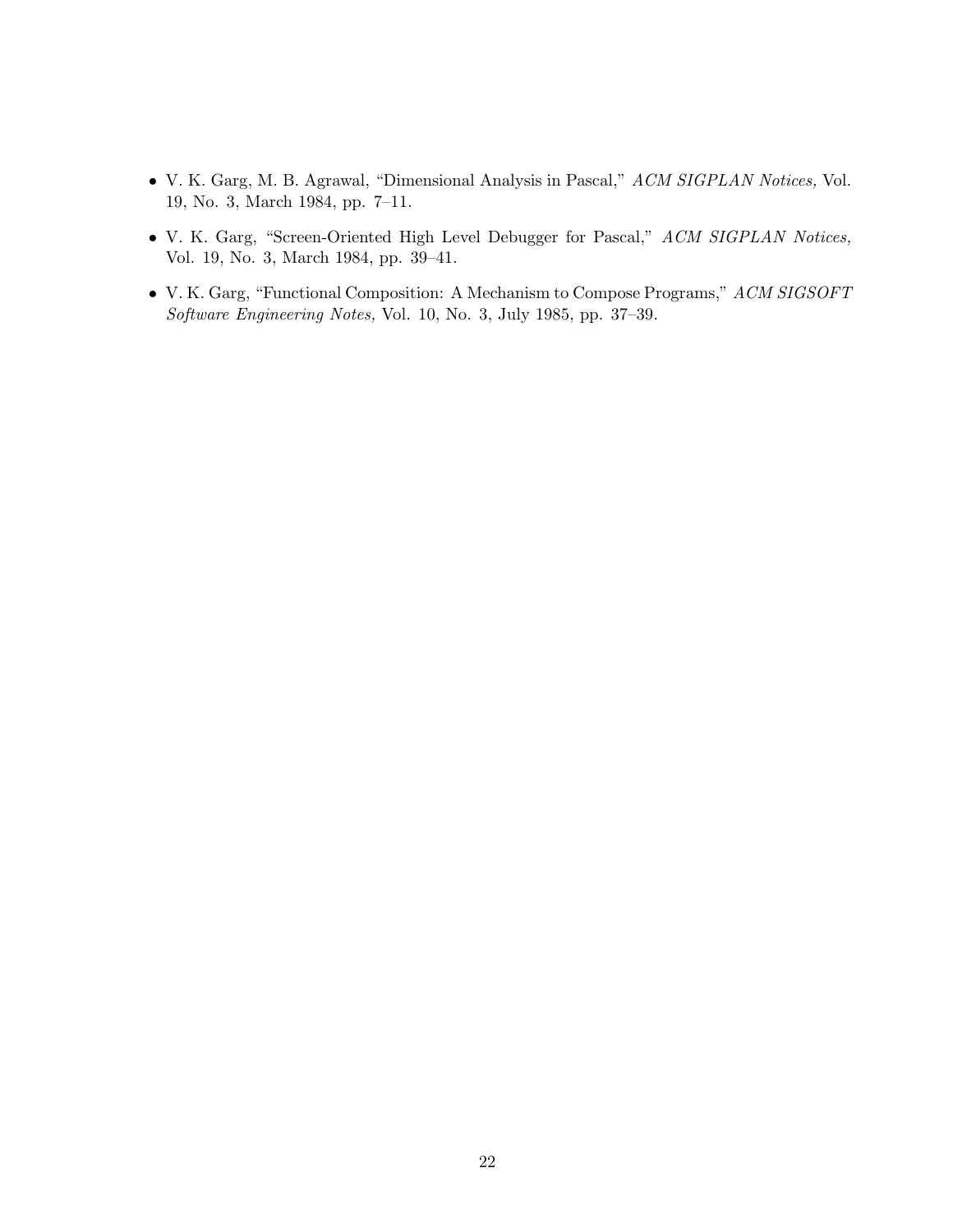#### Grants and Contracts:

- 1. Sponsoring Agency: National Science Foundation (NSF) Title: "Runtime Verification of Concurrent Programs," Principal Investigator: V. K. Garg, Amount: \$414, 844 Duration: Sept 2018 - August 2021
- 2. Sponsoring Agency: National Science Foundation (NSF) Title: "A Smart Runtime System for Parallel Programming," Principal Investigator: V. K. Garg, Amount: \$509,755 Duration: Sept 2016 - August 2019
- 3. Sponsoring Agency: Huawie Inc., Title: "Smart Contracts," Principal Investigator: V. K. Garg, Amount: \$60K Duration: August 2018 - June 2019
- 4. Sponsoring Agency: Huawie Inc. Title: "Control Data Distribution and Consensus," Principal Investigator: V. K. Garg, Amount: \$170K Duration: Sept 2016 - August 2018
- 5. Sponsoring Company: Visa Inc. Title: " Learning Rules to Detect Fraud in Credit and Debit TransactionsModel," Principal Investigator: Vijay K. Garg, Amount: \$39,330 Duration: Sept 1, 2016 - June 2017.
- 6. Sponsoring Agency: National Science Foundation (NSF) Title: "Efficient Monitor-Based Synchronization Mechanisms for Concurrent Programs," Principal Investigator: V. K. Garg, Amount: \$165K Duration: Sept 2013 - August 2016.
- 7. Sponsoring Company: Visa Inc. Title: " Model Ensemble Techniques for Electronic Transactions," Principal Investigator: Vijay K. Garg, Amount: \$80,996 Duration: July 1, 2015 - June 2016.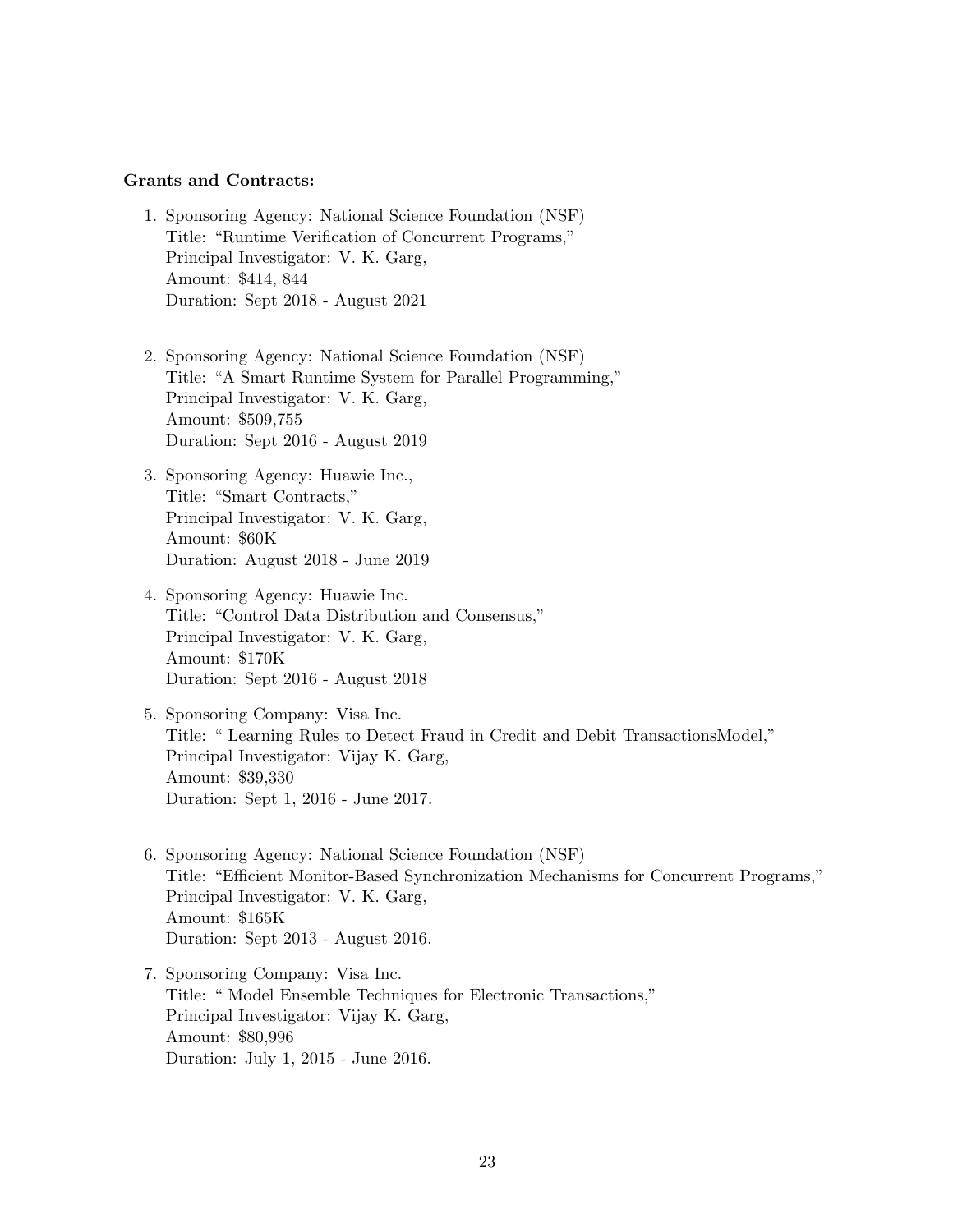- 8. Sponsoring Agency: National Science Foundation (NSF) Title: "Improving Dependability of Multithreaded Distributed Programs," Principal Investigator: V. K. Garg, Co-PI: Neeraj Mittal, University of Texas at Dallas Amount: \$450K (my share: \$225K) Duration: Sept 2011 - August 2015
- 9. Sponsoring Agency: Portuguese Science and Technology Foundation Title: "Combining Erasure Coding with Replication for Efficient Fault-tolerance," Principal Investigator: Robert Peterson, IC2 Institute Sub-Recepient: Vijay K. Garg, My share: \$50, 000 Duration: May 2011 - August 2012.
- 10. Sponsoring Agency: NVidia Corp. Title: "Efficient Algorithms for SAT using GPU," Principal Investigator: Vijay K. Garg, Equipment Donation: Tesla C2070 P1030-A01 Channel 6GB GDDR5 Duration: May 2011 - May 2014.
- 11. Sponsoring Agency: National Science Foundation (NSF) Title: "Combining Erasure Coding with Replication for Efficient Fault-tolerance," Principal Investigator: V. K. Garg, Amount: \$242,332 Duration: Sept 2007 - August 2010.
- 12. Sponsoring Agency: Semiconductor Research Corporation (SRC) Title: "System Level Runtime Verification," Principal Investigator: V. K. Garg, Amount: \$180,000, Duration: July 1, 2006 - June 2009.
- 13. Sponsoring Agency: Texas Higher Education Corrdinating Board Title: "Distributed Computing Environment for the Rational Design of Catalysts from First Principles," co-Principal Investigator: V. K. Garg, co-Principal Investigator: Graeme Henkelman, Professor, Department of Chemistry Amount: \$66,000, Duration: July 2006 - June 2008.
- 14. Sponsoring Agency: National Science Foundation (NSF) Title: "Monitoring and Controlling Multi-threaded Distributed Software," Principal Investigator: V. K. Garg, Amount: \$315,000, Duration: August 2005 - July 2008.
- 15. Sponsoring Agency: College of Engineering, The University of Texas at Austin Title: "Curriculum Development for Software Engineering,"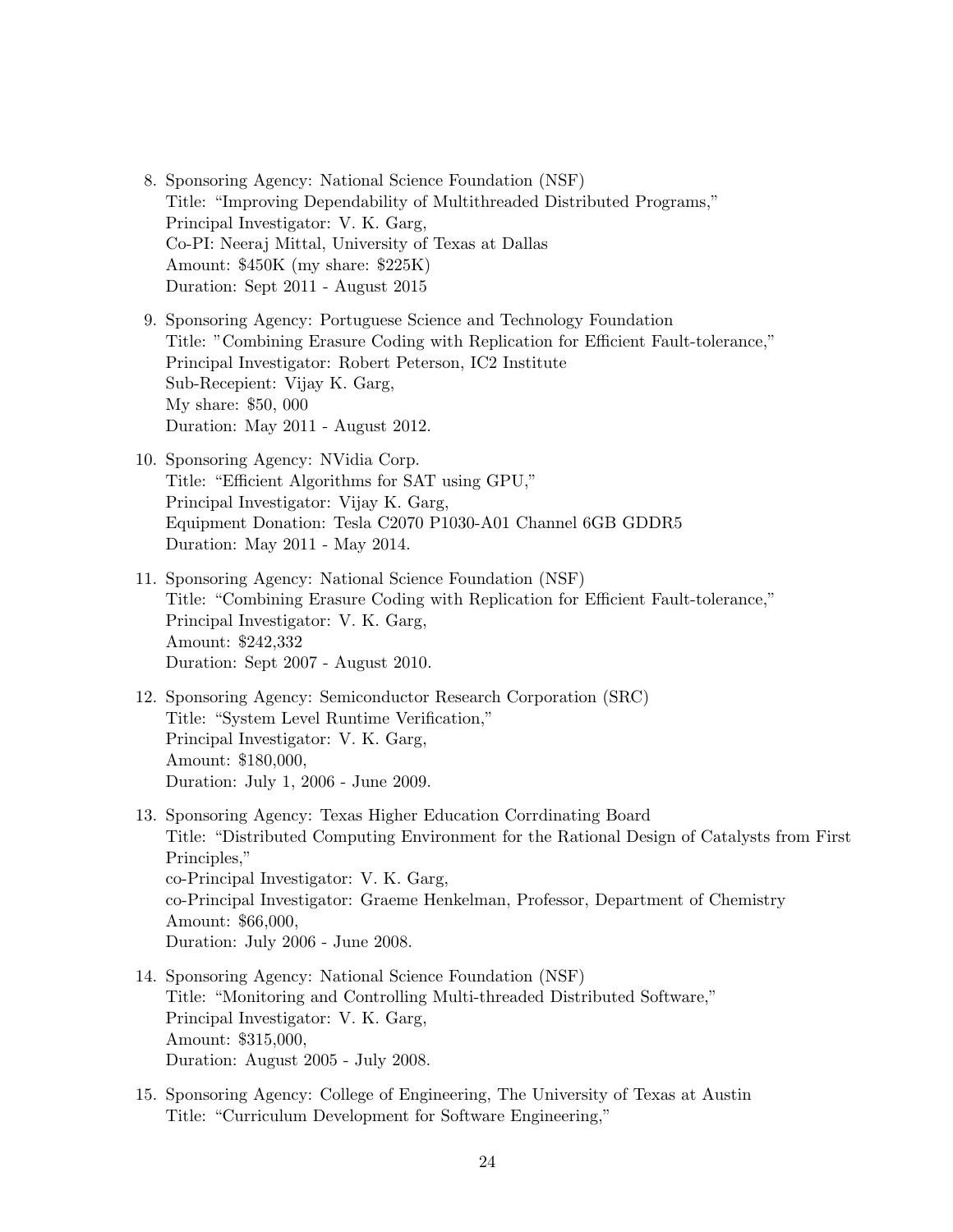Principal Investigator: V. K. Garg, Amount: \$30,000, Duration: July 2003.

- 16. Sponsoring Agency: National Science Foundation (NSF), CCR Division, Title: "Software Fault-Tolerance based on Observation and Control of Distributed Programs," Principal Investigator: V. K. Garg, Amount: \$190,000, Duration: September 2000 - August 2003.
- 17. Sponsoring Agency: National Science Foundation (NSF), ECS Division, Title: "Distributed Supervisory Control: Theory and Applications," Principal Investigator: V. K. Garg, Amount: \$224,051, Duration: October 1999 - September 2002.
- 18. Sponsoring Agency: Faculty Research Award, The University of Texas at Austin. Title: "Automatically avoiding faults in Concurrent Programs," Amount: Salary for Spring 2000. Duration: January 2000 - May 2000.
- 19. Sponsoring Agency: Compaq, Title: "Application of Technology for Instruction of Distributed Algorithms," Principal Investigator: V. K. Garg, Amount: Compaq DeskPro 4000 (with Pentium II) and a P50 color monitor Date: March 1998.
- 20. Sponsoring Agency: Center for INstructional Technology, Title: "A Tool to Teach Distributed Algorithms via Java Applets," Principal Investigator: V. K. Garg, Amount: Student support Duration: January 1998 - May 1998.
- 21. Sponsoring Agency: International Business Machines (IBM), Title: "Research in Distributed Debugging," Principal Investigator: V. K. Garg, Amount: RS/6000 system, Tape Drive, CD-ROM Drive Date: January 1998.
- 22. Sponsoring Agency: Texas Higher Education Coordinating Board, Texas Advanced Research Program, Title: "Nereus: Registration and Verification of Secure Sessions on the Internet ," Co-Principal Investigator: V. K. Garg, Other co-PI: Mohamed Gouda, Amount: \$154,110, (my share \$77,055), Duration: January 98 - December 99.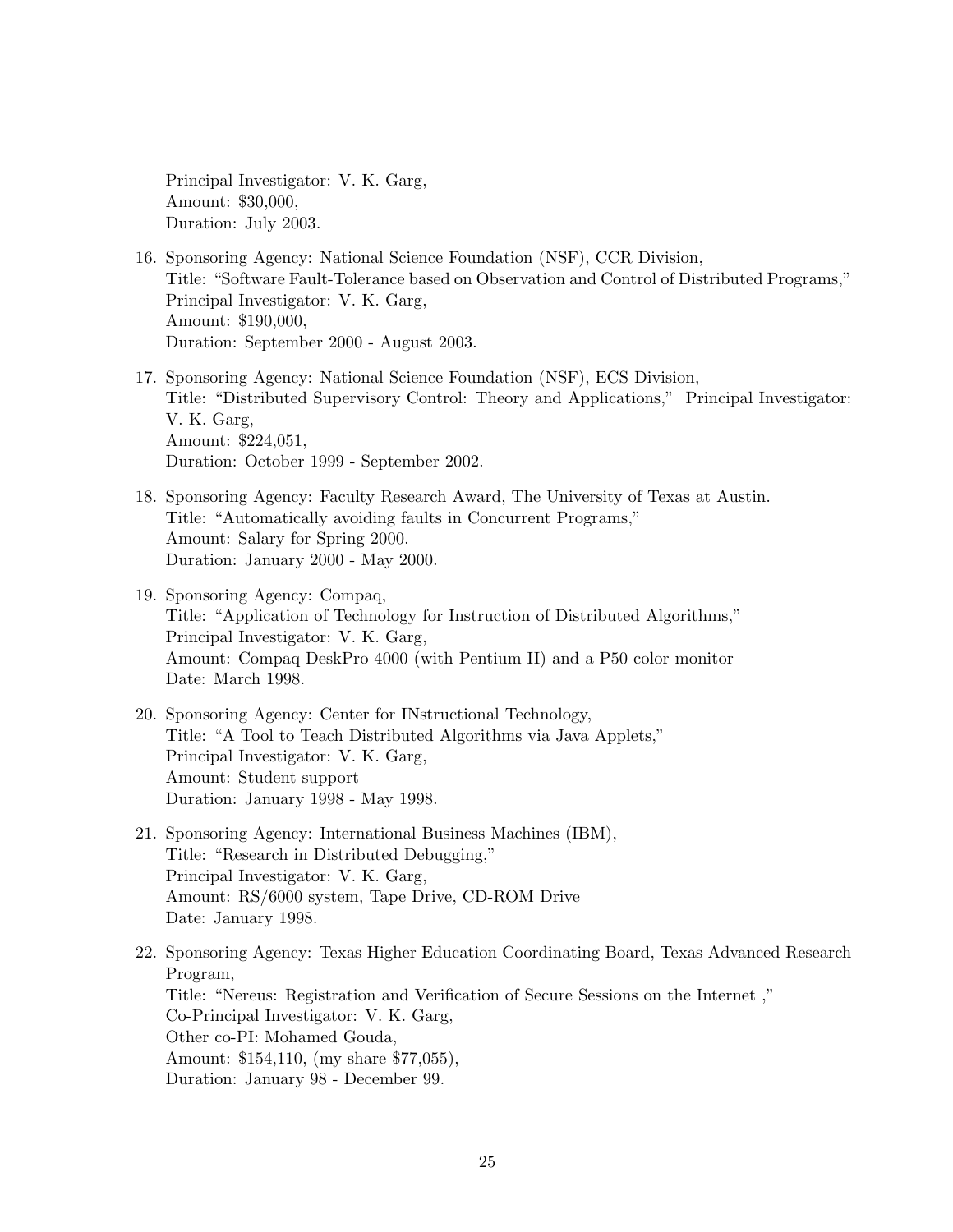- 23. Sponsoring Agency: National Science Foundation (NSF), CCR Division, Title: "Detection of Global Properties in Distributed Systems," Principal Investigator: V. K. Garg, Amount: \$153,983, Duration: September 95 - September 98.
- 24. Sponsoring Agency: National Science Foundation (NSF), ECS Division, Title: "Control and Analysis of Real-Time DES using Max-Algebra," Principal Investigator: V. K. Garg, Amount: \$105,983, Duration: September 95 - September 98.
- 25. Sponsoring Agency: International Business Machines (IBM), Title: "Unrestricted Research in Distributed Debugging," Principal Investigator: V. K. Garg, Amount: \$70,000, Duration: January 95 - August 97.
- 26. Sponsoring Agency: IBM, Title: "Equipment Award," Recipient: V. K. Garg, Amount: Power PC based IBM Workstation, Date: February 1994.
- 27. Sponsoring Agency: International Business Machines (IBM), Title: "Unrestricted Research in Distributed Debugging," Principal Investigator: V. K. Garg, Amount: \$70,000, Duration: September 93 - August 94.
- 28. Sponsoring Agency: Army Research Office, through Applied Research Laboratories (ARL), Principal Investigator: V. K. Garg, Title: "Distributed Simulation," Amount: \$56,172, Duration: May 92 - May 94.
- 29. Sponsoring Agency: National Science Foundation (NSF) Research Initiation Program, Title: "A Debugging System for Distributed Programs," Principal Investigator: V. K. Garg, Amount: \$59,095, Duration: August 91 - July 93.
- 30. Sponsoring Agency: International Business Machines (IBM), as a member of the Computer and Vision Research Center under Prof. J.K. Aggarwal, Title: "Research in Distributed Computing," Faculty Investigator: V. K. Garg, Amount: \$11,496, Duration: August 91 - August 92.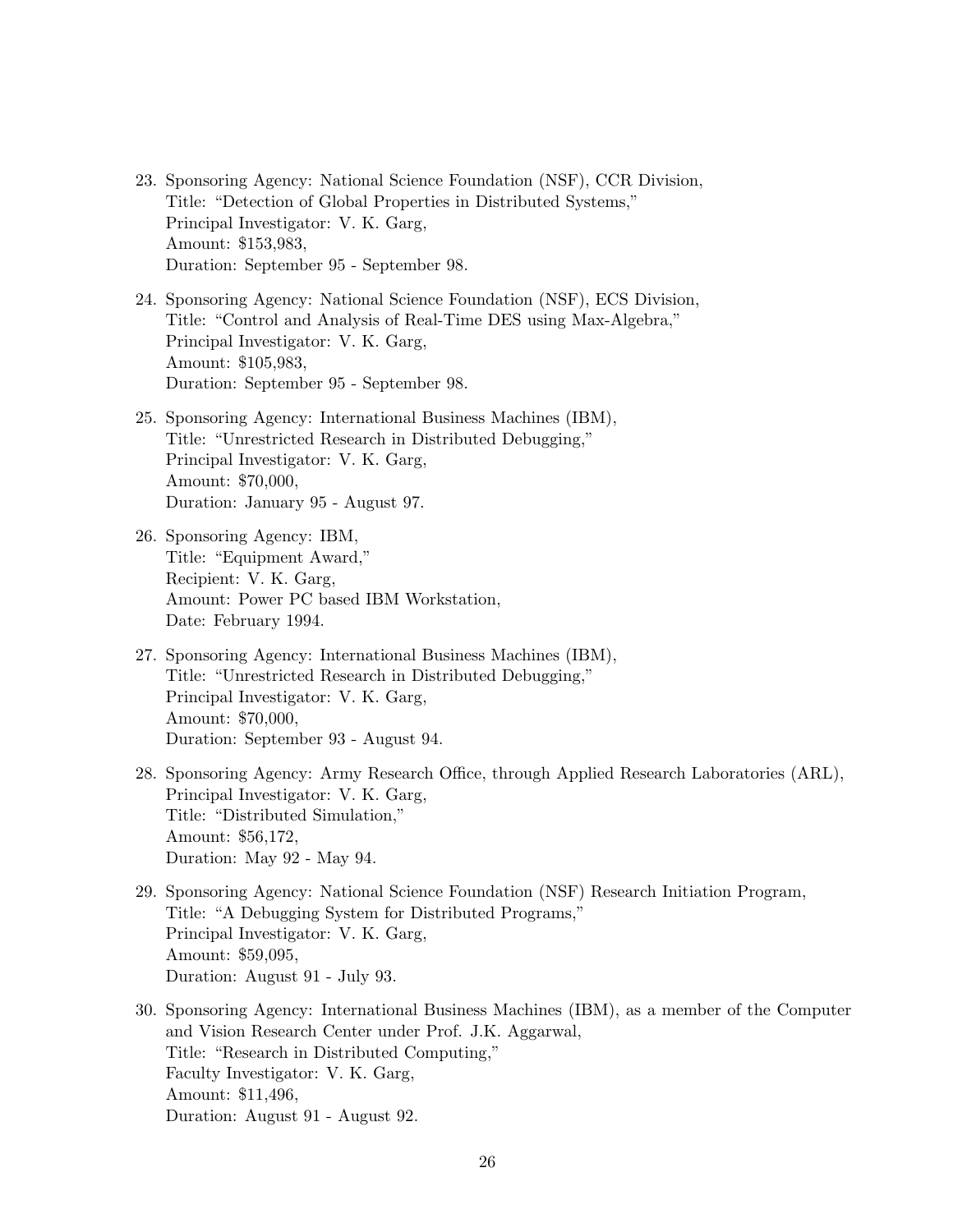- 31. Sponsoring Agency: TRW, Title: "Faculty Assistantship Award from TRW Foundation," Co-Recipient: V. K. Garg, Other Recipient: Joydeep Ghosh, Amount: \$45,000 (Garg's share: \$22,500), Duration: March 92 - March 95.
- 32. Sponsoring Agency: University Research Institute (URI), The University of Texas at Austin, Title: "Decentralized Control of Discrete Event Systems," Principal Investigator: V. K. Garg, Amount: \$15,000, Duration: May 90 - August 90.
- 33. Sponsoring Agency: University Research Institute, The University of Texas at Austin, Title: "High Level Communication Abstraction Mechanisms," Principal Investigator: V. K. Garg, Amount: \$4,000, Duration: April 89 - August 89.
- 34. Sponsoring Agency: Bureau of Engineering Research (BER), The University of Texas at Austin, Title: "Algebraic Characterization of Petri Nets," Principal Investigator: V. K. Garg, Amount: \$5,000, Duration: January 89 - August 90.
- 35. Sponsoring Agency: College of Engineering, The University of Texas at Austin, Title: "Hardware Equipment Support," Principal Investigator: V. K. Garg, Amount: \$50,000, Duration: January 89 - January 91.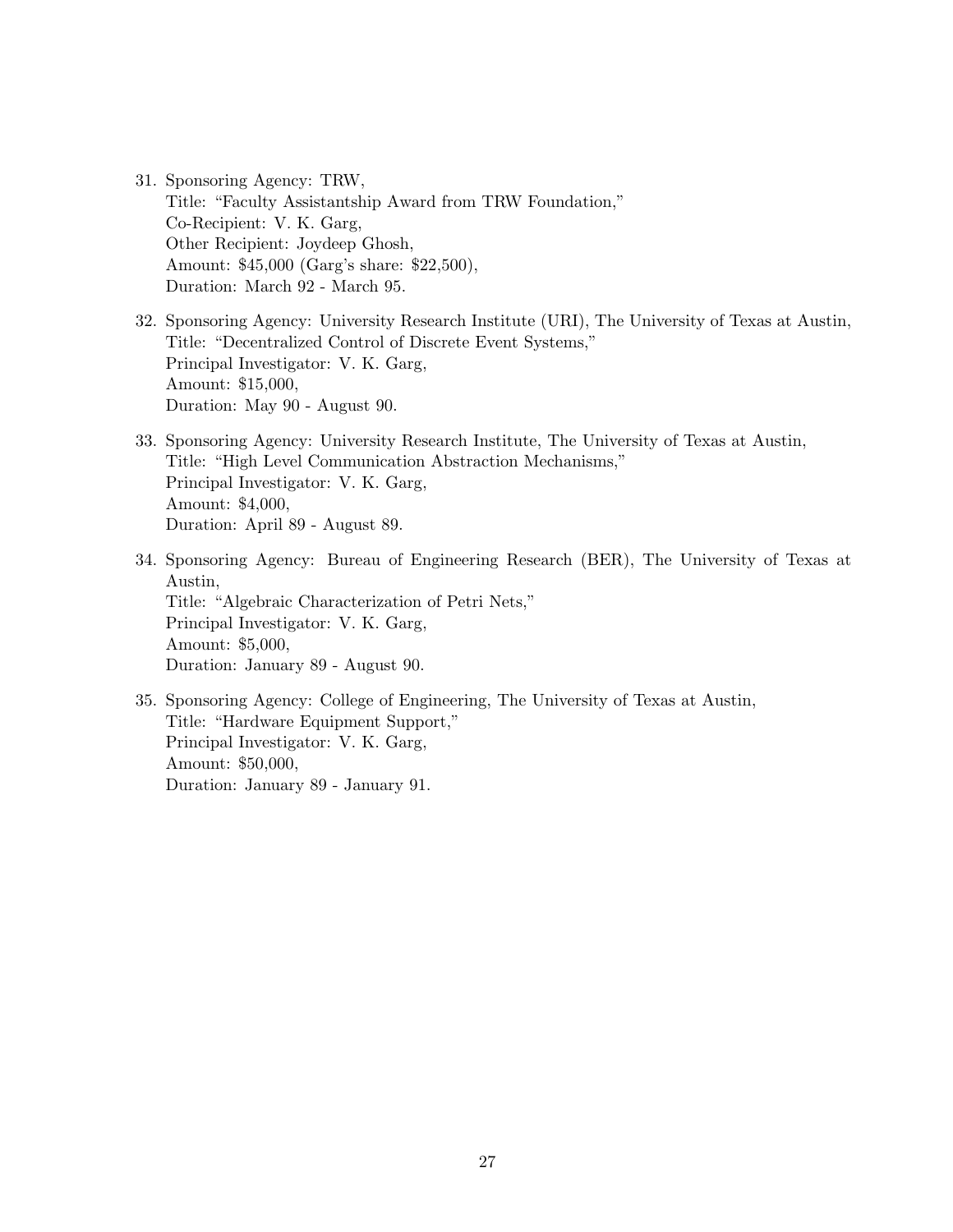### Patents:

- 1. "A Method for massively parallel multi-core text indexing" A Narang, V Agarwal, VK Garg, DJ Joseph, M Kedia, MM Michael, US Patent 8,229,916
- 2. "Method for Providing Fault Tolerance to Multiple Servers," (with Vinit Ogale) University of Texas at Austin, November 9, 2010. U.S. Patent Number 7,831,859.
- 3. "Enabling access to information on a web page", H Chauhan, OD Deshmukh, VK Garg, S Joshi, A Verma US Patent App. 12/353,669
- 4. "Software fault tolerance of concurrent programs using controlled re-execution," (with A. Tarafdar), U.S. Patent Number 6,772,367. Awarded 08/03/2004. Sold by the University of Texas at Austin to a third party.
- 5. Continuation of "Optimistic Distributed Simulation based on transitive dependency tracking," (with Om Damani and Yi-Min Wang, AT&T) U.S. Patent Number 6,341,262 Awarded 01/22/2002.
- 6. "Optimistic Distributed Simulation based on transitive dependency tracking," (with Om Damani and Yi-Min Wang, AT&T) U.S. Patent Number 6,031,987. Awarded 02/29/2000.
- 7. "An Infrastructure for Secure Collaborative Internet Applications" (with Anupam Kunwar and Jerome Froment-Curtil), filed by the University of Texas at Austin, August 2000 (UTA A-054).
- 8. "Distributed recovery with K-optimistic logging," (with Om Damani and Yi-Min Wang, AT&T) U.S. Patent Number 5,938,775. Awarded August 99.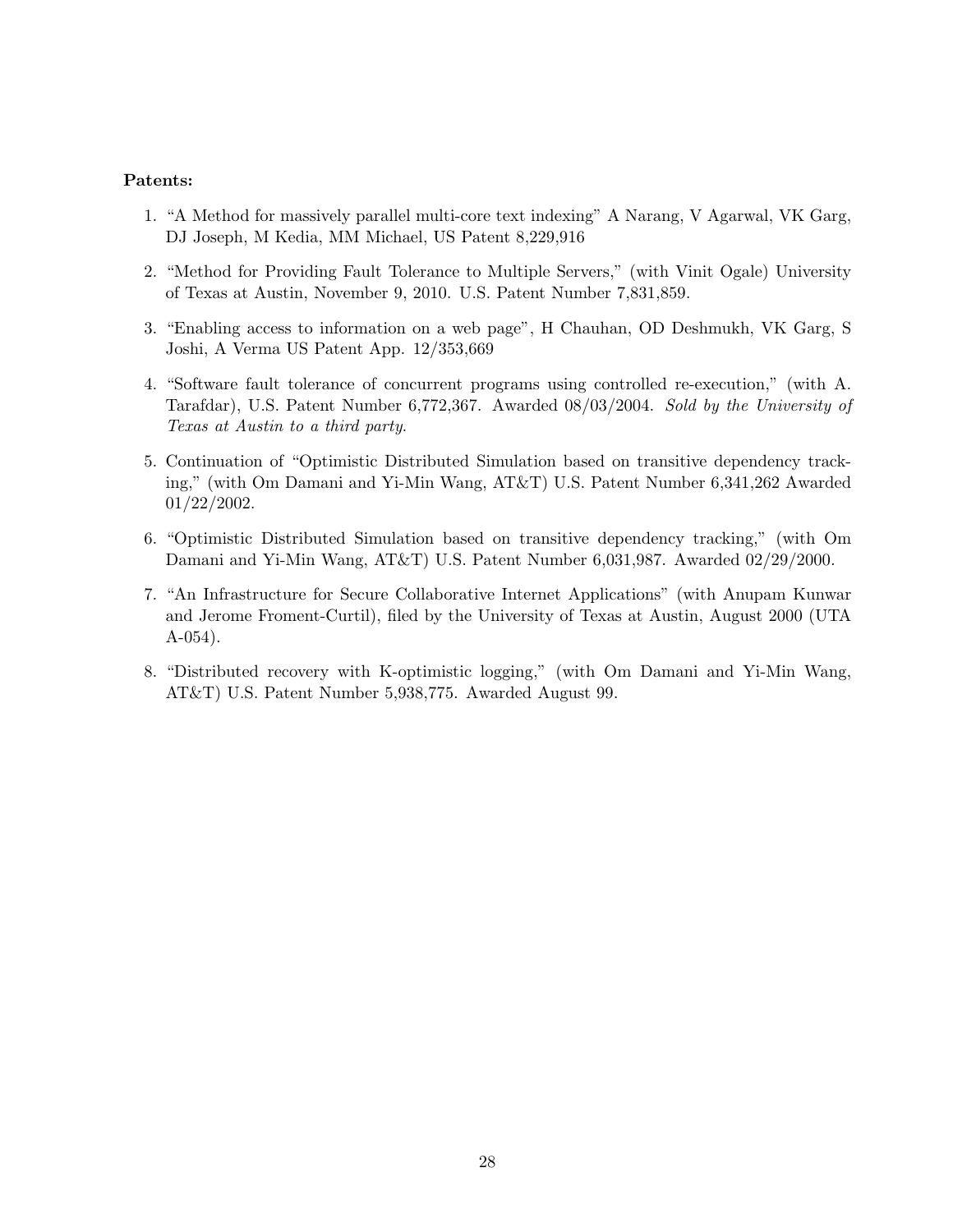## Selected List of Published Software Systems (Since 2008):

- BFS Enumeration of Predicates: This package allows efficient enumeration of a lattice in BFS manner. The package uses space polynomial in the size of the computation. Prior to this work, the efficient enumeration was done by storing a level of lattice which could be exponential in the number of processes. (with Himanshu Chauhan, described in RV'17 best paper award)
- Exposure: Concurrency Bug Detector: This package allows programmer to detect concurrency bugs including data race errors, atomicity violations and other general invariant violations. (with Yen-Jung, described in PPoPP' 15)
- AutoSynch: Monitors with Automatic Notification: This package allows programmer to use monitors which have automatic signaling. The performance of the package is comparable or even better than handcrafted signaling because AutoSynch has fewer context switches. (with Wei-Lun, described in ACM PLDI'13)
- Fused Data Structures Package: A Java package that uses fusion (combination of replication and coding theory) to provide fault-tolerance with efficient maintenance of data structures. (with Bharath Balasubramanian, described in IEEE Transactions on Parallel and Distributed Systems'13)
- Lattice Enumeration Package: This package written in Java takes a poset and enumerates all its ideals, normal cuts, maximal antichains and maximum sized antichains. (algorithms described in OPODIS'12 and ICDCN'13)
- Fused Finite State Machine Generator: A Java package that allows generation of backup finite state machines with optimal number of states. (with Bharath Balasubramanian, described in OPODIS'11)
- Checkpointing Software for IBM BlueGene: This package allows chekpointing of a message passing program for fault-tolerance on a supercomputer. The package implemented in collaboration with IBM incorporates new algorithms with lower message complexity than traditional Chandy and Lamport's algorithm. (with Yogish Sabharwal and Rahul Garg, described in IEEE Transactions on Parallel and Distributed Systems'10)
- Package for Distributed Real-time Text Indexing: This package is an extension of popular textindexing software Lucene for exploiting massive parallelism available in BlueGene. Developed at IBM Research Lab during 2007-2009 visit. (with Ankur Narang, Vikas Agarwal, Monu Kedia, described in HiPC'2009)
- SPICED (Simple PROMELA Interpreter with Crucial Event Detection): This program is an extension of popoular model checker SPIN with ability to produce short counterexamples to invariants. (with Sujatha Kashyap, described in CAV'08)
- *Optimization of BLAS on Cell:* BLAS is one of the popular Basic Linear Algebra Software package. A package that optimizes BLAS for IBM Cell architecture was accomplished via collaboration across multiple IBM Research and Software Labs. (with Vaibhav Saxena, Prashant Agrawal, Yogish Sabharwal, Vimitha A. Kuruvilla, and John A. Gunnels, HiPC'2008)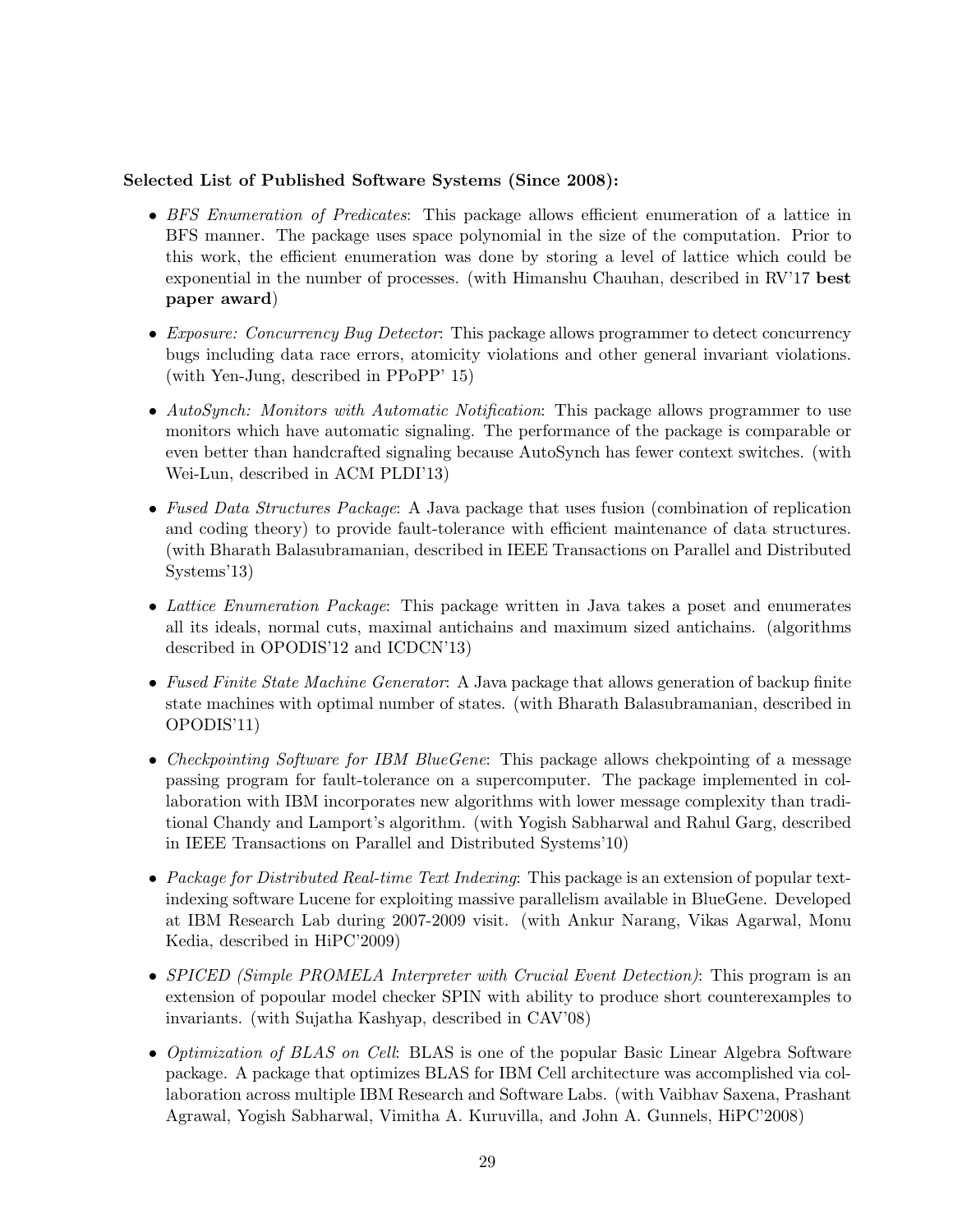• POTA: Partial Order Trace Analyzer: POTA uses slicing techniques to analyze partially ordered trace for temporal logic formulas. (with Alper Sen, described in IEEE Transacions on Computers '2008)

## Professional Membership:

- Institute for Electrical and Electronic Engineers (IEEE) Fellow, 2004-Present, Member since 1989.
- IEEE Computer Society, 1989-present.
- Association for Computing Machinery (ACM), 1989 present.
- Society of Industrial and Applied Mathematics, 1991-1994.
- American Mathematical Society, 2005-2007

## Professional Activities:

- Member, Program Committee, *International Conference on Principles of Distributed Systems* (OPODIS), 2020.
- Member, Program Committee, International Symposium on Stabilization, Safety, and Security of Distributed Systems (SSS 2020)
- Member, Steering Committee, *International Conference on Distributed Computing and Net*working (ICDCN), 2020.
- Member, Program Committee, 39th IEEE International Symposium on Reliable Distributed Systems (SRDS 2020)
- Steering Committee Member, 2nd Workshop on Scalable Deep Learning in Distributed Systems as part of (IPDPS), (joint with CMU and IBM), 2020.
- Member, Program Committee, *International Symposium on Distributed Computing (DISC)*, 2019.
- Member, Program Committee, *International Conference on Distributed Computing and Net*working (ICDCN), 2019.
- Co-organizer, First Workshop on Scalable Deep Learning in Distributed Systems as part of (IPDPS), (joint with CMU and IBM), 2019.
- Co-chair, General chair, *International Conference on Distributed Computing and Networking* (ICDCN), 2018.
- Member, Program Committee, 37th ACM Symposium on Principles of Distributed Computing (PODC 2018)
- Member, Program Committee, 37th IEEE International Symposium on Reliable Distributed Systems (SRDS 2018)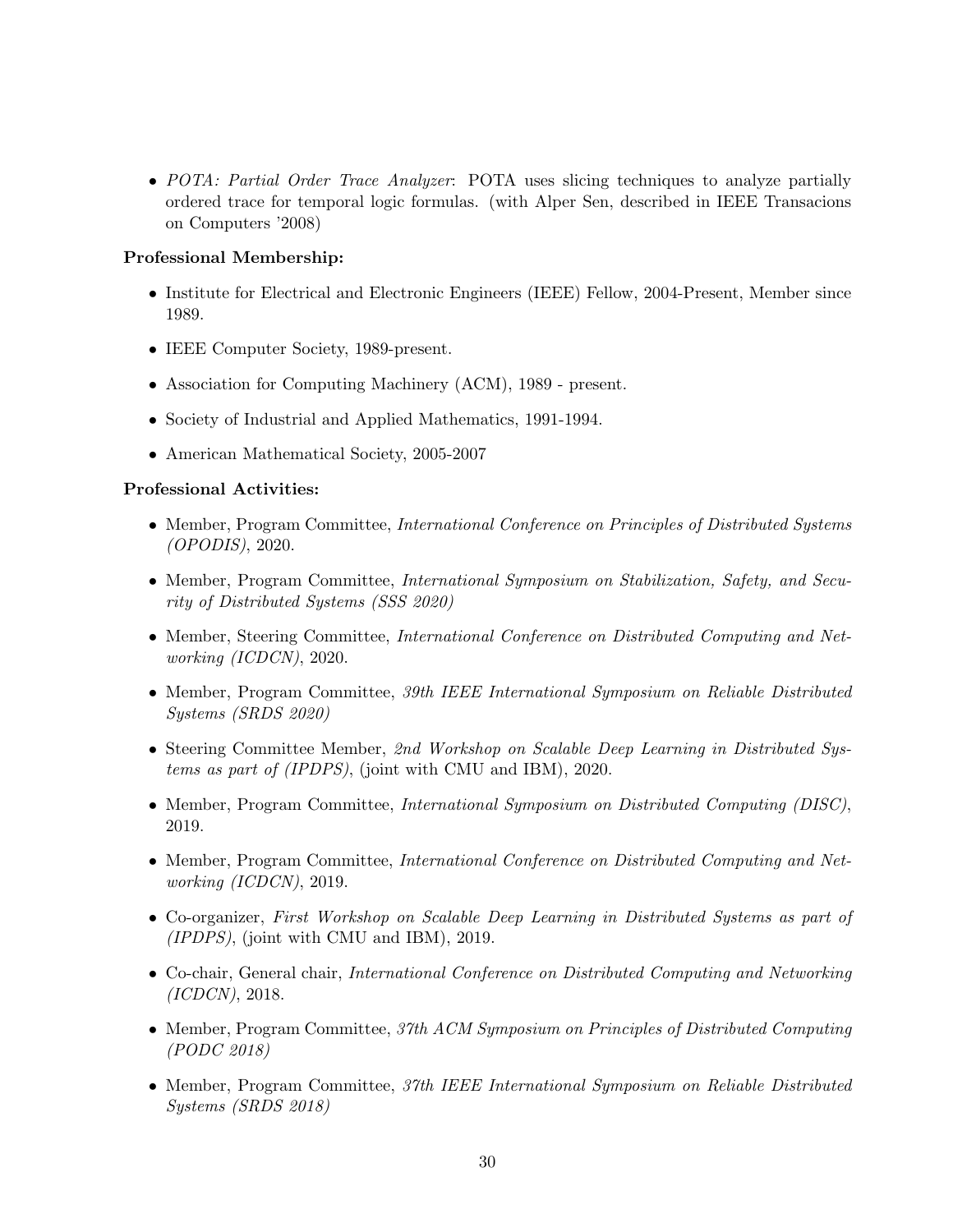- NSF panelist, *Algorithmic Foundations Career and Research Initiation Awards*, 2017.
- Member, Program Committee, *International Conference on Runtime Verification (RV)*, 2016.
- Co-chair, Program Committee track on Foundations 17th International Symposium on Stabilization, Safety, and Security of Distributed Systems (SSS 2016)
- Co-chair, General chair, International Conference on Distributed Computing and Networking (ICDCN), 2016.
- Member, Program Committee, 16th International Symposium on Stabilization, Safety, and Security of Distributed Systems (SSS 2015)
- Member, Editorial Advisory Board, Emerging Research in Cloud Distributed Computing Systems, IGI Global, 2014.
- Co-chair, Technical Program Committee, 16th International Symposium on Stabilization, Safety, and Security of Distributed Systems (SSS 2014)
- Member, Program Committee, HotDep 2014 10th Workshop on Hot Topics in Dependable Systems, 2014.
- Member, Program Committee, *International Symposium on Distributed Computing (DISC)*, 2014.
- Member, NSF Travel Award Committee for DISC 2014.
- Member, Program Committee, *International Conference on Runtime Verification (RV)*, 2014.
- Member, Program Committee, *International Conference on Networked Systems (Netys)*, 2014.
- Member, Steering Committee, International Conference on Distributed Computing and Networking (ICDCN), 2014.
- Member, Program Committee, *International Conference on Distributed Computing and Net*working (ICDCN), 2014.
- Member, Program Committee, IEEE International Symposium on High Assurance Systems Engineering (HASE), 2014.
- Member, Program Committee, 15th International Symposium on Stabilization, Safety, and Security of Distributed Systems (SSS 2013)
- Member, Program Committee, *International Conference on Parallel Processing (ICPP)*, 2013.
- Member, Program Committee, *International Conference on Distributed Computing and Net*working (ICDCN) 2013.
- Member, Steering Committee, *International Conference on Distributed Computing and Net*working (ICDCN), 2013.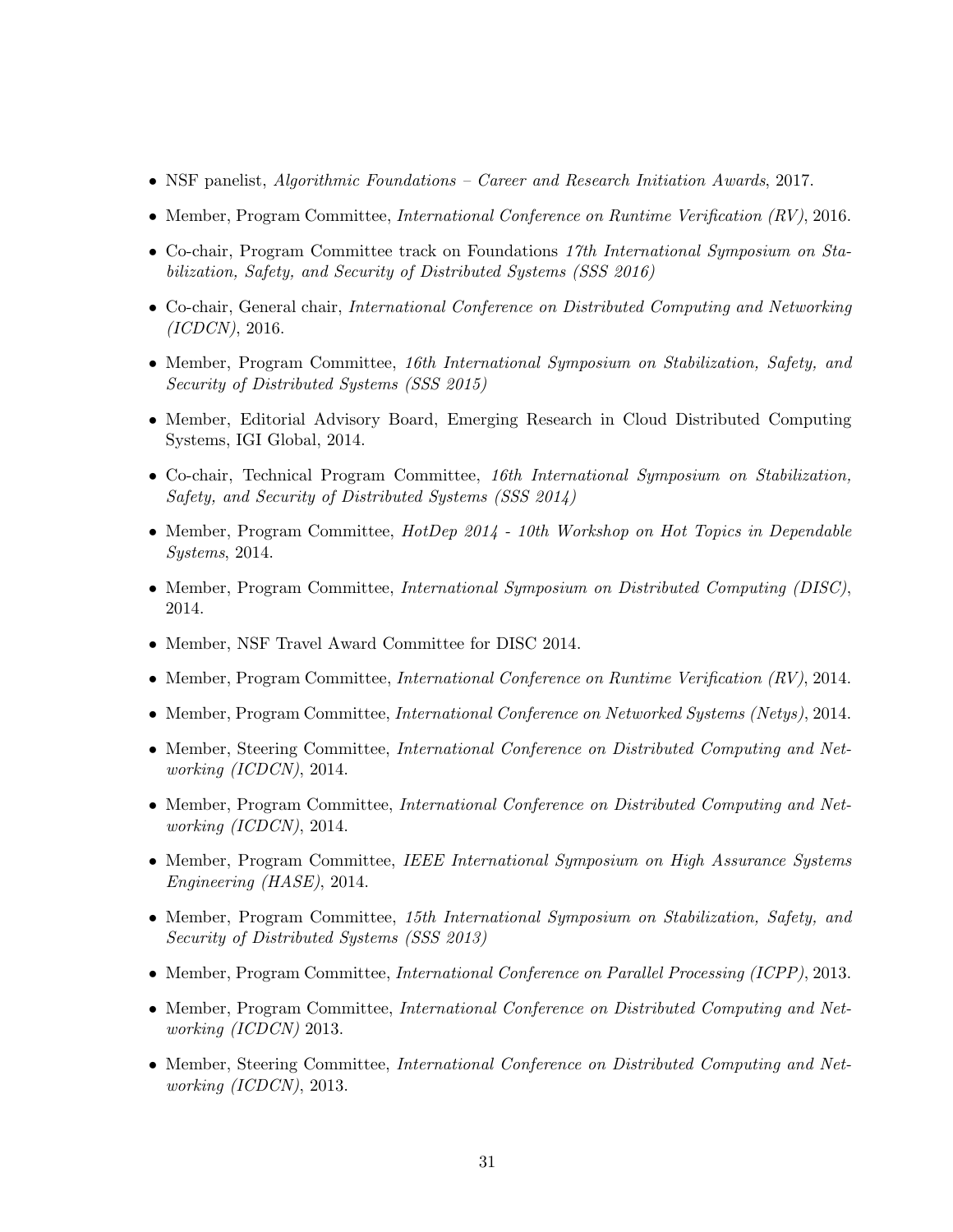- Session Chair, *International Conference on Distributed Computing and Networking (ICDCN)*, 2013.
- Member, Program Committee, *International Conference on Distributed Computing and Net*working (ICDCN) 2012.
- Member, Program Committee, International Conference on Principles of Distributed Systems (OPODIS), 2012.
- Session Chair, *International Conference on Principles of Distributed Systems (OPODIS)*, 2012.
- Member, Program Committee, First International Workshop on Dependability Issues in Cloud Computing (DISCCO), 2012.
- Member, Program Committee, IEEE International Symposium on High Assurance Systems Engineering (HASE), 2012.
- Member, Program Committee, International Conference on Wireless Technologies for Humanitarian Relief. (ACWR), 2011.
- Member, Program Committee, *International Symposium on Stabilization*, *Safety*, and *Secu*rity of Distributed Systems (SSS) 2011.
- Member, Program Committee, *International Parallel and Distributed Processing Symposium* (IPDPS), 2011.
- Member, Program Committee, IEEE International Symposium on High Assurance Systems Engineering (HASE), 2011.
- Member, Program Committee, IEEE International Symposium on Reliable Distributed Systems (SRDS), 2010.
- Member, Program Committee, ISPDC, 2010.
- Tutorials Chair, International Conference on Distributed Computing and Networking (ICDCN), 2010.
- Member, Steering Committee, *International Conference on Distributed Computing and Net*working (ICDCN), 2010.
- Member, Program Committee, International Conference on Principles of Distributed Systems (OPODIS), 2009.
- Member, Program Committee, IEEE International Conference on Distributed Computing and Systems (ICDCS), 2009.
- Member, Program Committee, International Symposium on Stabilization, Safety, and Security of Distributed Systems (SSS) 2009
- co-Chair, Program Committee, *International Conference on Distributed Computing and Net*working (ICDCN), 2009.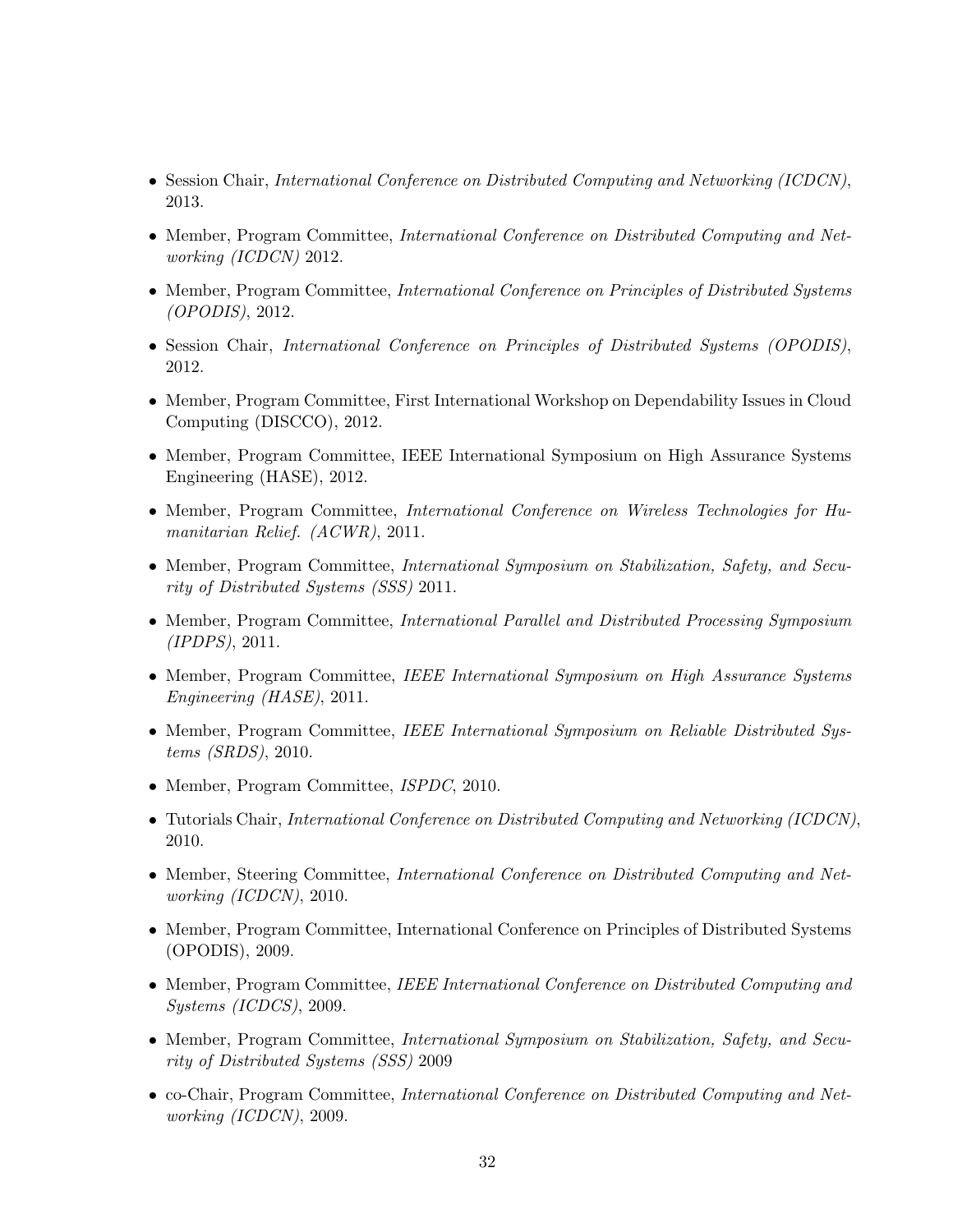- vice-Chair, Distributed Algorithms track, Program Committee, IEEE International Conference on Distributed Computing and Systems (ICDCS), 2008.
- Member, Panel at the NSF PEERS Workshop for US-India Collaborative Efforts to increase the Ph.D. production in India, 2009.
- Member, Program Committee, *International Conference on Distributed Computing and Net*working (ICDCN), 2008.
- Member, Program Committee, Runtime Verification (RV), 2007.
- Invited Panelist, "Self-Stabilization from Theory to Practice", 8th International Symposium on Stabilization, Safety, and Security of Distributed Systems, Dallas, Texas, 2006.
- Member, NSF Panel to review proposals for Parallel and Distributed Operating Systems, 2006.
- Member, Program Committee, Runtime Verification (RV/FATES), 2006.
- Member, Program Committee, *International Workshop on Distributed Algorithms and Ap*plications for Wireless and Mobile Systems DAAWMS 2005, 2005.
- Member, Program Committee, Runtime Verification, 2005.
- Member, Program Committee, The 25th International Conference on Distributed Computing Systems 2005.
- Member, Program Committee, The IEEE and ACM International Conference on Formal Methods and Models for Codesign (MEMOCODE'2005), 2005.
- Member, Program Committee, The Eighth International Symposium on Autonomous Decentralized Systems (ISADS), 2004.
- Member, Program Committee, The Second IEEE and ACM International Conference on Formal Methods and Models for Codesign (MEMOCODE'2004), 2004.
- Member, Program Committee, Runtime Verification, 2004.
- Member, Steering Committee, The First IEEE and ACM International Conference on Formal Methods and Models for Codesign (MEMOCODE'2003), 2003.
- Member, Program Committee, The First IEEE and ACM International Conference on Formal Methods and Models for Codesign (MEMOCODE'2003), 2003.
- Member, Program Committee, The International Conference on Distributed Computing Systems, 2002.
- Member, Program Committee, The Fifth International Symposium on Autonomous Decentralized Systems (ISADS), Dallas, Texas, March 2001.
- Member, Program Committee, IEEE Workshop on Application-Specific Software Engineering and Technology (ASSET'99), Dallas, Texas, March 99.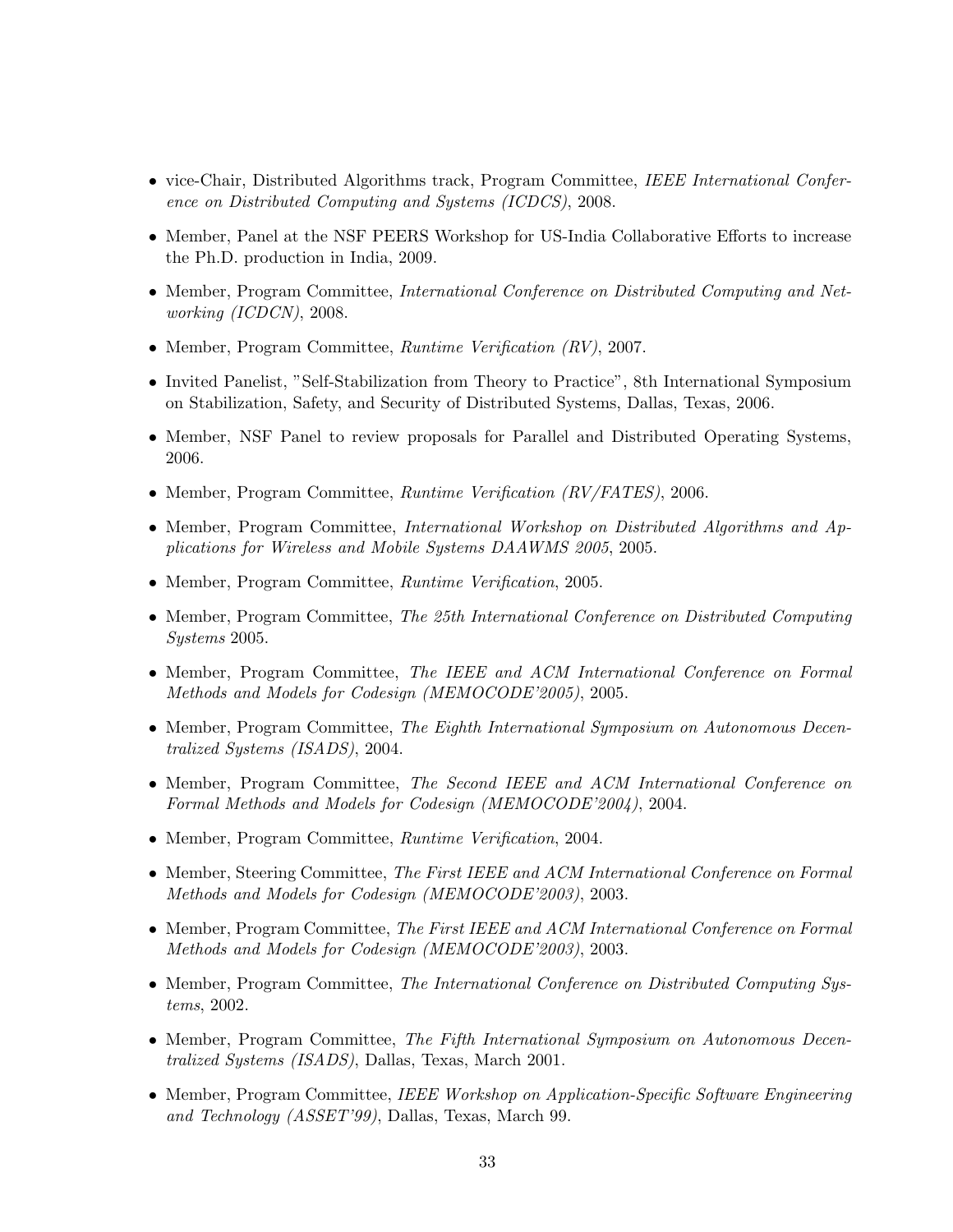- Member, Program Committee, The International Conference on Distributed Computing Systems, Austin, Texas 1999.
- Member, Program Committee, IEEE Workshop on Application-Specific Software Engineering and Technology (ASSET'98), Dallas, Texas, March 98.
- Vice-chair, Program Committee, The 10th IEEE International Conference on Tools for Artificial Intelligence, Newport Beach, California, 1997.
- Member of the panel to foster cooperation between the University of Texas at Austin and ITESM, Monterrey, Mexico, 1995.
- Registration Chair, *Parallel and Distributed Information Systems*, Austin, Texas, 1994.
- Member, Program Committee, The 14th International Conference on Distributed Computing Systems 1994, Poznan, Poland, 1994.
- Session Chairman, "Discrete Event Systems II," 32nd IEEE Conference on Decision and Control, San Antonio, Texas, December 1993.
- Session Chairman, "Discrete Event Systems," American Conference on Control, San Francisco, California, June 1993.
- Member, Awards Panel, *The 30th Conference on Decision and Control*, San Antonio, Texas, December 1992.
- Member, Program Committee, The Second International Conference on System Integration, 1992, Austin, Texas, 1992.
- Mini-symposium Organizer, minisymposium on "Supervisory Control of Discrete Event Systems," SIAM Conference on Control and Applications, Minneapolis, Minnesota, Sept. 1992. (with Steven I. Marcus).
- Session Chairman, "Discrete Event Systems I," American Conference on Control, Chicago, Illinois, June 1992.
- Session Chairman, "Supervisory Control of Logical Discrete Event Systems," SIAM Conference on Control and Applications, Minneapolis, Minnesota, Sept. 1992.
- Secretary of IEEE Computer Society Central Texas Chapter 1991-1992.
- Member, Program Committee, The 11th International Conference on Distributed Computing Systems, 1991, Arlington, Texas, 1991.
- Member, Program Committee, The First International Conference on System Integration, Morristown, New Jersey, April 1990.
- Session Chairman, "Membership Algorithms," IEEE The 11th International Conference on Distributed Computing Systems, Arlington, Texas, May 1991.
- Session Chairman, "Discrete Event Dynamical Systems," Twenty-Seventh Annual Allerton Conference on Communication, Control, and Computing, Monticello, Illinois, Sept 1989.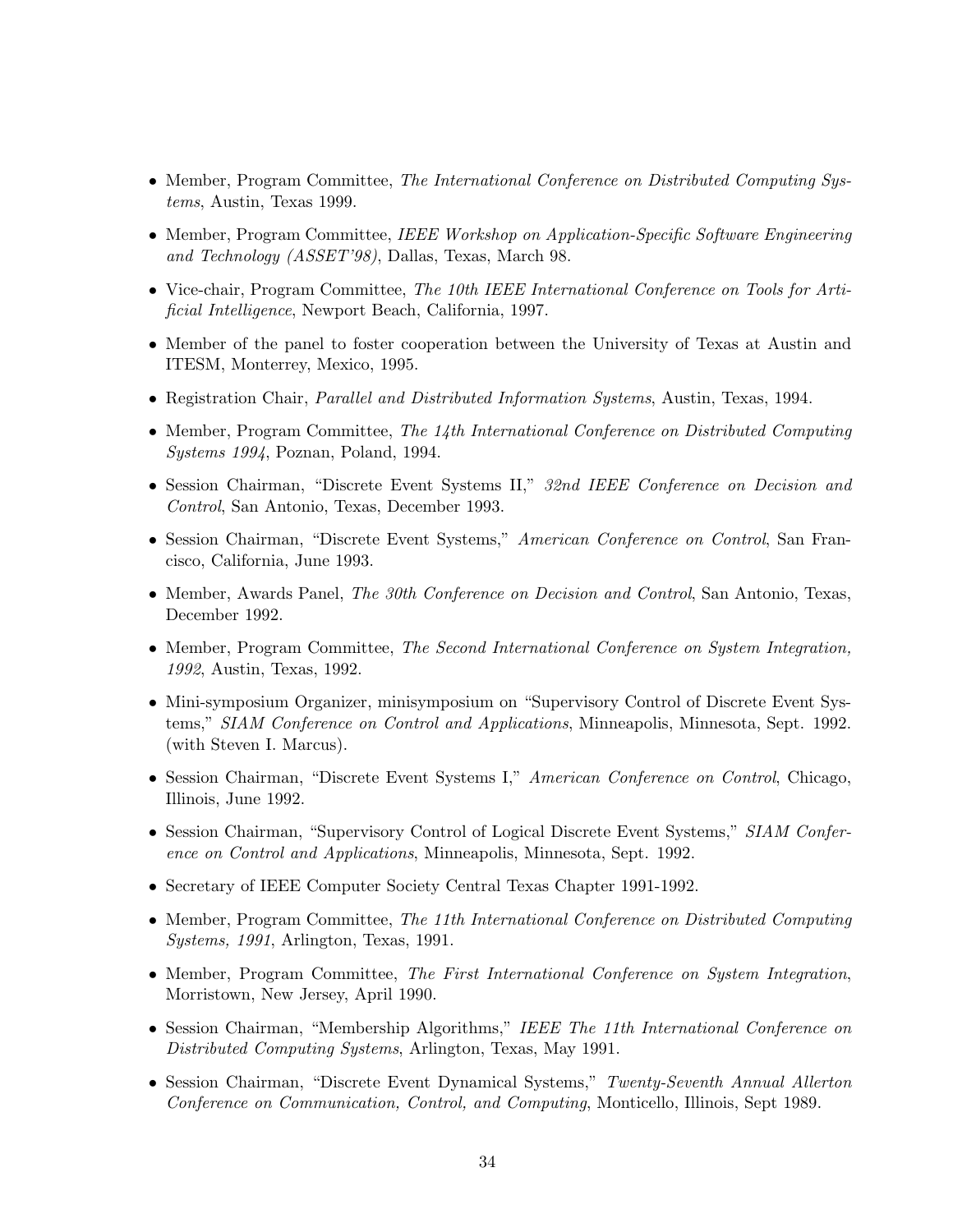## University/College Committees:

- Director, Masters in Software Engineering, Option III, (2015 present), Responsible for oversight of the program, including admissions, marketing, selecting and staffing courses to be taught in the program.
- Computer Sciences Graduate Studies Committee, member (1995 present). This committee is involved with determining academic requirements, curriculum selection, catalogue selection, and thesis and dissertation requirements in the CS Department.
- Computational and Applied Mathematics Graduate Studies Committee (1992 2012). GSC committee for the interdisciplinary program for Computational and Applied Mathematics.
- Associated Faculty: Institute of Computational Engineering Science (ICES) (2012 present)

Participated in various programs such as Portugal-UT collaboration including supervision of summer interns from Portuguese Universities.

• Associated Faculty: Southeast Asian Studies Institute. (2009-present)

The South Asia Institute was established as part of a university initiative to promote South Asian programs, especially those pertaining to contemporary issues, across the entire university and in the larger community.

• Member, Best Ph.D. dissertation Award Committee, (2011-2012).

Reviewed Ph.D. dissertations nominated by various departments for the University-wide award.

• Electrical and Computer Engineering Graduate Studies Committee, member (1989 - present).

This committee is involved with determining academic requirements, curriculum selection, catalogue selection, and thesis and dissertation requirements in the ECE Department.

• University Representative, International Agreements, (2006-2007)

Academic and Scientific Cooperation and Exchange Agreement between the University of Texas at Austin and the Indian Institute of Technology, Kanpur, India, August 2006.

- Member, Grid Computing Chair Search Committee, (2006-2007) A multidepartmental search for Grid Computing Chair (CS, ECE, ICES). Succesful in recruiting a distinguished scholar from Cornell University.
- Member, Agreement for scientific cooperation with Ministry of Portugal, (2006- 2007)

This effort resulted in establishment of a grant to the University of Texas at Austin from Portugal Science Foundation and an agreement on joint Ph.D. program.

• University Representative, Agreement with Department of Science and Technology, Government of India, (2005-2006).

Represented Provost Sheldon Olson for a Memorandum of Understanding between the Government of India and the University of Texas at Austin for scientific cooperation.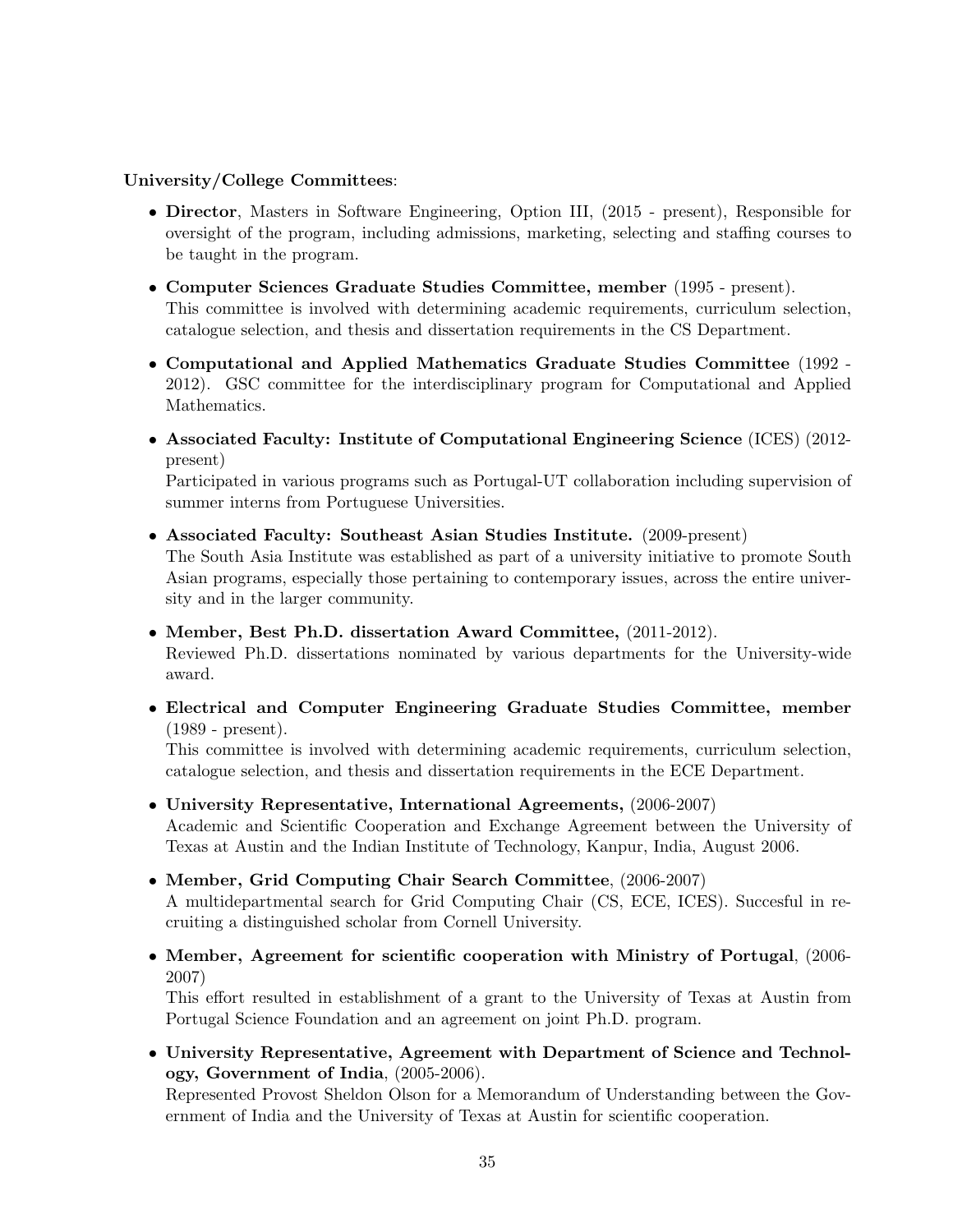• Member, Traffic and Parking Panel, (1997 - 1999).

This committee is in charge of rules and regulations regarding traffic and parking in the University.

• Member, Ad Hoc Televised Instruction Committee, (1995- 1997).

The goal of the distance learning committee was to promote use of video-conferencing equipment to deliver courses at remote sites. As one of the pilot projects, this equipment was used in Fall 95 to deliver a course on Distributed Systems via CableMax.

- Member, committee to foster cooperation between the University of Texas at Austin and ITESM, Monterrey, Mexico, (1995-1996). Visited ITESM and discussed various cooperation possibilities.
- College of Engineering Scholastic Appeals Committee (1990 1992) This committee deals with students who have failed to meet academic standards for personal or other reasons and wish to be reinstated in the College.

# Department Committees:

- Member, ECE Senior Faculty Recruitment Committee (2017-2019). Responsible for selecting candidates to interview for four open positions.
- Coordinator for the Software Area, ECE Curriculum Committee (2016- present). Responsible for staffing courses in the software area. Interviewed and recommended lecturer positions in the sofware area.
- Member, Curriculum Revision Committee, May 2016 present.
- Member, ECE Junior Faculty Recruitment Committee (2013-2017). Responsible for selecting candidates to interview for open positions.
- Member, Ph.D. prequalification committee, CommNets (2013-2014) Evaluated Ph.D. student folders for prequalification.
- Member, ECE Faculty Recruitment Committee (2012-2013). Responsible for selecting candidates to interview for four open positions. The committee was successful in filling one of the positions.
- Member, Faculty Annual Report review and Post-Tenure Review (2012-2013). A committee that reviewed all faculty annual reports and some members for post-tenure review.
- Teaching reviews and third-year reviews of selected faculty members (2011-2012) Member of ad-hoc committee to review selected faculty members.
- Graduate Admissions Committee for CAEP, CE, and Software Engineering (2009- 2012).

Actively participated in graduate admissions in CAEP, CE and SE areas.

• Chair, Ph.D. prequalification committee, CommNets (2010-2011) Evaluated Ph.D. student folders for prequalification.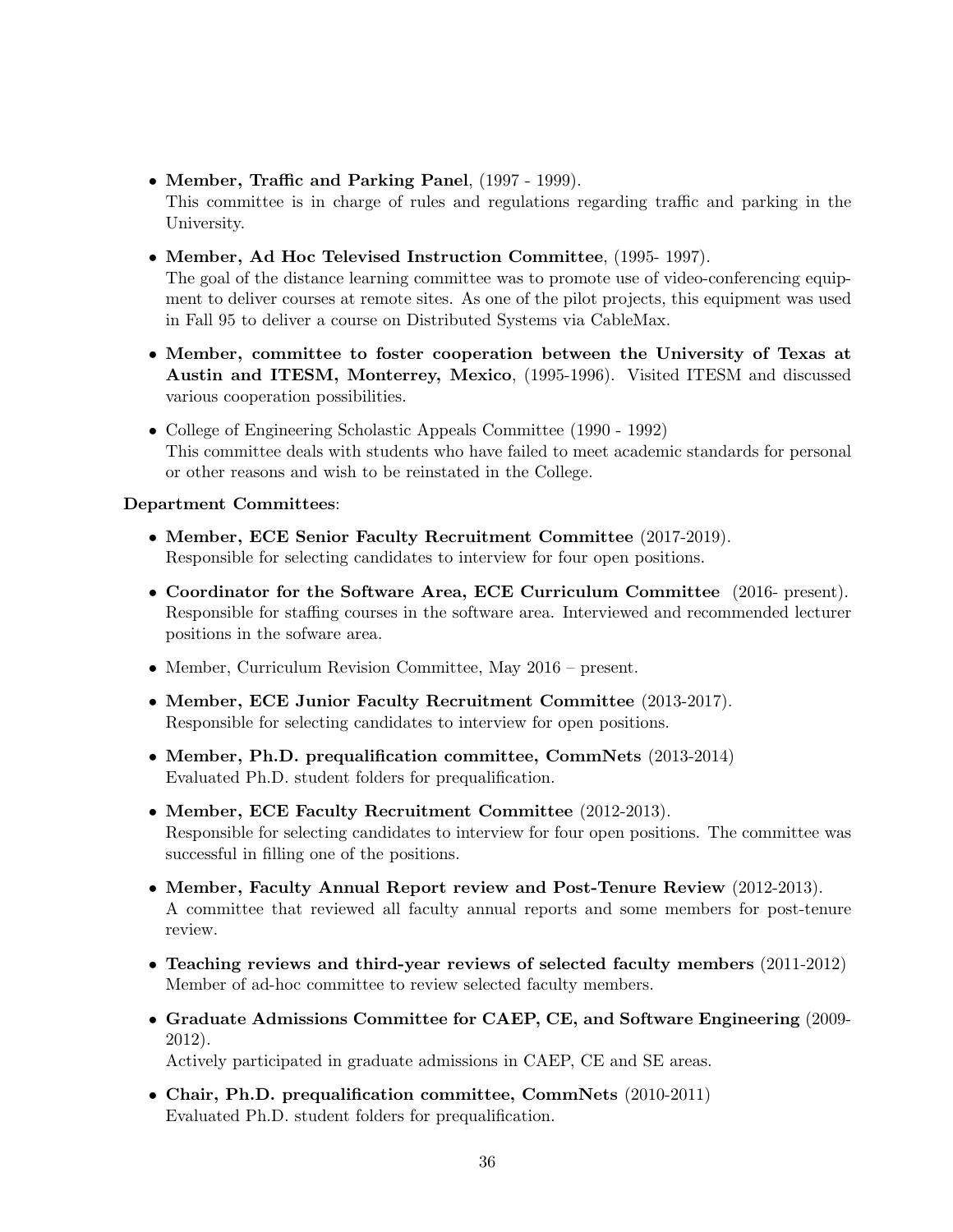- Ph.D. coordinator for Computer Engineering Area (2000 2007). Set up meetings for approval of Ph.D. students for pre-Qualifying and send out notices for Ph.D. committees.
- Chair, Faculty Annual Report Review Committee, (2006-2007). Started a new procedure in which every faculty member was reviewed holistically by three peer faculty members. The reviews were submitted to the chairman.
- Member, Graduate Admission in Computer Engineering Area (1989 2006) Prof. Garg is a member of the committee that is in charge of selecting graduate student applicants in the Computer Engineering area based on their record and faculty recommendations. Considering the large number of applicants to this area, this position requires a significant commitment of time.
- Member, GSC ad-hoc committee for approval of new courses (1997 1998) This committee advises the ECE graduate studies committee in the matters of approval of a new graduate course.
- Member, Computer Engineering Faculty Recruitment Committee (1994 1996) This committee was in charge of recruiting faculty members in the area of computer engineering. The committee was successful in hiring an outstanding applicant from the University of California at Berkeley.
- Member, Computer Engineering Course Area Committee (1989 1996) This committee administers the selection of textbooks, course requirements, and course catalogue for the Computer Engineering Courses in the Department.
- Member, TeleCommunications and Information Sciences Area (TISE) Committee (1989 - 1996)

This committee is involved with determining Ph.D. exam procedures, admission of students to Ph.D. program based on their performance in the TISE exam, and other matters relevant to the TISE area.

• Co-Chair, Graduate Admission in Telecommunications and Information Sciences Area (1993 - 1995)

Selecting graduate student applicants in the TISE area based on their record and faculty recommendations. Considering the large number of applicants to this area, this position requires a significant commitment of time.

- Co-Chair, Graduate Admission in Software Engineering Area (1995 1997) Selecting graduate student applicants in the Software Engineering area based on their record and faculty recommendations.
- Member, Committee for Computer Laboratories Operations (1991 1996) This committee governs the usage and maintenance of the ENS 340 and ENS 114A computer

labs. The committee also makes decisions on which software/hardware to buy for these laboratories.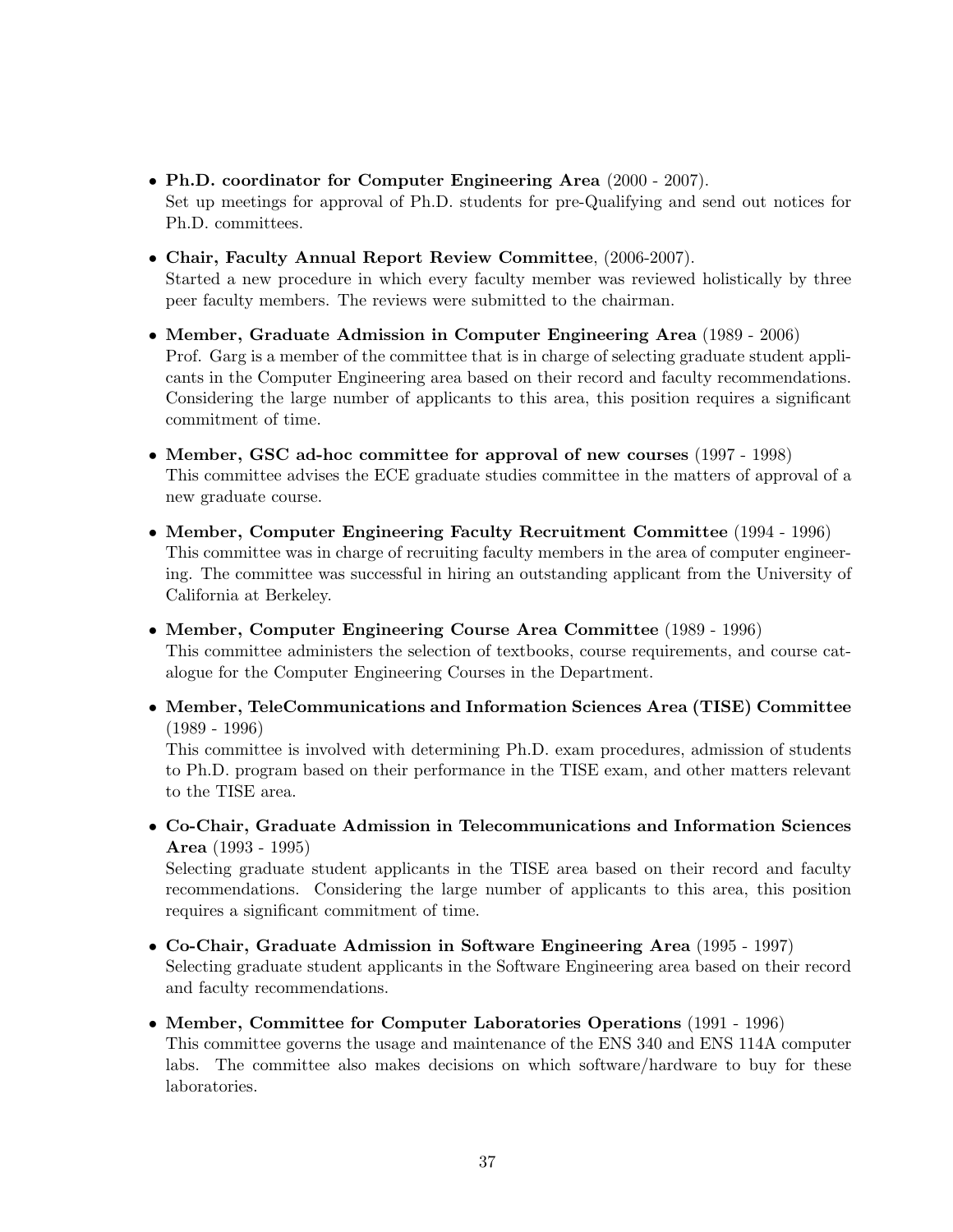• Member, Departmental Space Committee (1992 - 1995)

This committee is responsible for governing and monitoring the space usage in the ENS building.

- Member, Ad Hoc Quality of Instruction Improvement Committee (1989 1990) This committee was charged with reviewing the quality of instruction (especially undergraduate) in the ECE department. A list of recommendations were made to the department chairman based on the findings of this committee.
- Member, Ad Hoc Committee for the Computer Engineering Ph.D. Preliminary Exam (1990)

This committee was charged with reviewing the Ph.D. program admission and testing requirements. It suggested a new procedure which was used in the Computer Engineering area.

• Coordinator, Computer Engineering Seminars (1989 -1991)

Arranged seminars for the computer engineering area.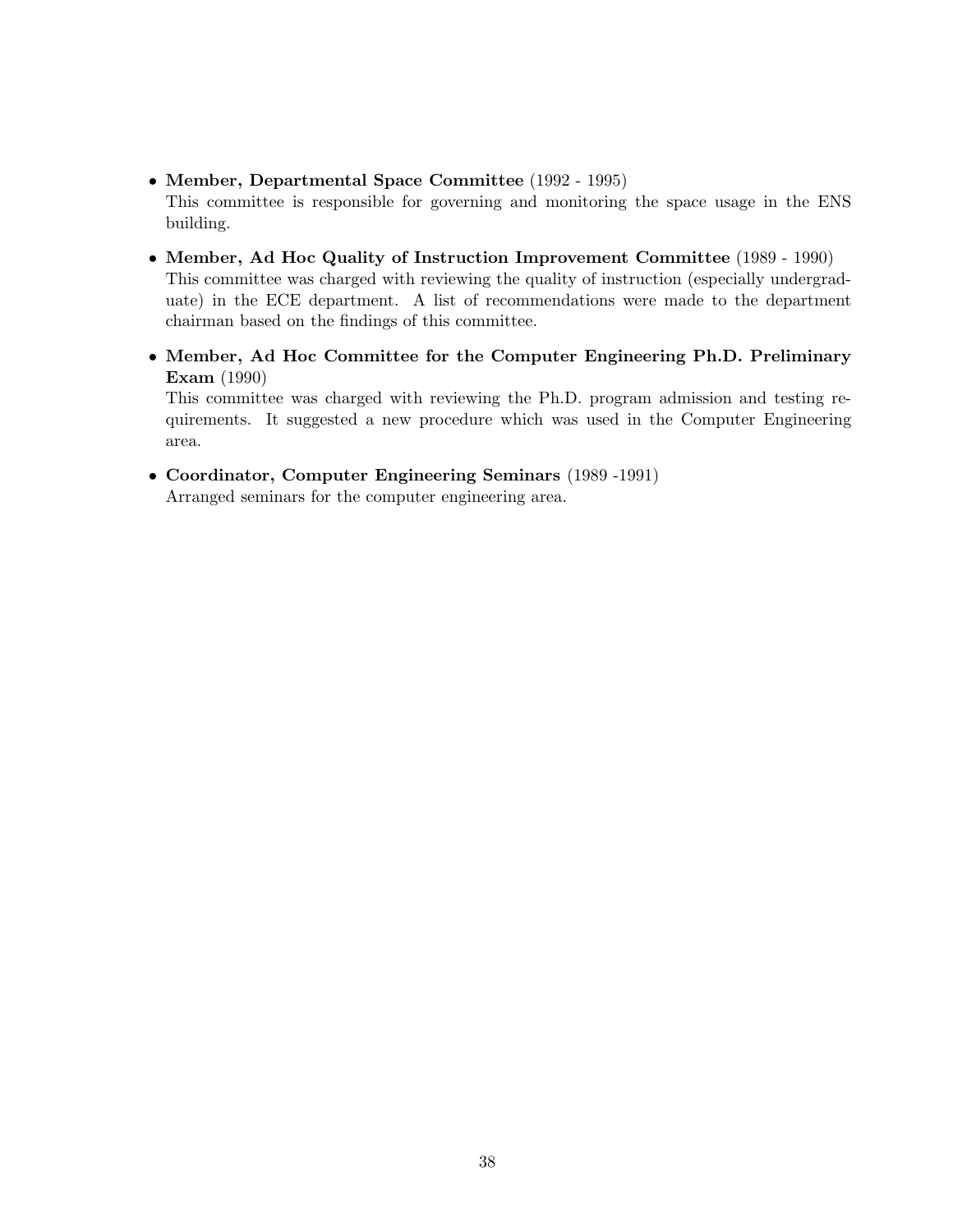#### Courses Taught:

- 1. Distributed Systems: EE 382N, a new graduate-level course.
- 2. Distributed Systems II: EE 382N, a new advanced graduate-level course.
- 3. Discrete Event Systems: EE 382N, a new graduate-level course.
- 4. Concurrent and Real-time Systems: EE 382N, a new graduate-level course.
- 5. Randomized Algorithms: EE 382N, a new graduate-level course.
- 6. Lattice Theory with Applications: EE 382N, a new graduate-level course.
- 7. Data Structures: EE 322C, an undergraduate course introduced a new text.
- 8. Algorithms: EE 360C, an undergraduate course introduced a new text.
- 9. Concurrent and Distributed Computing: EE 360P, a new undergraduate course.
- 10. Multicore Computing: EE 382V/379K, a new crosslisted graduate and undergraduate course.
- 11. Social Computing: EE 382V, a new graduate-level course.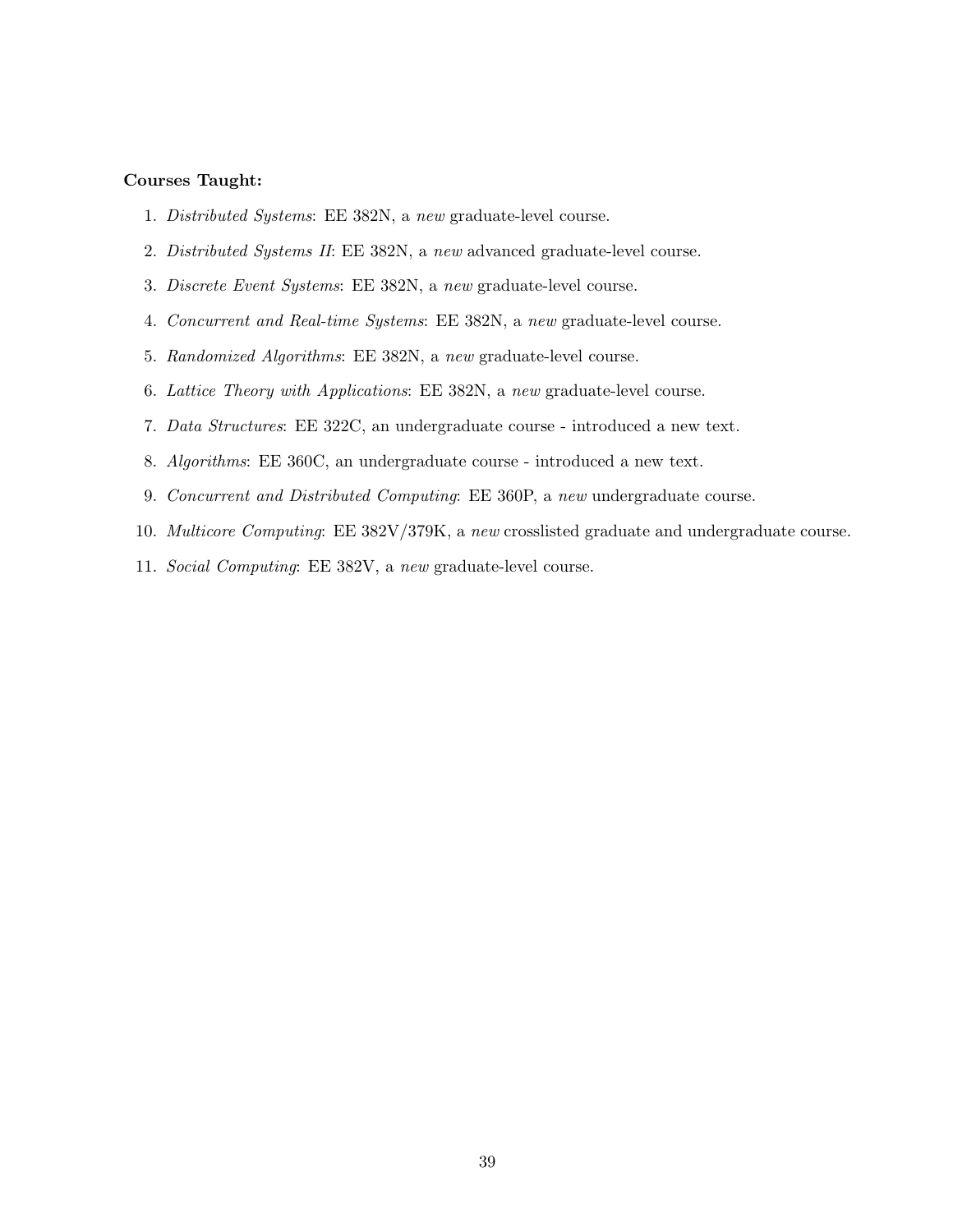### Ph.D. Supervision (Completed):

- 1. John Bridgman, May 2019. Reliable Distributed Information: Agreement and Structure, Currently employed at Applied Research Lab, Austin.
- 2. Himanshu Chauhan: Algorithms for Analyzing Parallel Computations, August 2017. Currently employed at Tableau Software.
- 3. Wei-Lun Hung: Multi-Object Synchronization, December 2016. Currently employed at Google.
- 4. Yen-Jung Chang, Predicate Detection for Parallel Computations May 2016, Currently employed at Microsoft.
- 5. Roopsha Samanta (co-supervised with Allen Emerson) Program Reliability through Algorithmic Design and Analysis December 2013, Currently employed as Assistant Professor, Purdue University.
- 6. Bharath Balasubramanian Fault Tolerance in Distributed Systems: A Coding-Theoretic Approach, July 2012, Currently employed at A.T.&T. Research Labs.
- 7. Sujatha Kashyap, Applications of Lattice Theory to Model Checking, May 2008, Currently employed at IBM.
- 8. Vinit Ogale, Detecting and tolerating faults in distributed systems May 2008, Currently employed at Microsoft.
- 9. Zhengting He (co-supervised with Al Mok) Toward Real-Time HW Co-simulation with Operating System Support, 2007, Currently employed at Texas Instruments.
- 10. Alper Sen: Techniques for Formal Verification of Concurrent and Distributed Program Traces. May 2004, Currently Professor, Bogazci University, Turkey.
- 11. Neeraj Mittal: Techniques for Analyzing Distributed Computations. MCD Fellow. August 2002, Currently Professor, CS Department, University of Texas at Dallas.
- 12. Chakarat Swataratonand: A Framework for Distributed Applications on Systems with Mobile Hosts. May 2002, Currently employed at IBM, Austin.
- 13. Ashis Tarafdar: Predicate Control in Distributed Systems. MCD Fellow, August 2000, Currently employed at Akamai, Boston, Massachusetts.
- 14. Om Damani: Recovery in Distributed Systems. MCD Fellow, August 99, Currently Professor, IIT Mumbai, India.
- 15. Guillaume Brat: An Algebraic approach for periodic real-time systems. December 98. Currently employed at NASA Ames Research Center, California.
- 16. James Roger Mitchell: Fault-tolerance in Distributed Programs, December 97, MCD Fellow. Currently employed at Tandem, Austin, Texas.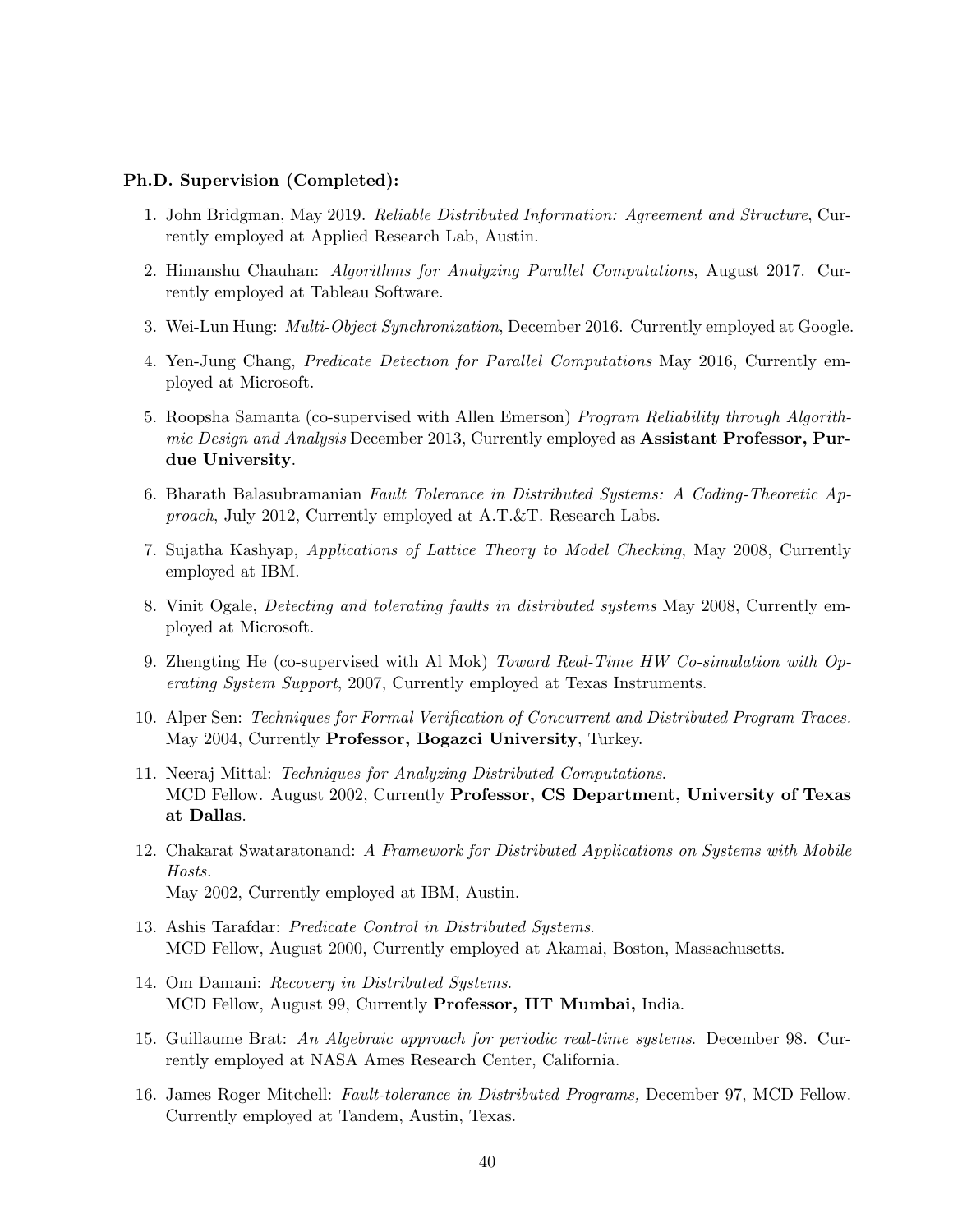- 17. Venkat Murty: Providing Guarantees on Ordering of Messages, May 97. Currently employed at I2 systems, Dallas, Texas.
- 18. Alex Tomlinson: Observation and Verification of Distributed Software, MCD Fellow, August 95. Currently employed at Open Microsystems, Austin, Texas.
- 19. Darren Cofer: Control of Real-Time Discrete Event Dynamical Systems, MCD Fellow, May 95. Currently Principal Research Scientist, Honeywell Research Lab, Minneapolis, Minnesota.
- 20. Stanley Young: Control of Systems that Exhibit Faults, December 93, Du Pont Fellow, UT Applied Research Laboratories, Austin, Texas.
- 21. Ratnesh Kumar (co-supervised with Steve Marcus): Supervisory Control of Discrete Event Systems, Aug. 1991, MCD Fellow, Currently Professor at the ECE Department, University of Iowa at Ames.
- 22. Brian Waldecker (co-supervised with Mario Gonzalez): Detection of Unstable Predicates in Debugging Distributed Programs, May 91, MCD Fellow, Currently employed at IBM, Austin, Texas.

## Ph.D. Supervision (in Progress):

- 1. David Alves
- 2. Changyong Hu
- 3. Xiong Zheng
- 4. Robert Streit (co-supervised with Sriram Vishwanath)
- 5. Yanni Georghiades (co-supervised with Sriram Vishwanath)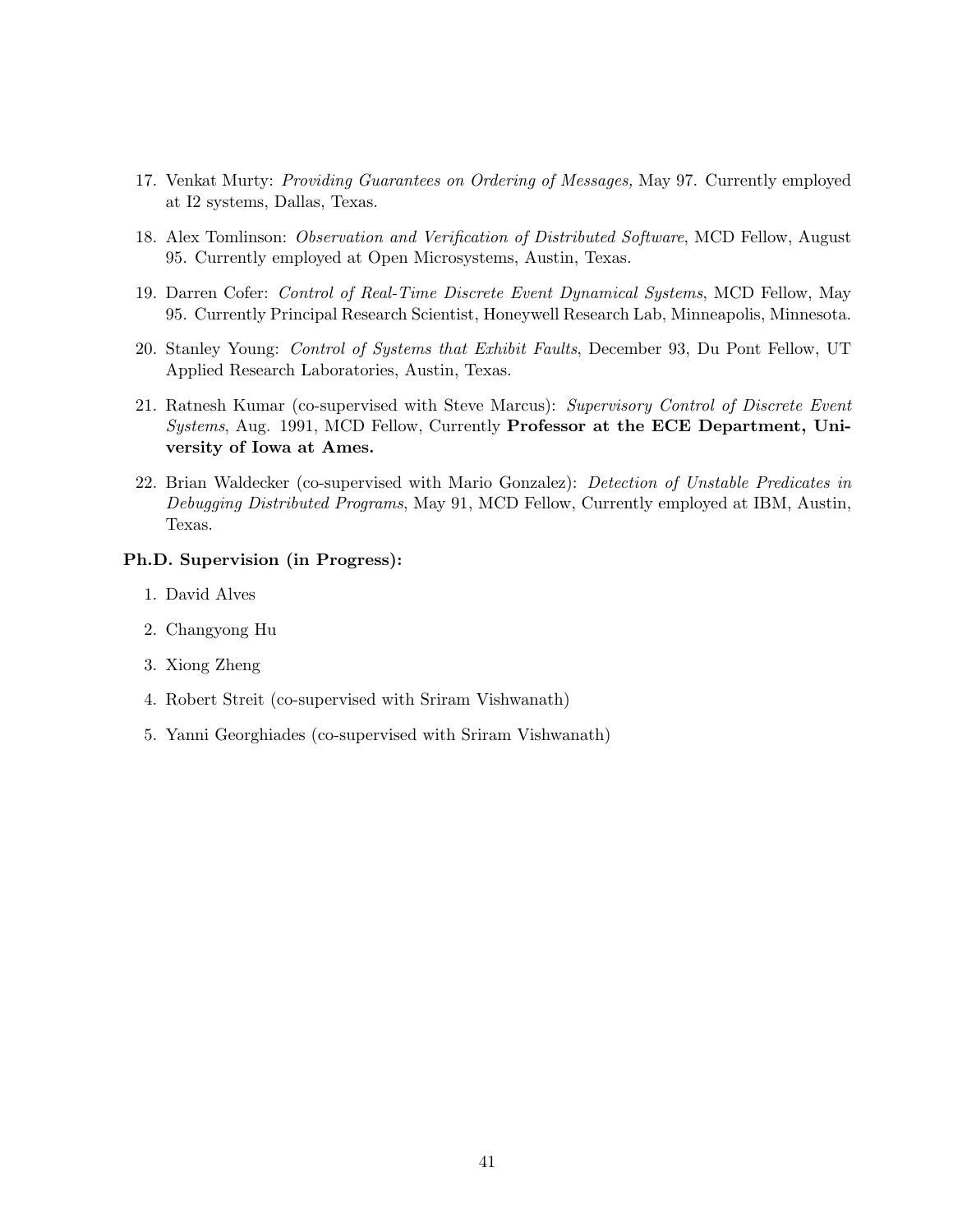### M.S. Supervision (Completed):

Mahesh Zurale: 1989, Sandeep Ajmani: 1990, Himanshu Sanghvi: 1991, Bryan Chin: 1991, Greg Hoagland: 1992, Alex Tomlinson: 1992, Chintan Mehta: 1993, Veena Gondhalekar: 1995 Pawan Uppuluri: 1997, Keith Johnston: 1998 Sathish Subramanian: 1998 Basu Vaidyanathan: 1999 Jerome Froment-Curtil: 2000. Louis Suhendra: 2000. Snehal Haridas: 2000. Balaji Natrajan: 2000 Louis Suhendra: 2000 John Chang: 2001 Anupam Kunwar: 2001 Harita Nandela: 2001 (co-supervised) Tuan Nguyen: 2001 Jisun Park: 2002 Jared Hodge: 2002 Rama Karve: 2003 Stephen Lips: 2003 Ramakrishna Kotla: 2003 (co-supervised) Raghuveer Simha: 2003 Anthony Thane: 2003 Dana Brown: 2005 Travis Kaspar: 2005 Matthew Duggan: 2005 Alireza Farhangi: 2005 Charles Long: 2005 Ajay Mahimkar: 2005 (co-supervised) Stephen Romney: 2005 David Sheth: 2005 Joseph John: 2006 Akif Rahim: 2006 Eric Roberts: 2006 Omer Shakil: 2006 Hoiwai Lau: 2007 Hasan Mahamood: 2007 David Heidt: 2010